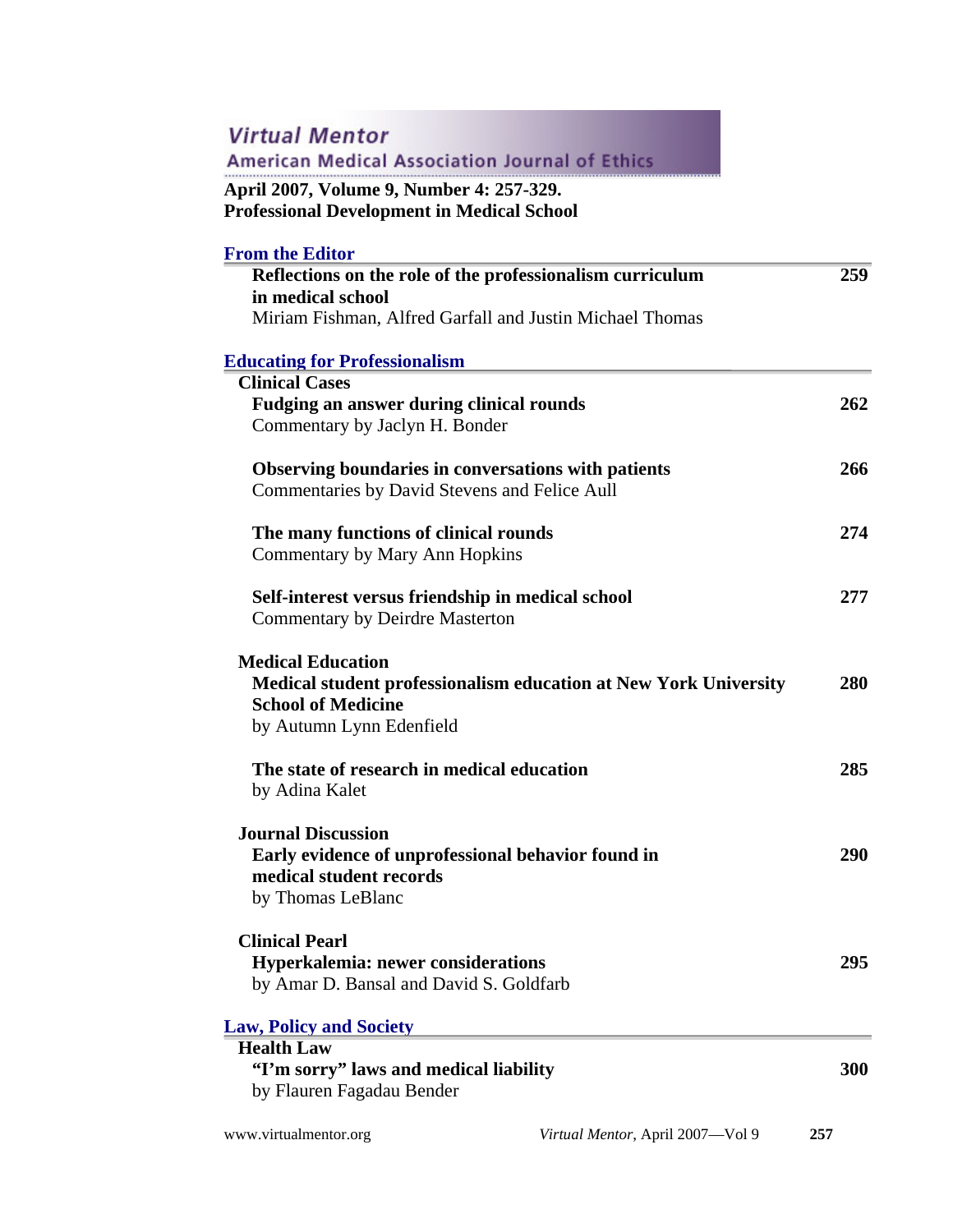| <b>Medicine &amp; Society</b><br>What society and medicine want—for themselves and from each other<br>by Frederic W. Hafferty | 305        |
|-------------------------------------------------------------------------------------------------------------------------------|------------|
| <b>History of Medicine</b>                                                                                                    |            |
| The doctor's white coat—an historical perspective                                                                             | <b>310</b> |
| by Mark S. Hochberg                                                                                                           |            |
| <b>Op-Ed</b>                                                                                                                  |            |
| Is "no-fault" the cure for the medical liability crisis?                                                                      | 315        |
| Responses by David E. Seubert and by Laurie T. Cohen and Jason M. LaFlam                                                      |            |
| <b>Resources</b><br><b>Suggested readings and resources</b>                                                                   | 322        |
| <b>Contributors</b>                                                                                                           |            |
| <b>About the contributors</b>                                                                                                 | 327        |
|                                                                                                                               |            |
| <b>Upcoming Issues of Virtual Mentor</b>                                                                                      |            |
| May: Roman Catholic Medical Ethics: Beginning and End-of-Life Issues                                                          |            |
| June: Defining the Role of Medicine                                                                                           |            |
|                                                                                                                               |            |

July: Physician Accountability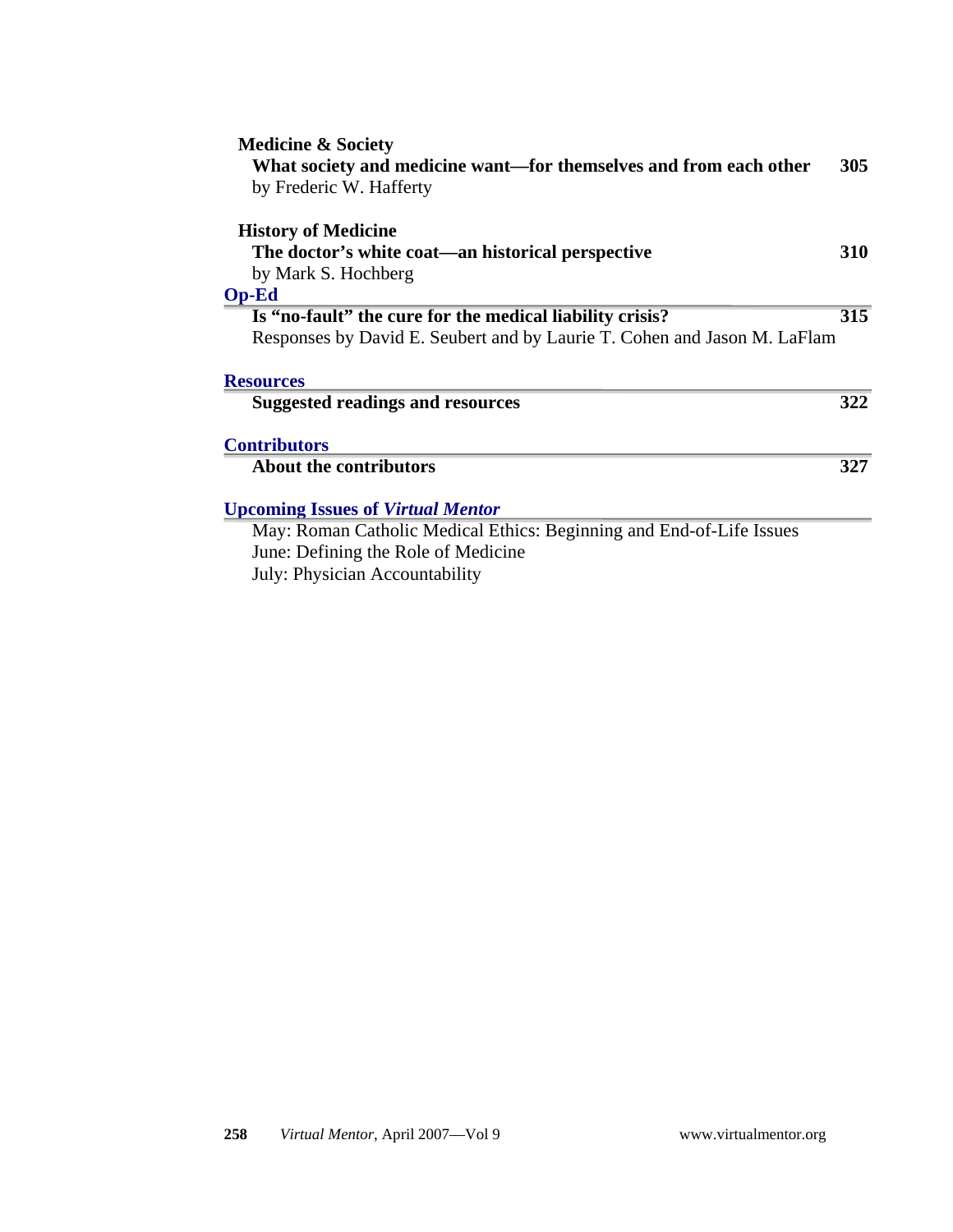**Virtual Mentor**<br>American Medical Association Journal of Ethics April 2007, Volume 9, Number 4: 259-261.

# **From the editor Reflections on the role of the professionalism curriculum in medical school**

Previous issues of *Virtual Mentor* have focused on whether or not it is possible to teach professionalism in the medical school curriculum and on the importance of professional self-regulation. These concepts are especially relevant now that the accreditation committee for undergraduate medical education is calling for medical schools to establish means for evaluating professional development among students.

We, the editors of this issue, have a unique perspective on professional development in medical education. Several years ago, a group of rising fourth-year medical students at New York University School of Medicine (NYU SoM) established the NYU SoM Professionalism Development Committee (PDC) in response to unprofessional behavior among their colleagues. This endeavor resulted in the creation of the professionalism development portfolio as the school's principal means of evaluating professionalism.

In 2003, while we were first-year students in the early stages of our medical education, *Virtual Mentor* published an issue edited by the students who were charter members of the PDC. That issue broadly examined how professionalism might best be taught to medical students and covered topics that stemmed from the editors' experience designing and implementing a curricular program to teach professionalism formally during the years when students' professional values begin to take shape. The curriculum called for students to participate in a series of studentled workshops and peer-to-peer feedback sessions and to complete written reflections on the professional challenges of life as preclinical and, later, clinical medical students.

We and our colleagues in the class of 2007 were the guinea pigs for this new curriculum. We were also among a handful of our classmates who participated in the adaptation of this curriculum throughout our four years as students, motivated by our desire to improve upon its shortcomings and realize its best attributes. In this issue of *Virtual Mentor*, we explore thoroughly some themes that arose in many discussions and debates with each other, our classmates and our teachers over the last few years as this curriculum evolved.

This edition of *Virtual Mentor* opens with a series of hypothetical clinical cases drawn from medical student experience that illustrate some of the professional conflicts that emerge on the wards. In the first case, Jaclyn Bonder, a resident in the Department of Physical Medicine and Rehabilitation at NYU and former member of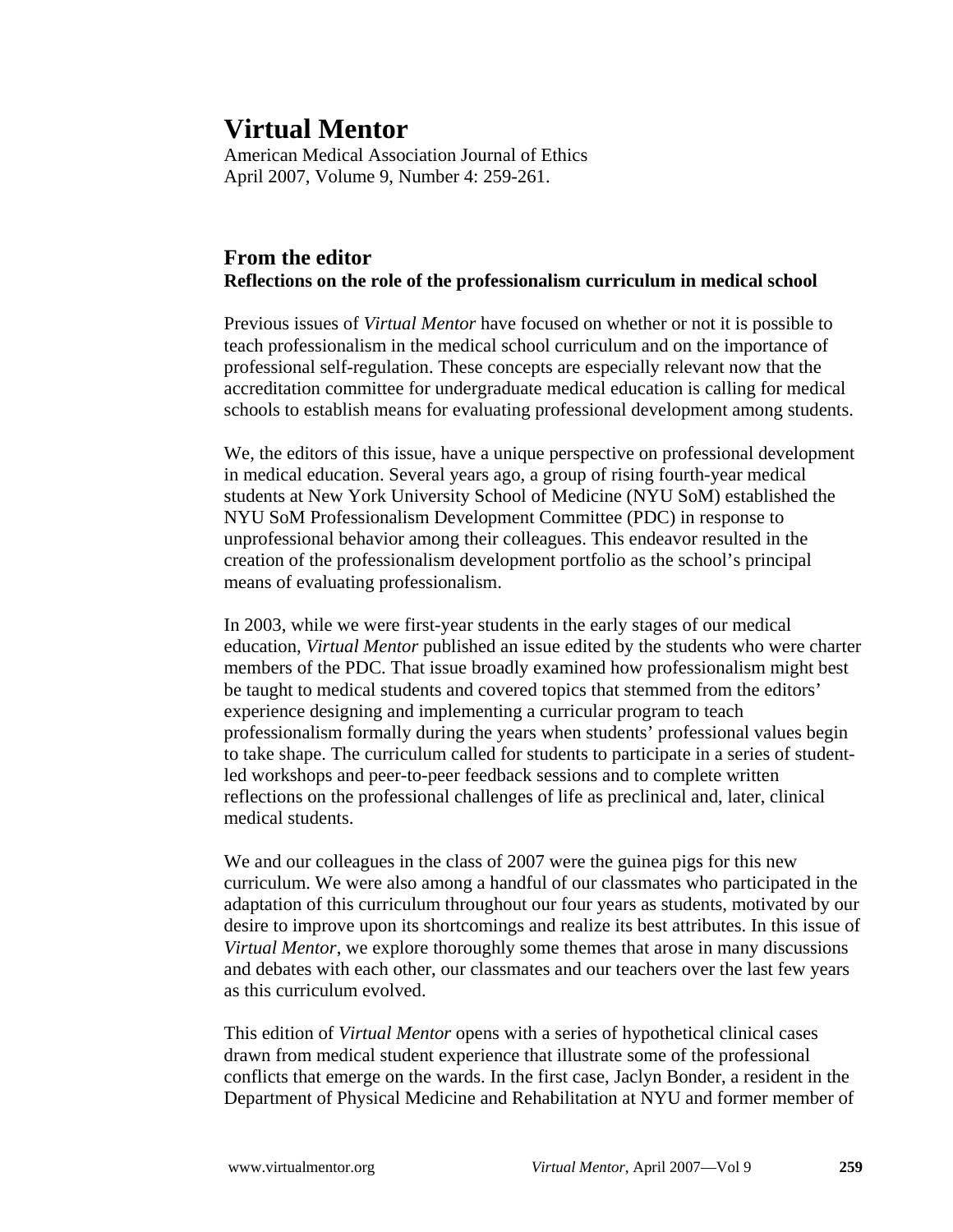the PDC, discusses the dilemma faced by a third-year student who does not know the answer to a question about a patient she is following on the wards. This case serves to emphasize the importance of honestly reporting oversights when working as part of a health care team. The clinical pearl, by Amar D. Bansal, a second-year student at NYU SoM, and David S. Goldfarb, chief of nephrology at NYU, uses this case as the basis for a discussion on the diagnosis and treatment of hyperkalemia.

Our second case explores two perspectives on crossing boundaries. David Stevens, an assistant professor of medicine at NYU, and Felice Aull, an associate professor in medical humanities, compose commentaries that address the complex nature of the patient-physician rapport: Dr. Stevens draws on experience and Dr. Aull uses examples from literature.

Case three juxtaposes a medical student's perceived self-interest and the educational value of routine pre-rounding. General surgeon Mary Ann Hopkins, who has an extensive background in the development and implementation of medical student education, frames pre-rounding as a valuable tool for contextualizing both medical data and the spirit of teamwork.

In the fourth case, Deirdre Masterton, an obstetrics and gynecology resident at Women & Infants Hospital in Providence, Rhode Island, and former *Virtual Mentor* editor, comments on the role of peer feedback between medical students who must evaluate each other's performance on a rotation.

In the first medical education piece, Autumn Lynn Edenfield, a fourth-year medical student, explains the origin of professionalism education at NYU and examines the theories that support the teaching of professionalism, such as a reassessment of the hidden curriculum and the role of reflection. These are the principles upon which NYU's curriculum is based, and her piece opens a window to the specific triumphs and travails inherent in incorporating professional development into the busy lives of medical students. In the second article in this section, Adina Kalet, a medical education researcher and proponent of professionalism education at NYU, discusses the funding and future of medical education research in academic medical centers.

Having discussed the role of professional development in medical education, we then seek to delineate some of the ways that the principles we have studied in medical school will affect us in our professional lives as doctors in society. In the journal discussion, Thomas LeBlanc, editor of the September 2006 issue of *Virtual Mentor* (Humanistic Care at the End of Life) and resident at Duke University, looks at a study that traced discipline by state medical boards back to incidences of unprofessional behavior in medical school. Many physicians (who were or were not unprofessional as medical students) are concerned with professional sanction and its appropriateness; thus, mechanisms are currently being examined that will alleviate some of this fear and encourage a climate of truthfulness. Attorney Flauren Fagadau Bender uses the health law forum to examine one of these mechanisms, focusing on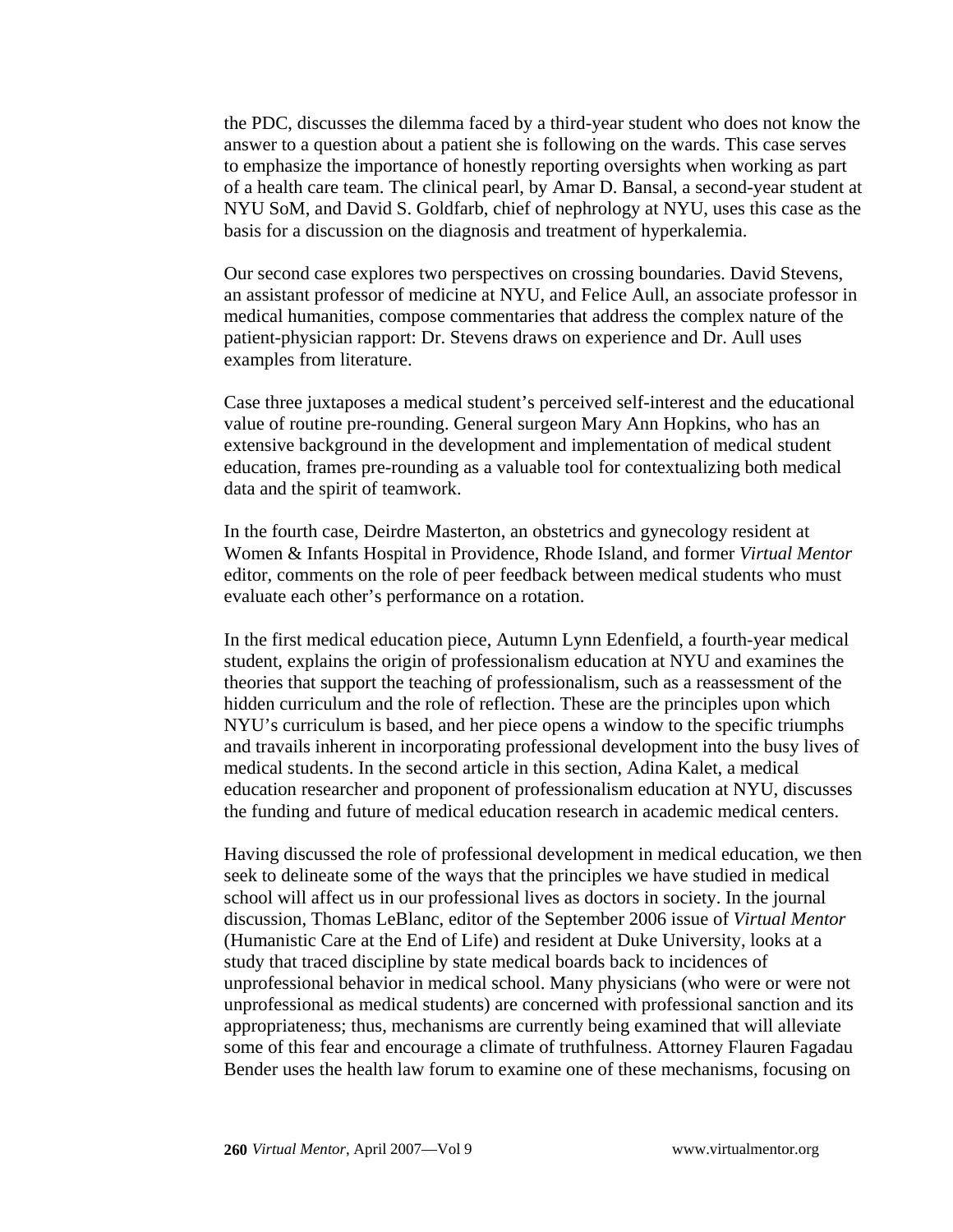"I'm sorry" legislation that is currently being used in Colorado and many other states to encourage physicians to report errors and inform patients of them.

In medicine and society, Frederic W. Hafferty, a prominent figure in medical professionalism, reflects on societal expectations for the patient-doctor relationship over time. In his history of medicine piece, cardiothoracic surgeon Mark S. Hochberg relates the history of the white coat, highlighting its role in the professional awakening of medical students. In our op-ed section obstetrician and attorney David E. Seubert and health care attorneys Laurie T. Cohen and Jason M. LaFlam debate the feasibility of a no-fault medical liability system as a way to improve quality of care, encourage disclosure of physician error and expedite compensation of injured patients.

We hope that the topics in this issue provide an enjoyable exploration of professionalism in medical education. Not only are these topics and concerns inherent in any discussion of the evaluation of professional development, they also affect the experiences of individual medical students, and they influence our health care system as a whole. We hope that our focus on the current state of the role of the professionalism curriculum will provide a springboard for further thought about the needs and perspectives of medical students, practitioners and patients in the context of this model.

Miriam Fishman MS4 New York University School of Medicine New York City

Alfred Garfall M<sub>S</sub>3 New York University School of Medicine New York City

Justin Michael Thomas MS4 New York University School of Medicine New York City

*The viewpoints expressed on this site are those of the authors and do not necessarily reflect the views and policies of the AMA.*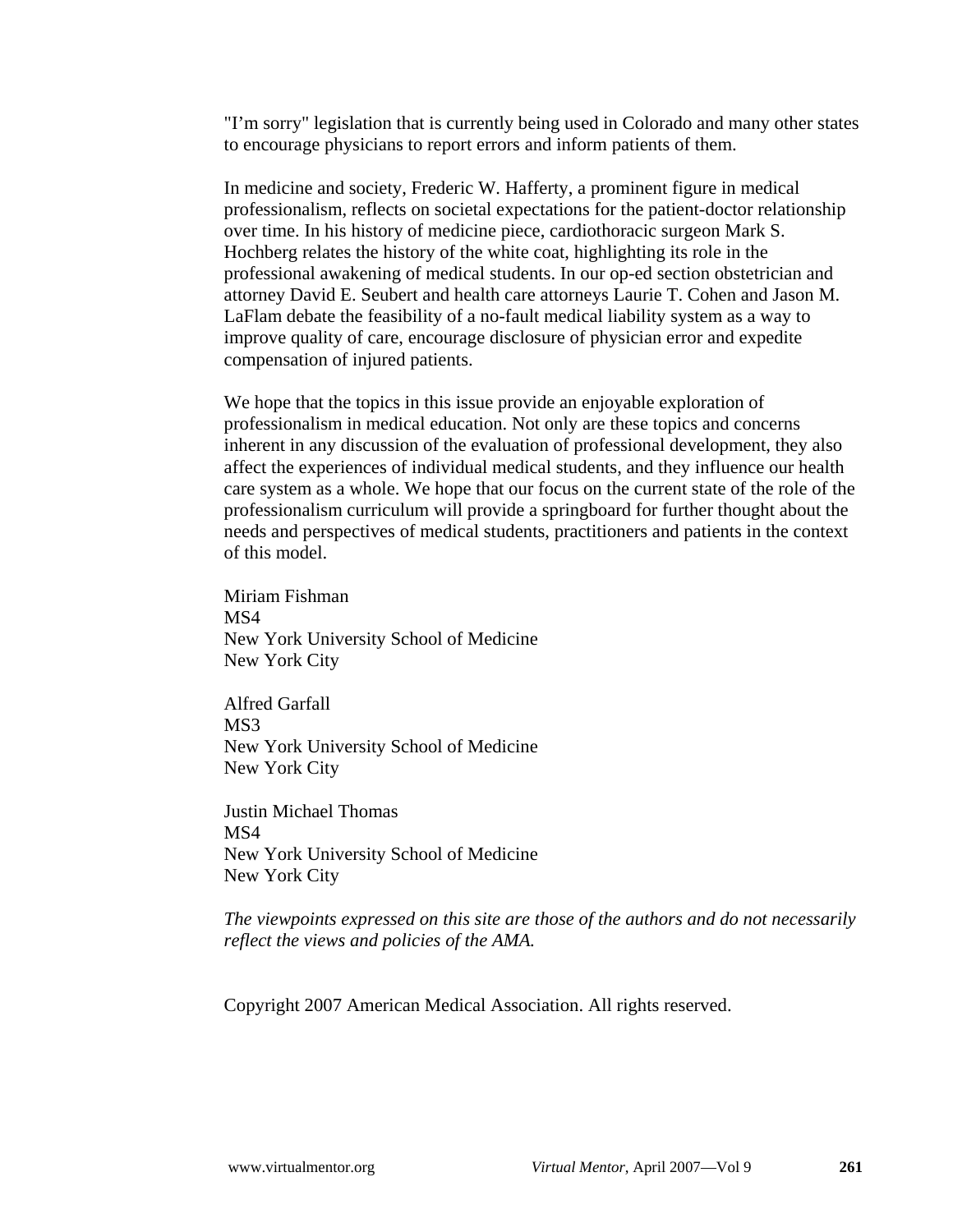**Virtual Mentor**<br>American Medical Association Journal of Ethics April 2007, Volume 9, Number 4: 262-265.

# **Clinical case Fudging an answer during clinical rounds** Commentary by Jaclyn H. Bonder, MD

Leah is a third-year medical student doing her internal medicine rotation. She is a diligent student who has quickly learned her role and responsibilities. She enjoys taking care of patients and does her best to know all of their current medical needs and treatment plans. She is also aware that achieving a high grade in this clerkship is important, since she plans to pursue a career in internal medicine.

Every morning Leah dutifully pre-rounds on her patients so that later, on team rounds, she is able to share the patients' overnight events, vital signs for the past 24 hours and results of that morning's lab work with the other medical students, interns, residents and the attending physician. Leah has done such exemplary work that the interns covering her patients save rounding on her patients for last in the morning and occasionally, if they are particularly frantic, do not see them at all before the work day starts.

One day the full team was rounding with the attending physician, who joined the team one morning each week. He had a somewhat gruff demeanor and liked everything to be presented in a specific manner, with no straying from the typical format. In fact, he tended to be so rigid that medical students often did not present their own patients to him, lest he be annoyed at the student and the team. He was also responsible for 50 percent of the student's grade. Leah was presenting that day, as was required at least once during her clerkship. Her patient was Mrs. Lang, a 72 year-old woman with coronary artery disease, systolic heart failure secondary to ischemic cardiomyopathy, type 2 diabetes mellitus and chronic renal insufficiency who had been admitted for cellulitis.

Leah gave a seamless presentation and had started to summarize the most recent labs when she realized that she had logged off the computer without writing down the basic metabolic panel (BMP) for Mrs. Lang in order to be on time to rounds. After a moment of hesitation she said that the BMP was unchanged from previous readings for this patient—whose baseline renal insufficiency had been constant throughout her visit. The intern and resident both jotted down on their route sheets that the BMP was unchanged, planning to check the values themselves when they had the time.

Two hours later, after their lengthy rounds, Leah finally had a chance to sit down at a computer and check Mrs. Lang's labs. Just as she saw that Mrs. Lang's potassium, BUN and creatinine were elevated, Mrs. Lang's intern was paged by the pharmacist,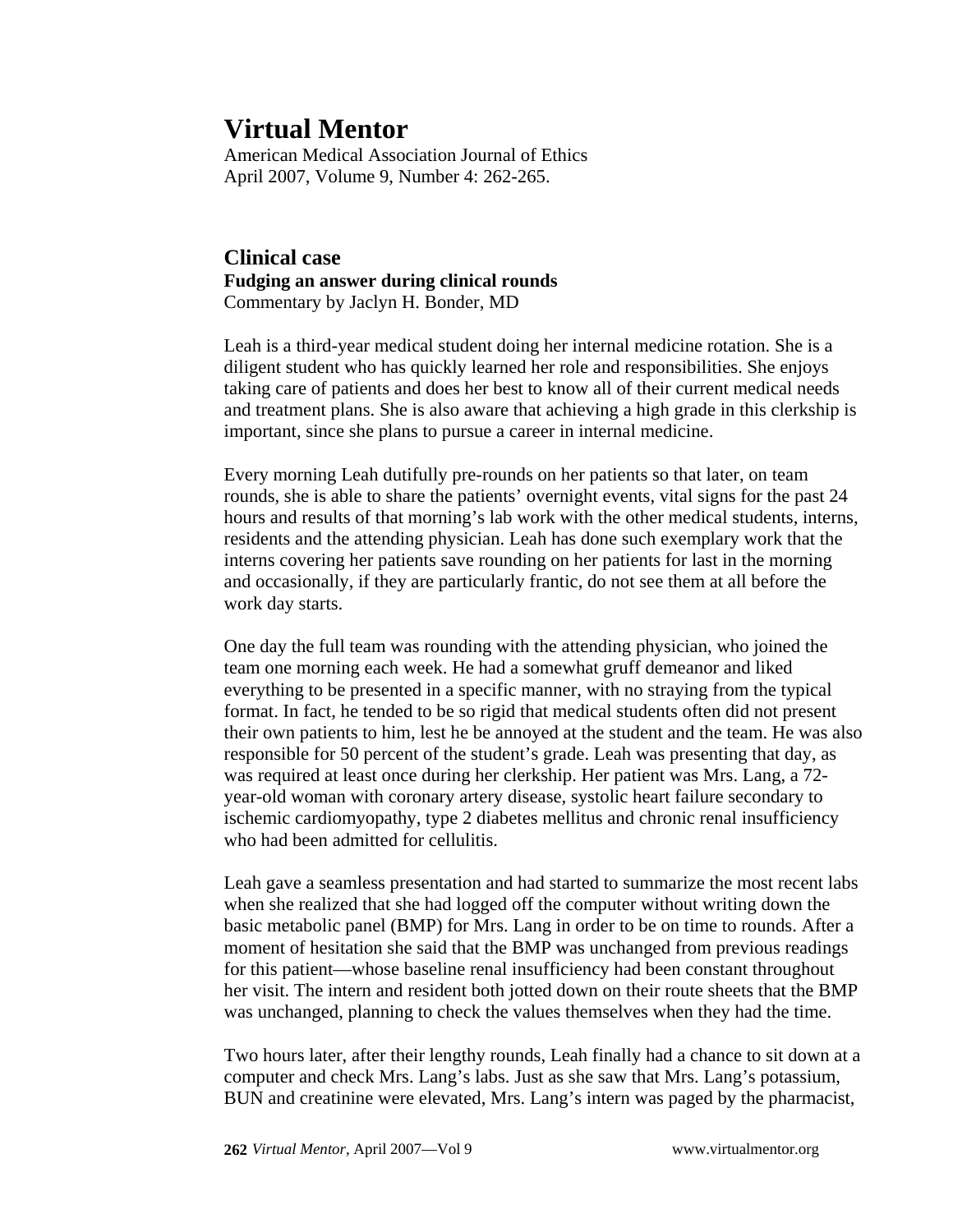who was inquiring about the appropriate antibiotic dosing, given that the new lab results indicated acute renal failure.

### **Commentary**

Clinical clerkships serve many roles and open up several opportunities for medical students. These rotations are an introduction to clinical medicine and allow students to apply the textbook science they have studied diligently to diagnosing and treating patients. Moreover, they are part of a student's schooling. And it is this role that is important to remember when thinking about this case. Leah is a student, not a physician, and, therefore, her primary job is to learn. Medical school is the time when students must develop their medical fund of knowledge as well as the principles of professionalism that they will practice for the remainder of their careers. In this case, Leah compromises her integrity to offset appearing unprepared and risking a bad grade for the clerkship, an action that ultimately endangers her patient's health. This act should be examined more thoroughly because it highlights several important points regarding medical students' responsibilities to themselves, their peers and their patients.

Whether one is in elementary school, high school, college or medical school, evaluation is a part of being a student. Evaluations serve as markers for a student's success and competency in the field. Leah's behavior during these rounds is reflective of her motivation for success. An important component of a medical student's assessment is professionalism, which encompasses both being prepared for a presentation and being truthful.

When these two demands conflict, which one should prevail? The answer seems obvious, but this is not always the case. Leah is conflicted by these demands of professional conduct because she is worried that her grade for the clerkship is at stake. She demonstrates professional behavior by conscientiously arriving on time for rounds. Making assumptions about concrete medical data, however, when a person's health or life is at risk is unprofessional, unethical and unacceptable. The moral approach is to be honest and simply summarize the most recent lab data of which she is certain and apologize for not knowing that morning's results. The attending physician and the other team members may be surprised that she didn't know the information, given her usual diligence, but her professionalism and clerkship grade will probably not be jeopardized completely.

Leah clearly fears taking the more honest approach, thinking it will damage not only her evaluation but also the excellent impression the team has of her. Being unprepared once should not negate the exemplary work she has done up to this point. Instead, her fellow team members and the attending should recognize truthfulness in this situation as a positive attribute. Besides, there is still time remaining in the clerkship to make up for this lapse. Moreover, Leah should not just worry about her grades but also about her ability to practice medicine independently as a future physician. As members of the medical community, physicians are expected to develop a process of self-regulation. Students need to learn that as clinicians they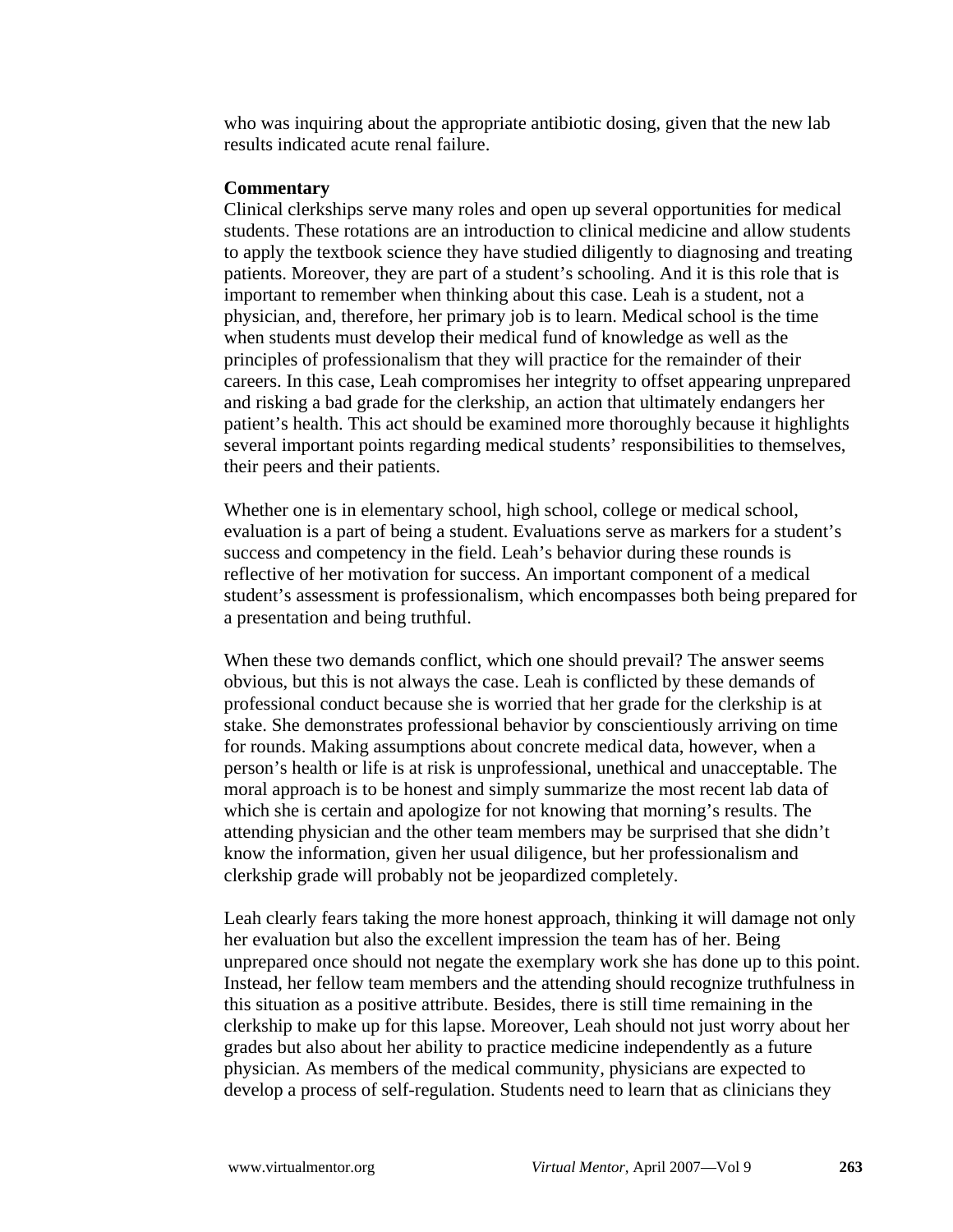must sometimes compromise their self-assurance to benefit their patients' health, and being comfortable with this is a process that should begin and grow during medical school for all students. Leah should use this experience as an opportunity to regulate her own actions and to develop a sense of comfort with forfeiting her pride for a patient's well-being. She has not yet realized that this is an important skill to hone prior to gaining sole clinical responsibility for a patient. But as a result of her actions, she *will* most likely learn this lesson.

### **The clinical student's primary role**

As mentioned earlier, learning during a clinical clerkship is paramount to a student's future as a physician. This is why the only responsibilities for which students can truly be held accountable are those that contribute to their education. The case mentions that Leah "has quickly learned her role and responsibilities." But should a medical student's role or responsibility on a team go *beyond* learning? Students have many educational obligations, in addition to their role as part of the clinical team. As students, they are required to attend lectures, prepare write-ups, read about their patients' diagnoses, practice writing notes and study for written examinations. As members of the medical team, they are often relied on to help gather data, e.g., lab results, radiology reports, and to call other clinicians for input into a patient's case. But this job is merely to aid house staff and lessen their burden, because it is ultimately the house staff who are accountable for collecting and knowing this information. It is then the house staff's duty to teach the students what these data mean for the patient. Thus it should only be considered a medical student's responsibility to gather data when the residents and interns are fulfilling their role as educators. In this way, while the medical student's work is contributing to patient care, it also becomes a learning experience, allowing the students to fulfill their obligation to learn.

Because of the team's reliance on students to help gather important clinical information, the expectations of medical students grow to a point that can sometimes be unfair. It is because of these expectations that most medical students begin to feel pressured to stay on top of their patients' medical data and information related to their ongoing work-up. This pressure most likely contributed to Leah's hesitation on morning rounds. Her moment of uncertainty occurred because she knew that the correct thing to do was to tell the truth, but, to her, not meeting the team's expectations was worse than not being honest. This leads back to the principles discussed above. Students must realize that, despite their overwhelming desire to impress and succeed, being candid is always the best option—regardless of the immediate consequences. In the long run, this will help them develop the ethical behavior they need throughout their careers.

*Jaclyn H. Bonder, MD, graduated from New York University (NYU) School of Medicine in 2005 and is a resident in physical medicine and rehabilitation at NYU Medical Center in New York City.*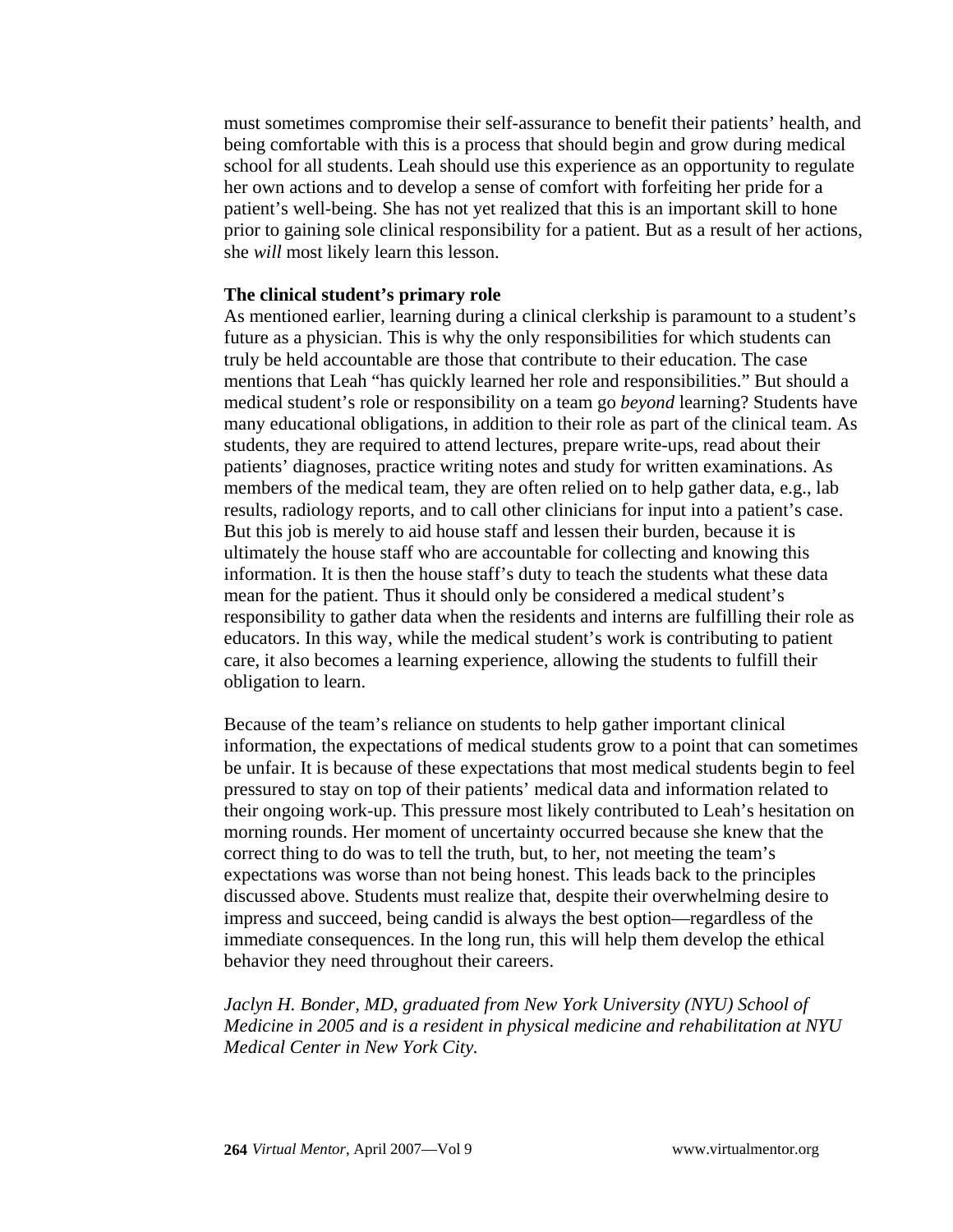## **Related article**

[Hyperkalemia: newer considerations,](http://www.ama-assn.org/ama/pub/category/17404.html) April 2007

*The people and events in this case are fictional. Resemblance to real events or to names of people, living or dead, is entirely coincidental.*

*The viewpoints expressed on this site are those of the authors and do not necessarily reflect the views and policies of the AMA.*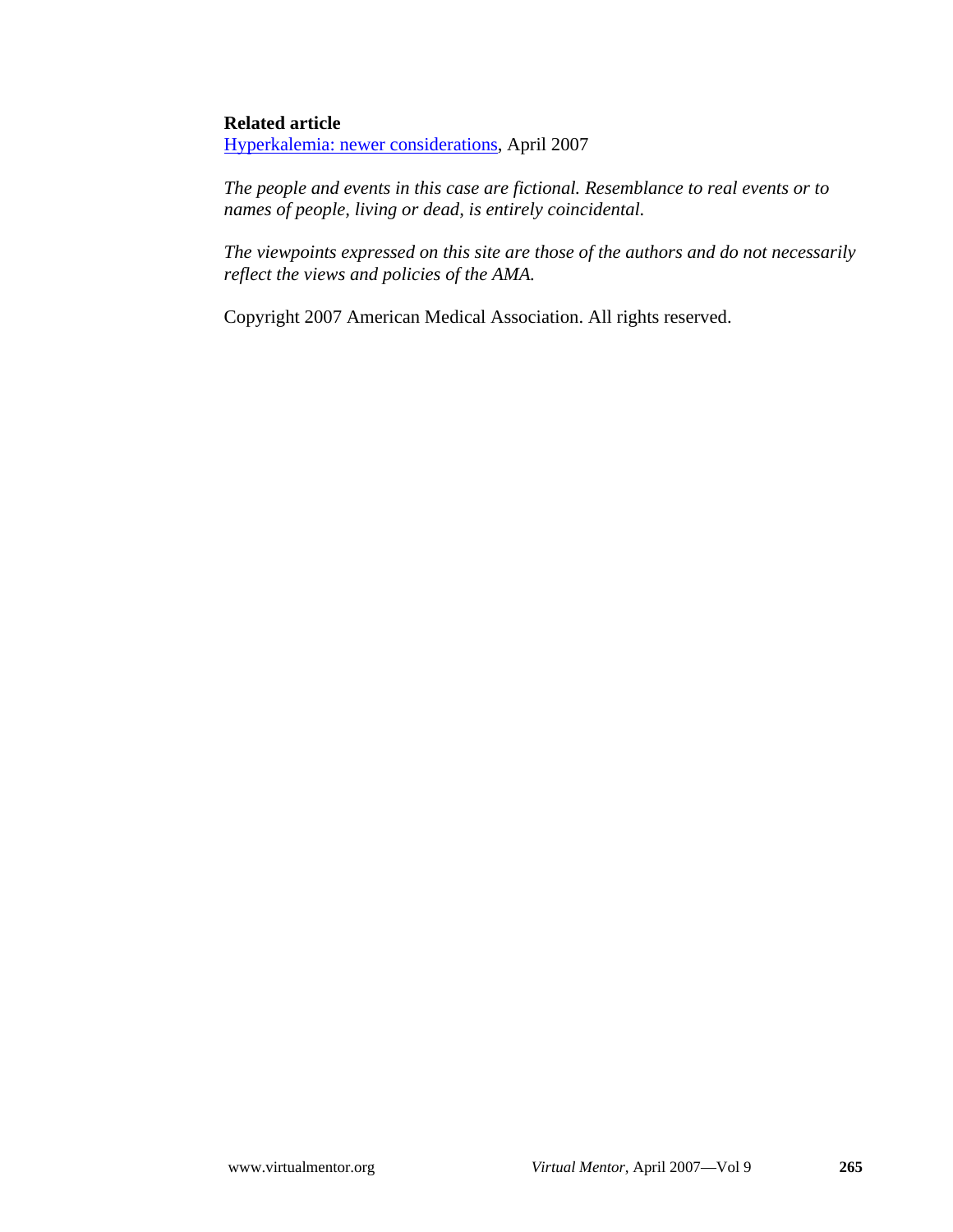**Virtual Mentor**<br>American Medical Association Journal of Ethics April 2007, Volume 9, Number 4: 266-273.

# **Clinical case Observing boundaries in conversations with patients** Commentaries by David Stevens, MD, and Felice Aull, PhD, MA

Jim, a first-year medical student, was participating in an observed standardized clinical encounter (OSCE). His assignment was to obtain the chief complaint, history of the present illness and past medical history from a standardized patient (an actress) in the presence of an attending physician. Jim's questioning revealed that the patient, who had just moved to New York, suffered from asthma and had recently had an exacerbation of her symptoms. Jim also happened to be new to New York and he, too, had asthma. In the course of the interview, he sought to empathize with the patient on these two points by conveying that he understood the difficulties of adjusting to the city and also the difficulties of the chronic illness. Jim thought that the interview went well, and the feedback he received from the patient and the observing physician was generally positive.

Both the standardized patient and the attending physician took issue, however, with the student's revealing his own medical condition to the patient. They distinguished between this disclosure and Jim's comment on his recent arrival in New York, which the patient and attending perceived as an expression of empathy. The attending physician said to Jim, "Any medical information that you as a physician-in-training share with your patients must be based on your training, not your personal medical experience. Furthermore, you are drawing attention to yourself and away from your patient by bringing your asthma into the dialogue. This may be a subtle point, but empathizing with the patient about your shared experience as a new New Yorker is different than empathizing about your shared medical experience." The patient nodded her head in agreement.

## **Commentary 1**

by David Stevens, MD

The patient-doctor relationship is legally and ethically considered a fiduciary relationship. The essence of this is that the physician puts the patient's best interest before his or her own. The trust that develops as part of the patient-doctor relationship is critical to achieving desired health outcomes such as adherence to medication and behavior change. A doctor's expression of empathy for a patient's situation is effective in promoting a patient's trust. A comment such as, "I see that your headaches are affecting your ability to live your life" tells a patient that the doctor recognizes the importance of the problem. By extension, one might expect that a physician's disclosure that he or she has experienced the same problem might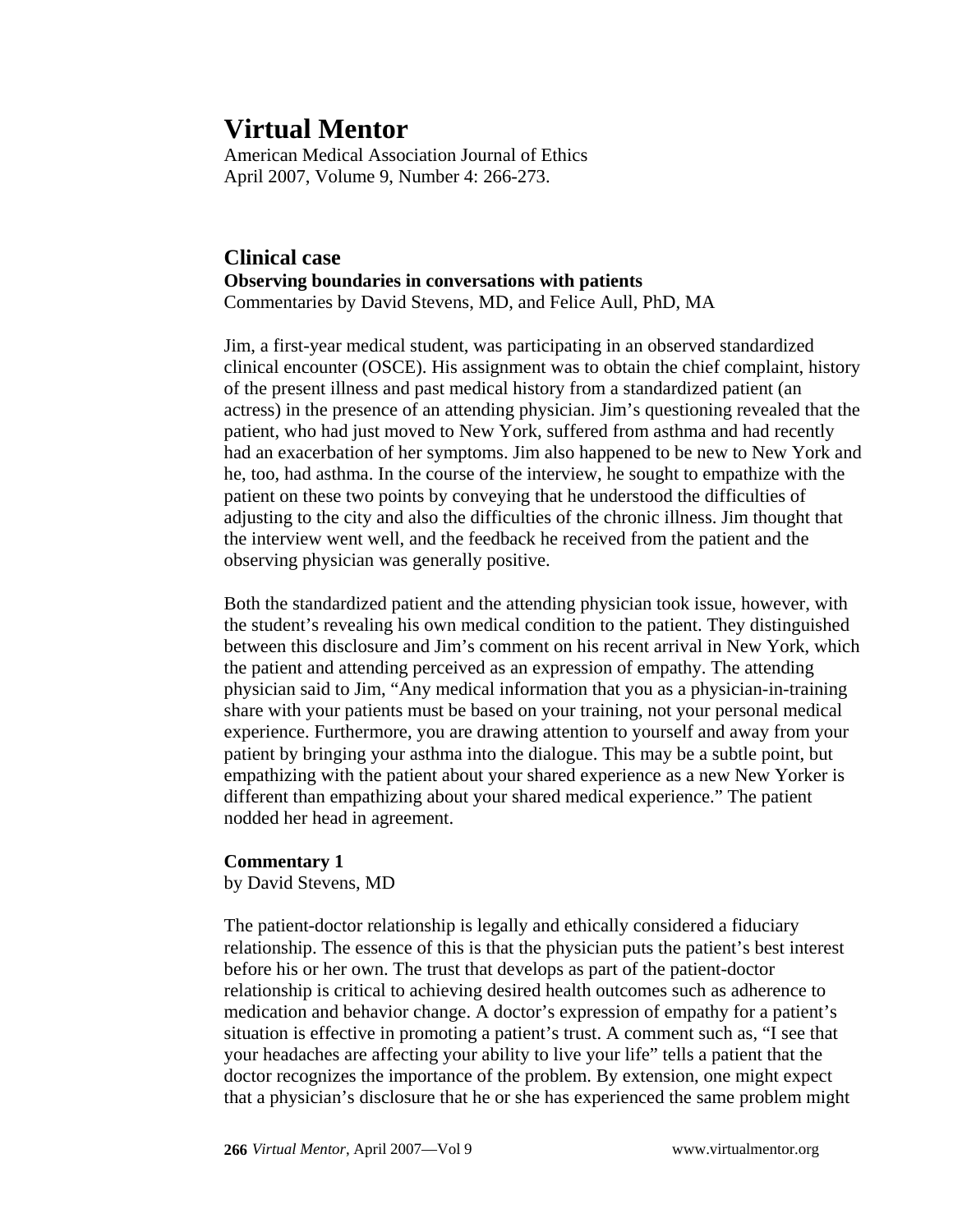go even further in engendering the patient's trust. The central question is, what are the effects of a physician's or student's disclosure of personal information to a patient?

To paraphrase the World Health Organization, health is not simply the absence of disease, but the physical and mental ability to live one's life—to work, to play, to love [1]. Sick people seek out health care because their ability to live life has been affected. To walk into a doctor's office is to become that doctor's patient—to acknowledge that "my life is vulnerable, and this person will help strengthen me." But the relationship is not automatic, unlike in other arenas. Soldiers are taught to "salute the uniform" in the presence of a superior officer; the nature of the relationship between a GI and an officer is written in stone, and each person knows what to expect from the other before speaking a word. The patient-doctor relationship is sometimes this cut and dried—emergency departments frequently treat patients whose health is in such a perilous state that they put themselves completely at the mercy of physicians they have never met before.

But the majority of people, even sick people, need some *proof* that this person is the one who will help them get their life back. They have to believe this doctor has what it takes—the intelligence, the experience and the dedication, to do whatever it takes to protect them from the ravages of disease. They have to believe that, even if it's just for the few minutes they are together, no one is more important to the doctor than they are. They have to believe that this doctor is treating them the way he or she would treat a family member. It's not enough to know what the symptoms are—this doctor has to understand what the individual is going through. Doctors have to show the individual patient that they empathize with his or her situation.

In 12 years of teaching the medical interview to first-year medical students, I have learned that the large majority of medical students embrace the mandate to empathize with their patients. They have heard the criticisms that medicine has become too technical, too inhuman. They have learned from their own experiences that a physician's impact is far greater when the patient feels the physician truly understands him or her. They dream of becoming the kind of doctor that can both pull the rare diagnosis out of thin air and also comfort patients in their time of need.

But if students embrace the importance of empathy, they are less enthusiastic about being taught it. Anatomy may be new to them, but they've been caring and responsible people for some time now. That someone can watch them for 10 minutes and tell them what they're doing wrong can seem bizarre, even disrespectful. Even when the student himself knows the feedback is accurate, it is still difficult to hear. When the student doesn't agree, the situation can be quite unnerving.

## **The case at hand**

This case involves a student early in his training. The student demonstrated a commitment to communicate to the patient that he empathized with the patient's situation, both in the general psychosocial stress of relocating to a new city (even a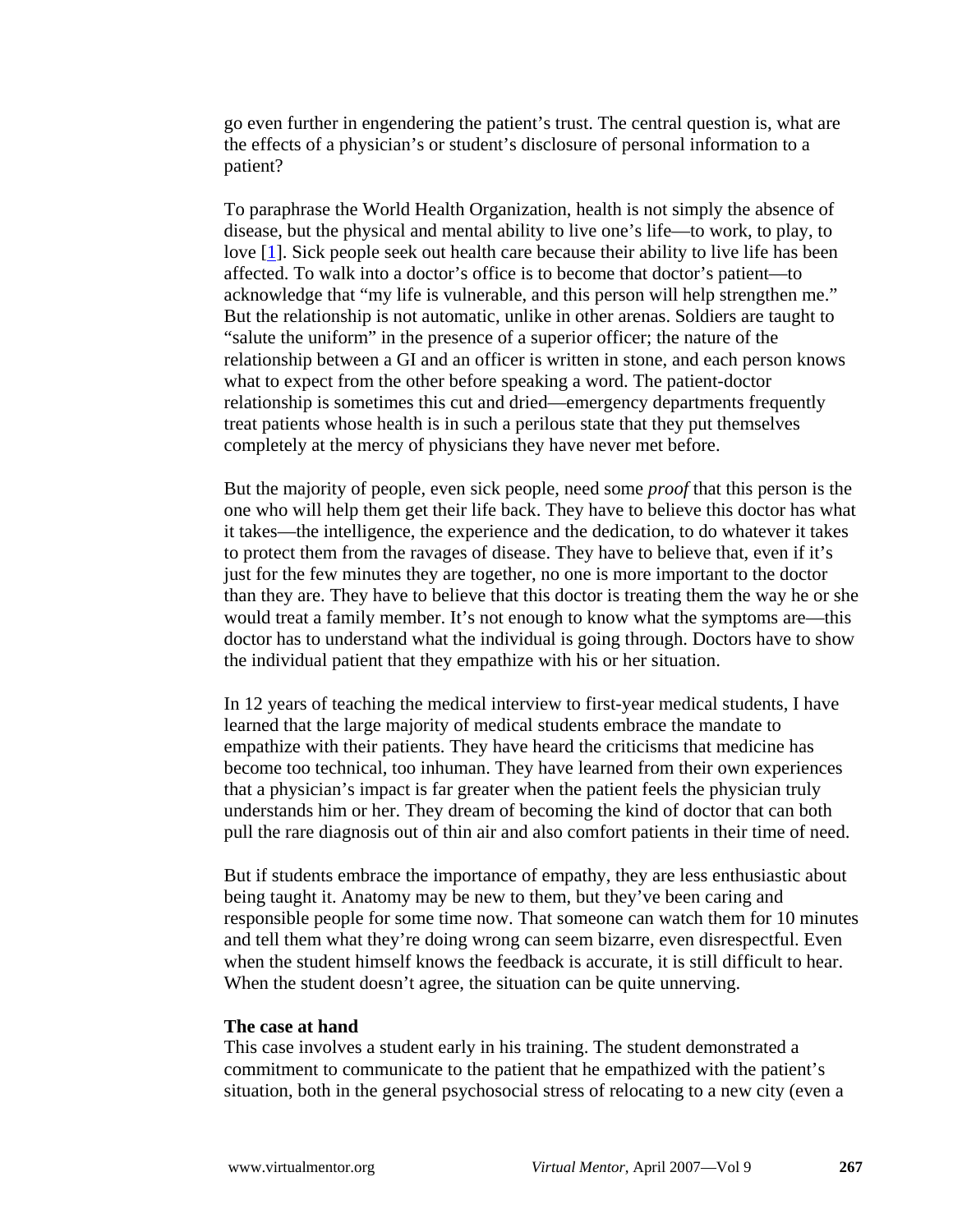city as welcoming as New York), and in the specifics of the medical illness. One could easily imagine that this patient, alone in a new city, suffering both discomfort and physical impairment from an illness, would benefit from a physician who respected her, took her concerns seriously and was dedicated to helping her improve her health.

Would self-disclosure of personal information further the patient's perception of the physician as meeting these criteria? The answer, of course, is maybe. For example:

*Patient:* "I just moved here from California. It's been a rough transition." *Student:* "I moved here from L.A. a few years ago—it certainly can be rough."

This expression of understanding, accompanied by the self-disclosure of the student's own move from California, can be both genuine and fairly innocuous in terms of the self-disclosure. The risk is that the patient may see the student's response as demeaning. The patient's move may have been prompted by a very bad experience such as a job loss or death of a spouse, and the patient may see the relocation as a move downward, from a nice apartment shared with a loved one to an unaffordable share with strangers in a marginal neighborhood. The patient may hear the student's attempt to say, "I've been there too" as woefully clueless. The patient may think to himself, as the saying goes, "your blues ain't like mine." The result may end up being the opposite of the student's intention, with the patient now feeling, "this lucky bastard just doesn't know what the real world is like."

So what's a well-intentioned if somewhat out-of-touch physician or student to do? First, realize that seeing similarities between challenges we have faced and those that patients are facing is a superb first step to developing empathy for someone whose life is very different from ours. Second, rather than acting on the gut impulse that we and the patient share something significant, use what we know about the situation to help us learn more. For example:

*Patient:* "I just moved here from California. It's been a rough transition." *Physician:* "Moving can be hard in so many ways—what's made it rough for you?"

This response lets the patient know that the physician appreciates that moving can be truly rough, and it opens the door for the patient to elaborate if he feels the need to. The patient would most likely benefit more from a physician who knows that life transitions can be traumatic and wants to know the details of this patient's transition than from a doctor who can share details about how different New York City is from California. In this case, it is easy to imagine a scenario in which, after discussing the particulars of the patient's move, the doctor and patient might share a laugh over the mysteries of the New York subway system.

The student's other empathic statement involved letting the patient know that he had the same illness. The risks and benefits of this disclosure are essentially the same as for the first example. Again, the student risks the "your blues ain't like mine" with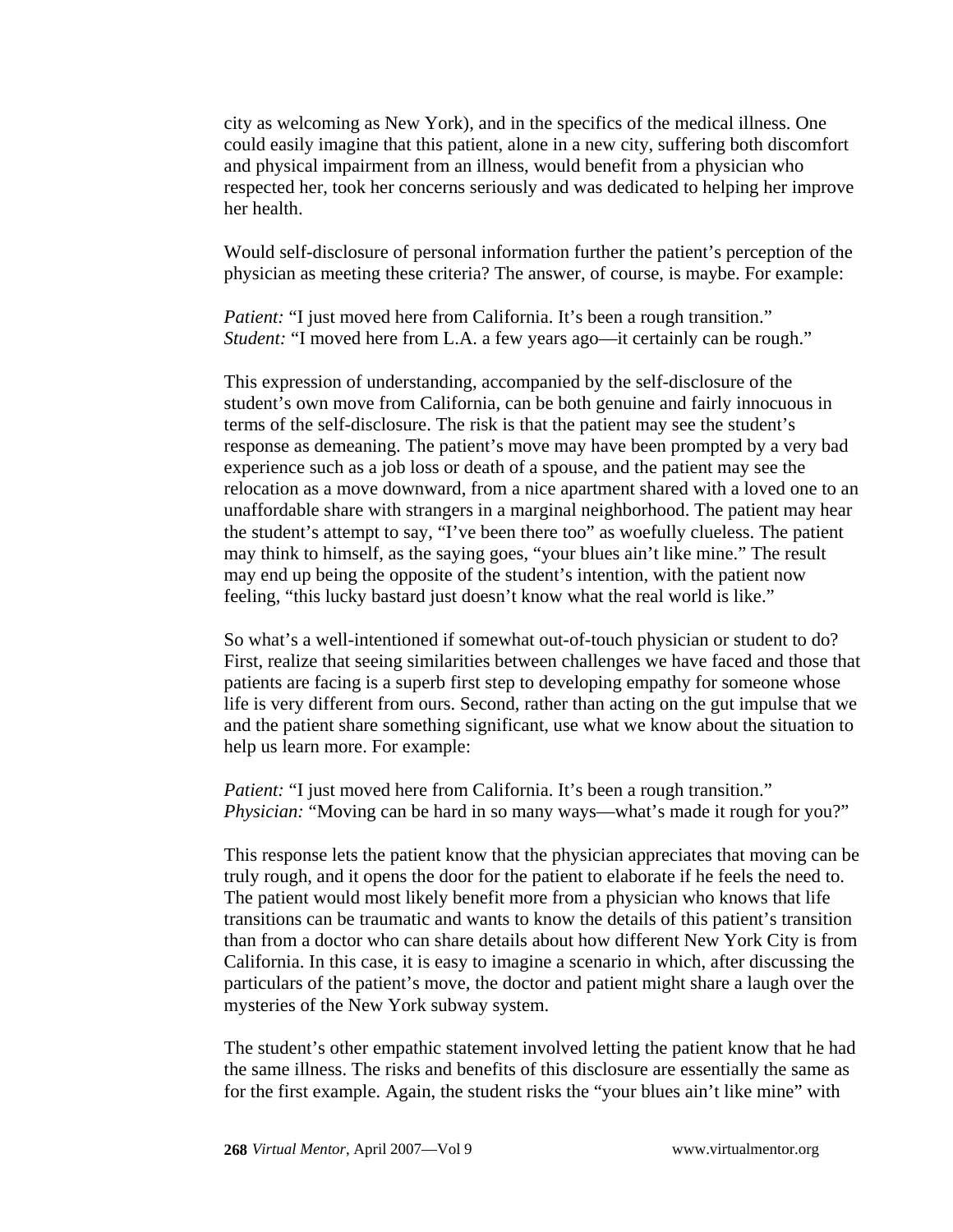the patient thinking, "Yeah, well you didn't lose your job because you were too sick and you probably have health insurance." On the other hand, the student can use his more intimate knowledge of the sickness to learn more about the patient and develop a relationship. For example: "It seems to me that being short of breath must be one of the worst feelings there is," or "asthma can really affect people's lives—how has it affected yours?"

The examples above demonstrate that a physician's self-disclosure is not an effective shortcut to developing a therapeutic relationship through expression of empathy. Does self-disclosure have any role in the medical encounter, or is it by its nature detrimental to meeting our professional goals? Self-disclosure runs the continuum from a physician's letting patients know that she is a parent (often communicated by personal photographs in the physician's office) to telling the patient that she herself has had a disease. I would argue that both of these examples, and everything in between, have risks and benefits. I have had visits with patients who were acutely grieving the loss of a child. While my being a parent helped me come closer to understanding the patient's distraught state, I also wished at that moment that I didn't have a picture of my two smiling kids on my bookcase staring at us and heightening the difference between the patient's situation and my own.

A physician's disclosure of having a serious illness carries the risks described above. Are there potential benefits to disclosure that can't be accomplished in other ways? I would argue that there are. I periodically find myself working with patients with whom there is a mismatch between how each of us views our illness. For instance, consider patients with chronic illnesses such as asthma, hypertension or diabetes, which are characterized by long asymptomatic periods that nonetheless require frequent monitoring and daily medications. My goal is that they will take a more active role in their illness, but these individuals seem to prefer to forget they have an illness as long as they feel well. In these situations, after attempts to explore the patient's resistance without personal disclosure have failed, I will sometimes let the patient know that I myself have asthma and that I understand what it feels like to wake up feeling great and that having to take medications feels like a reminder that I have an illness. In some instances, this has helped patients start to articulate their own negative feelings about their illness and how these have been barriers to their taking better care of themselves.

The disclosure of personal medical information can be tempting to physicians and students as an efficient approach to establishing a stronger bond with the patient. Every individual's experience of that illness, however, is unique. Effectively expressing empathy requires developing an understanding of what the illness means to the patient and reflecting this back to the patient. This has little to do with the physician's own personal experience, and everything to do with his or her skill in helping patients articulate their deepest concerns and then expressing an understanding of these concerns in a way that helps the patients develop trust. There may be times when disclosing one's personal information is uniquely effective in advancing the patient-doctor relationship, but even in these situations the self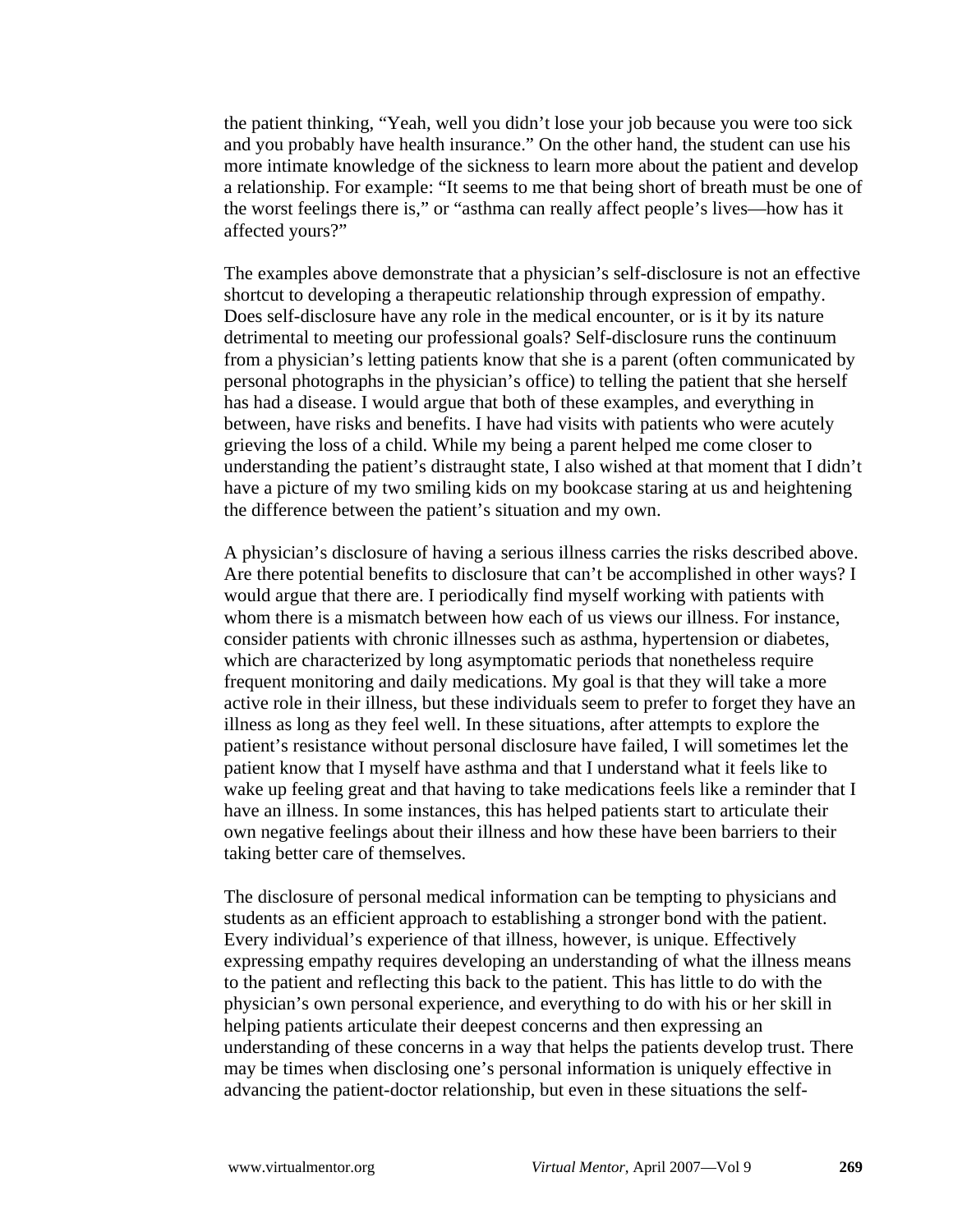disclosure should be seen as opening a door to a deeper discussion of the challenges that the individual patient faces in confronting his or her illness.

## **Reference**

1. World Health Organization. Preamble to the Constitution of the World Health Organization as adopted by the International Health Conference. June 19-22, 1946; New York. Enacted on April 7, 1948. Available at: http://www.who.int/gb/bd/PDF/BDenglish/Constitution.pdf. Accessed March 20, 2007.

*David Stevens, MD, is an assistant professor of medicine at New York University in New York City.*

### **Commentary 2**

by Felice Aull, PhD, MA

Until recently, a model of "detached concern" was thought to describe how physicians approach their patients and was advocated by many as a proper model to follow. Currently, however, physician-scholars trained in medical humanities are questioning this model. These physician-scholars argue that detachment is a barrier to understanding patients' experiences of illness and suffering, an understanding that makes possible accurate and comprehensive diagnosis and a collaborative treatment plan; failure to comprehend how a patient feels can jeopardize appropriate diagnosis and treatment. In this view, emotional engagement and imagination are necessary components of a physician's interaction with his or her patients. For example, Jack Coulehan advocates the development of "…emotional resilience, a resilience that allows one to experience fully the emotional dynamics of patient care as an essential part of—rather than a detriment to—'good medical practice'" [1]. Similarly, Jodi Halpern proposes that emotional resonance and imagination are at the core of an empathic approach to patients and that empathy as a supplement to objective knowledge is critical for making correct diagnoses [2].

When Jim conveyed to the patient with asthma his own experience as a new arrival in New York and as an asthma sufferer he was expressing sympathy—an affinity by virtue of being "affected similarly by the same influence" [3], but he was not necessarily displaying empathy—"the selective use of [emotional] resonance to imagine how the patient feels" [4]. The patient's experience of asthma and of being a stranger to New York may in fact be quite different from Jim's experience. Jim's knowledge of what it feels like to be this particular patient should therefore come from listening to her attentively as well as from being sensitive to nonverbal signs and clues and from making an imaginative leap that will allow him to grasp her specific situation in all of its complexity. This kind of empathic engagement and leap crosses a boundary from self to other. Invoking superficially similar experiences, as Jim did, is perhaps an automatic response but, according to Halpern and others, is inadequate. Physician-scholar Rita Charon argues that the attentive physician performs effective diagnostic and therapeutic work by "emptying the self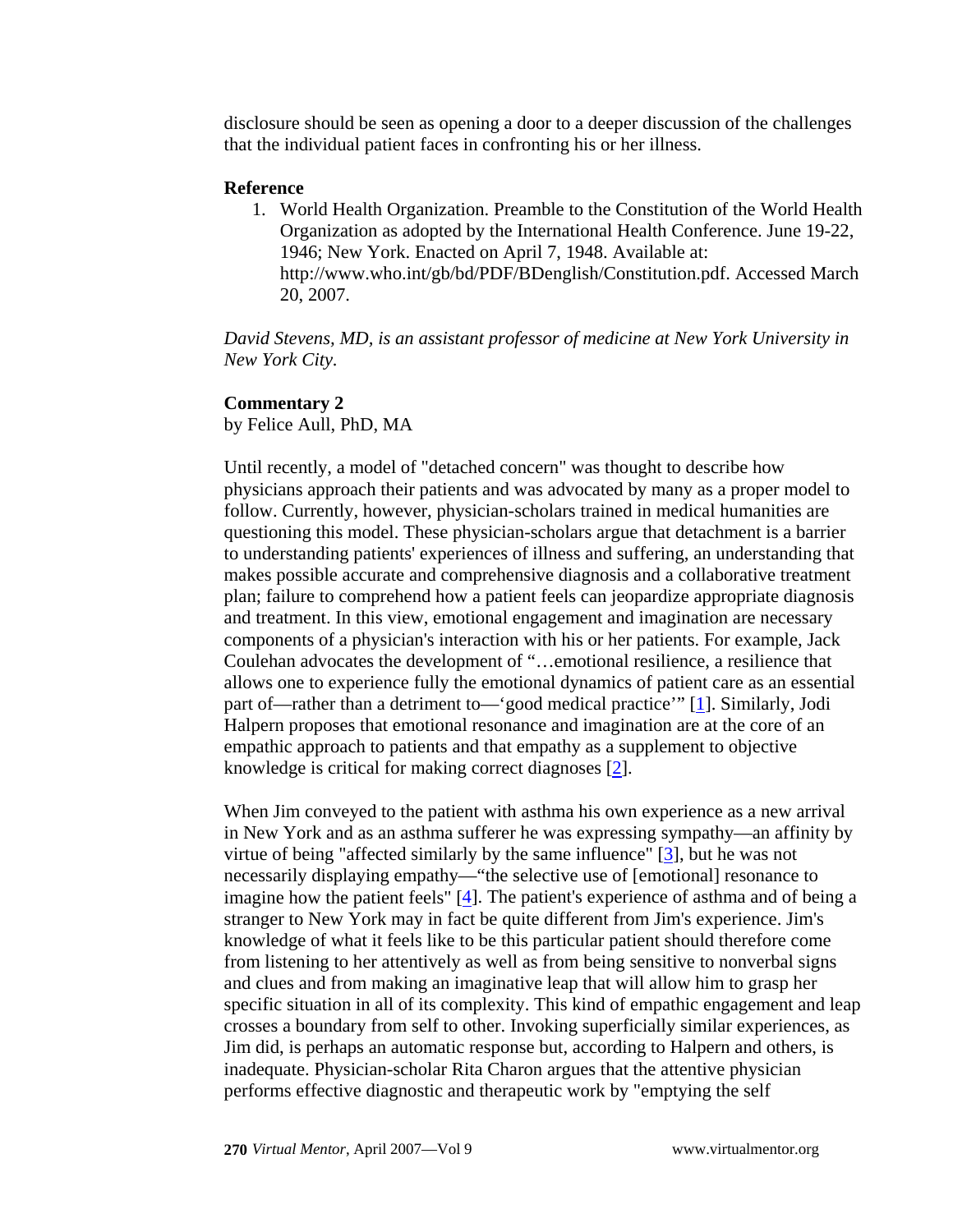and…accepting the patient's perspective and stance…allow[ing] himself or herself to be filled with the patient's own particular suffering, thereby getting to glimpse the sufferer's needs and desires" [5].

Jim crossed a personal boundary when he mentioned to the patient that he was, like her, new to New York and that he also suffered from asthma. Some patients may feel more comfortable in the presence of a physician who confides such information; they may feel that their concerns will be appreciated. Other patients may be distracted, even dismayed when a doctor discusses his own medical condition with them. Clearly, caution is the better part of wisdom, yet there may be instances where such personal boundaries can be crossed productively. Physician-writer Rafael Campo describes at length how he, almost without thinking, told a new patient about his own "cancer scare" as he was grasping for a way to tell her that she had a malignant tumor. On the surface, such boundary-crossing seems indefensible, but the full story is more complicated.

Initially, writes Campo,

I was terrified not of the disease itself but of my inability to confront it with her…it was her simple, strange gesture that saved me. Without warning, she reached out across my desk, and rested her hand lightly on my arm. My left arm. We stayed linked like that for a few minutes, communicating deeply and wordlessly. I felt the terror in her touch, and its gentleness, until it was happening to me, until I rediscovered my own narrative [6].

Campo proceeds to discuss with the patient her malignancy but also relates the story of his own earlier presumptive cancer diagnosis (of the bone on his left arm), later shown to be erroneous. In the process, he talks with her about the importance to him of his poetry writing. Later in their relationship, the patient brings Campo her own poetry—poetry she has written about her illness. Campo concludes that, "[t]he inner resources I believed prejudiciously she might lack on that fateful morning of our first meeting instead turned out to be prodigious, enough to sustain us both" [7].

Campo's story is notable in two respects. First, he responded to an unusual gesture of outreach from the patient. She was sensitive to his predicament and he allowed himself to respond to her compassion by crossing a personal boundary. In confiding his own cancer scare and his way of coping by unleashing an avalanche of poetry, Campo became a fellow sufferer and at the same time gave her an idea that, as it turned out, helped her to live with her situation. Secondly, Campo is aware of the emotional sustenance that he derives from this patient, whom he will accompany in the journey toward her death. The personal boundary that they both crossed has made possible a relationship of mutual nurturing.

This sustenance is mentioned by other physicians who have allowed themselves to become emotionally engaged by patients. "I found...that emotions...are the energy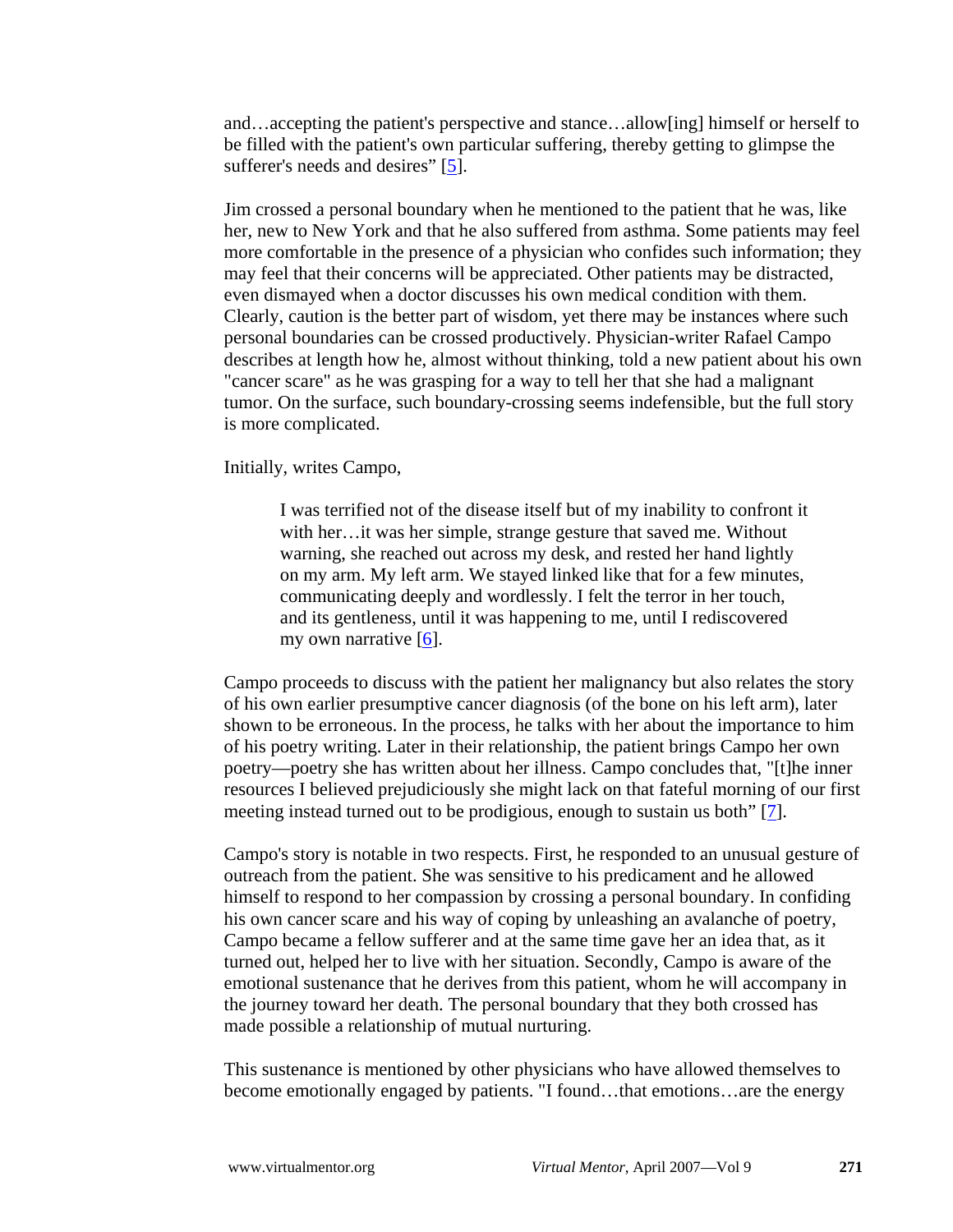and life of my practice," states Coulehan [8]. "Detachment ought to be avoided because it leads to emotional numbness and a general discounting of the affective life" [1]. Kate Scannell's memoir, *Death of the Good Doctor*, provides detailed examples of how she changed her entire way of practicing medicine after opening herself up to emotional resonance with the dying AIDS patients in her care, of how she connected with patients, "recognizing part of ourselves in each other, in the territory beyond the conventional borders that tended to define the topography of patient and physician interactions" [9] and of how she came to recognize "the highly interpersonal dimension of medical practice in which patients and physicians mutually affect each other" [10].

Did Jim overstep professional boundaries in an attempt to be empathetic? Yes, probably he did, but was he merely sympathetic rather than fully attentive, emotionally engaged and imaginative in trying to understand this woman's experience of illness? Jim assumed, because superficially he shared experiences with the patient, that he understood what troubled her. He was sympathetic, but it is not clear that he used this emotional resonance to imaginatively uncover the patient's particular experience of asthma (as Halpern recommends) or that he "emptied the self" in order to accept the patient's particular perspective (as Charon recommends). Further, as I hope the above discussion from the field of medical humanities scholarship reveals, hard and fast rules about boundaries do not necessarily foster good patient care or responsiveness to the particular needs of individuals, nor do they take into account the value of emotional engagement for both participants in the patient-physician encounter.

## **References**

- 1. Coulehan JL. Tenderness and steadiness: emotions in medical practice. *Literature and Medicine.* 1995;14:225.
- 2. Halpern J. *From Detached Concern to Empathy: Humanizing Medical Practice.* New York, NY: Oxford University Press; 2001.
- 3. Oxford English Dictionary. Sympathy. In: *Compact Edition of the Oxford English Dictionary*. New York, NY: Oxford University Press; 1971:368.
- 4. Halpern J, 86.
- 5. Charon R. *Narrative Medicine: Honoring the Stories of Illness.* New York, NY: Oxford University Press; 2006:134.
- 6. Campo R. *The Poetry of Healing: A Doctor's Education in Empathy, Identity, and Desire.* New York, NY: WW Norton; 1997:226.
- 7. Campo R, 253.
- 8. Coulehan JL, 224.
- 9. Scannell K. *Death of the Good Doctor: Lessons from the Heart of the AIDS Epidemic.* San Francisco, Calif: Cleiss Press; 1999:166.
- 10. Scannell K, 5.

*Felice Aull, PhD, MA, is an associate professor at New York University School of Medicine, where she teaches medical humanities electives and edits* The Literature, Arts, and Medicine Database, *a Web resource that she founded in 1993. Her*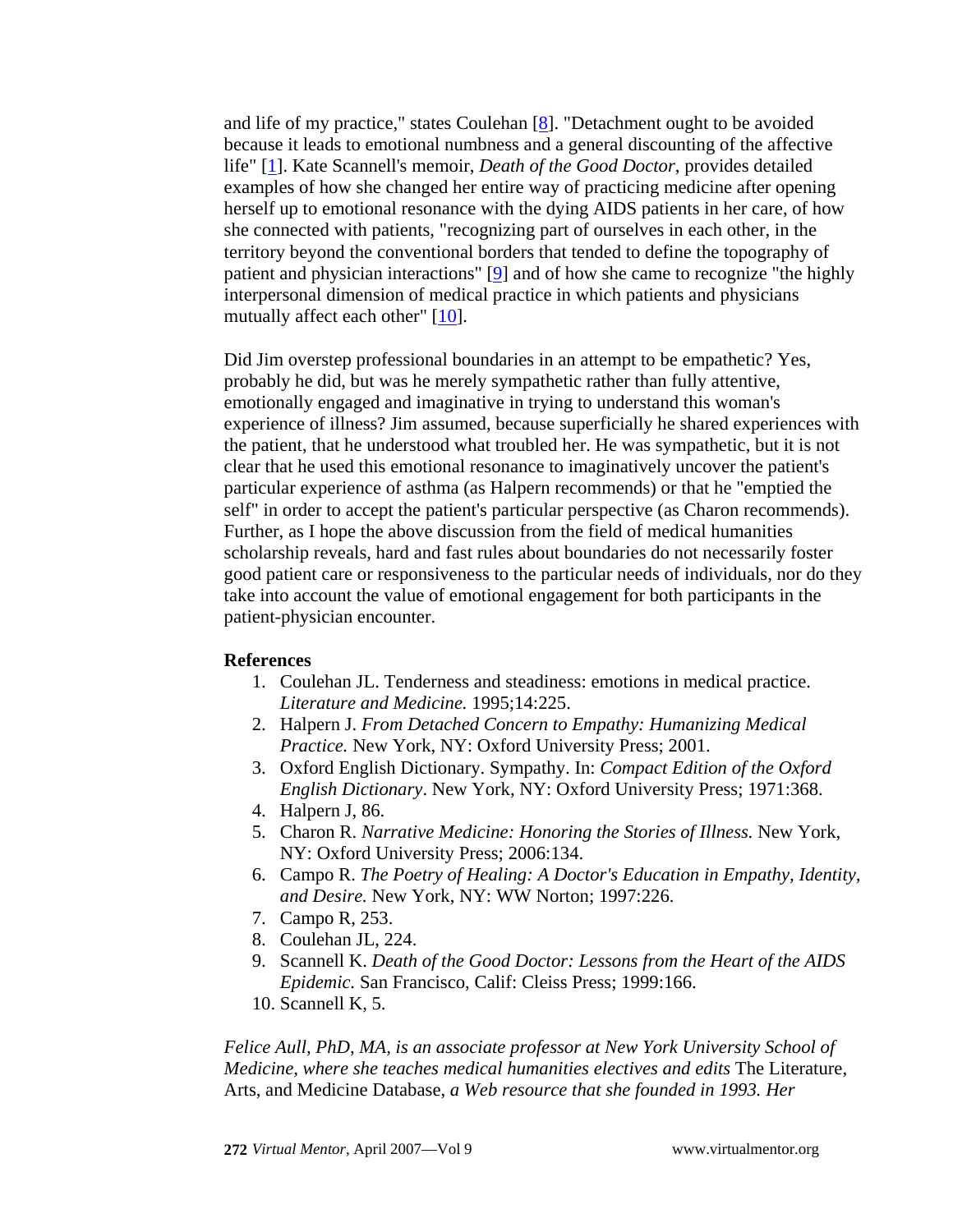*research interests include borderland and exile states and narratives, illness narratives, and the work of physician writers.*

## **Related article**

[Medical student in the middle](http://www.ama-assn.org/ama/pub/category/17133.html), January 2007

*The people and events in this case are fictional. Resemblance to real events or to names of people, living or dead, is entirely coincidental.*

*The viewpoints expressed on this site are those of the authors and do not necessarily reflect the views and policies of the AMA.*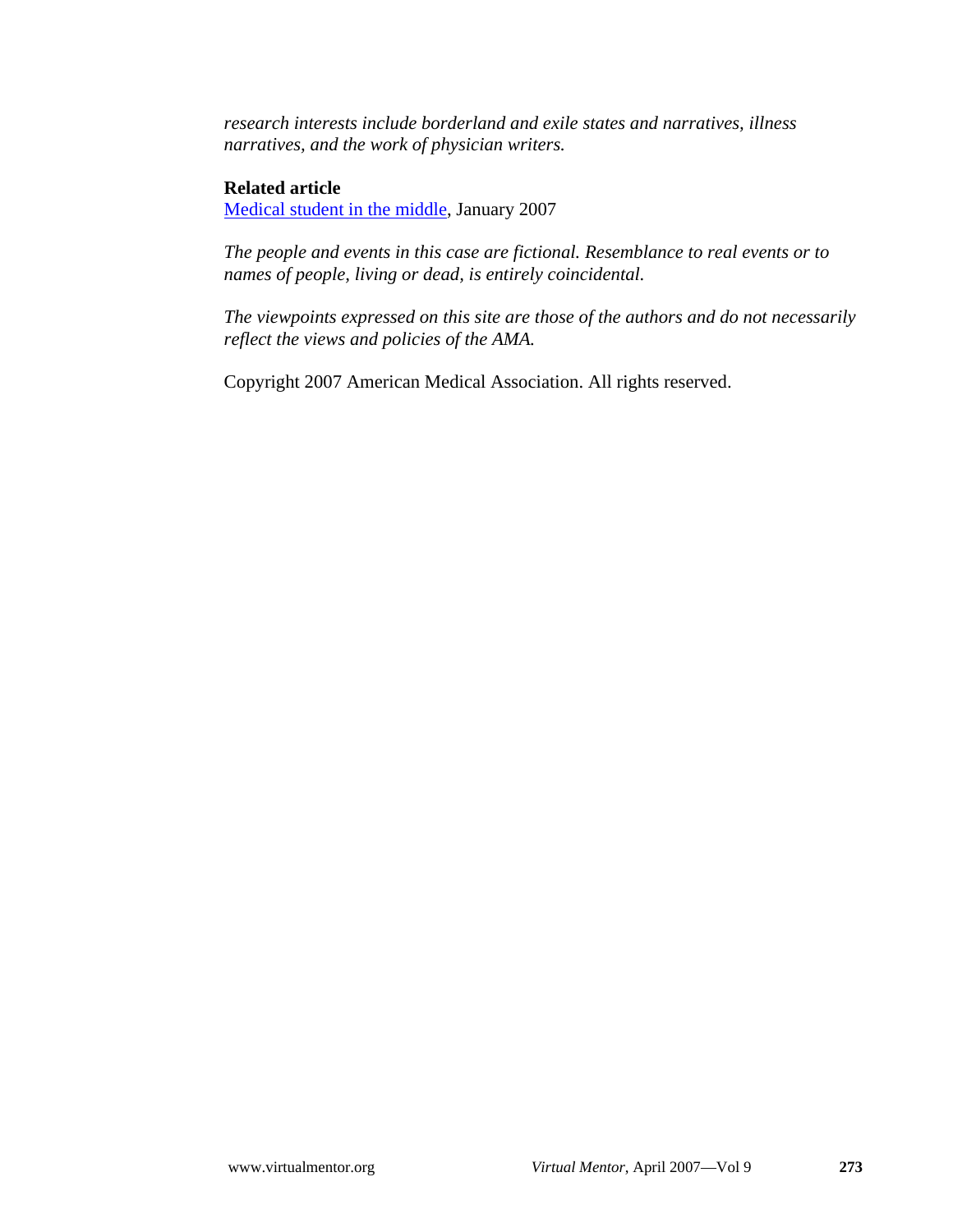**Virtual Mentor**<br>American Medical Association Journal of Ethics April 2007, Volume 9, Number 4: 274-276.

# **Clinical case The many functions of clinical rounds** Commentary by Mary Ann Hopkins, MD

Ted is a conscientious medical student. Throughout the first two years of medical school, he has performed well academically. In addition, Ted has served as an officer on the student council and as a department-appointed physiology tutor. He attributes his balanced academic and extracurricular success to his time management skills.

Like most medical students, Ted was excited to move on from the basic science curriculum to become a member of the clinical team on the wards. He was particularly enthusiastic because his first rotation was in general surgery, the field that he was ultimately hoping to pursue as a career. Because the chief of the service began morning rounds at 6 a.m., Ted arrived each morning at 5 a.m. to pre-round on his patients. During this hour, he meticulously collected the most recent vital signs and overnight trends on both intensive-care-unit patients and those on the medical floors. He spoke with the nursing staff about overnight events and visited each patient to perform a focused physical exam.

During the course of the first two weeks, Ted realized that his efforts were not recognized on morning rounds. The chief relied on the sign-out provided to the interns from the night team for patient data and performed his own exam as the team went on rounds in the unit. As a result, Ted concluded that pre-rounding was not the most effective use of his time. In order to augment his education as a student, Ted decided to study later at night and wake up an hour later in the morning, arriving at the hospital immediately before rounds. Of course, he remained committed to seeing his patients at some point later in the day.

Noticing that Ted arrived in the call room immediately prior to rounds, the chief inquired why he was not pre-rounding on his patients. Ted politely explained that since student input was not considered on morning rounds, he found it more useful to arrive later in the morning so that he had more time to study independently in the evenings. He assured the chief that he would fulfill his responsibilities throughout the later morning and afternoon hours.

## **Commentary**

One of the more perplexing tasks for medical students is determining their role on the medical team and how it relates to their educational experience. More time seems to be spent on noneducational drudgery than on stimulating educational experience.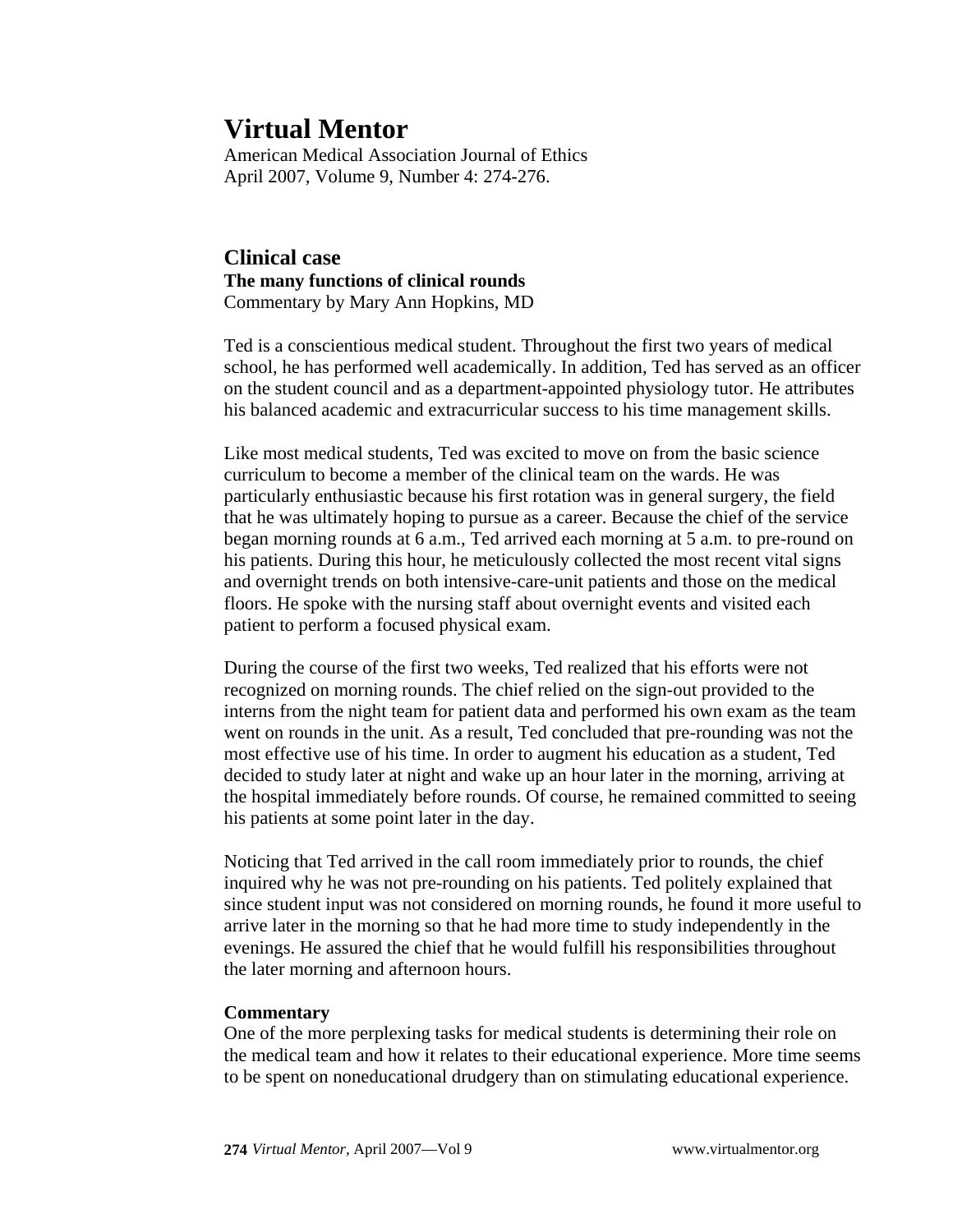Students often feel frustrated, useless, abused or "scutted out" and think they are not getting educational value for their tuition dollar.

Medicine is a career unlike any other. One day you truly will hold a person's life in your hands, and what you do will have profound effects on that person's life—as well as on that of his family and friends. This fact among others makes medicine a profession and not a job. From the day you set foot in medical school, learning is accomplished not just to pass a test but because what you learn may allow you to save someone's life one day.

So how does this relate to Ted's self-assessment that pre-rounding is fruitless and a waste of his time? What Ted failed to realize was that what he does on the wards is not done merely for recognition by his chief resident, among others, but is part of his educational process. Meeting with his patients each morning, examining them, getting all relevant data and understanding what happened overnight will make Ted a better doctor. If Ted sees this role as just getting the numbers for his residents, then he has missed the point.

The body that certifies residency programs, the Accreditation Council for Graduate Medical Education (ACGME) has delineated six core competencies that are imperative for every physician to master [1]. Among these, some, such as medical knowledge and patient care, are obvious and easily structured into medical curricula. Others, such as communication skills and professionalism, are honed through intimate and sustained contact with the patients for whom you care. These competencies are integral to pre-rounding. Ted can and should use his pre-rounding to learn how to recognize trends and events that happened over the night and how they should be treated. He can also use the time to deepen the bond that naturally develops between caregivers and their patients by listening firsthand to their worries and problems.

The last two ACGME competencies are less tangible. Practice-based improvement refers to the lifelong learning essential for all physicians to ensure that their practice is current and clinically sound. It is a practice of learning that is highly contextual and self-reflective. For Ted, pre-rounding, in addition to his other duties, is a valuable tool to contextualize the medical data and teamwork of which he is now part. The more involved he is in his patients' care, the more he will learn and understand.

The sixth ACGME competency—systems-based practice—is another critical area in which physicians develop an understanding of the different types of medical practice and delivery systems. On a macro level, this means understanding the health care system (e.g., insurance, type of medical facility, how the hospital runs). Another part of this concept is learning the mechanisms of team dynamics and partnering with all members of the health care team. Clinical rotations emphasize and depend on an immersive learning environment, and the responsibilities of each team member can be baffling to a medical student. A real part of Ted's current education is learning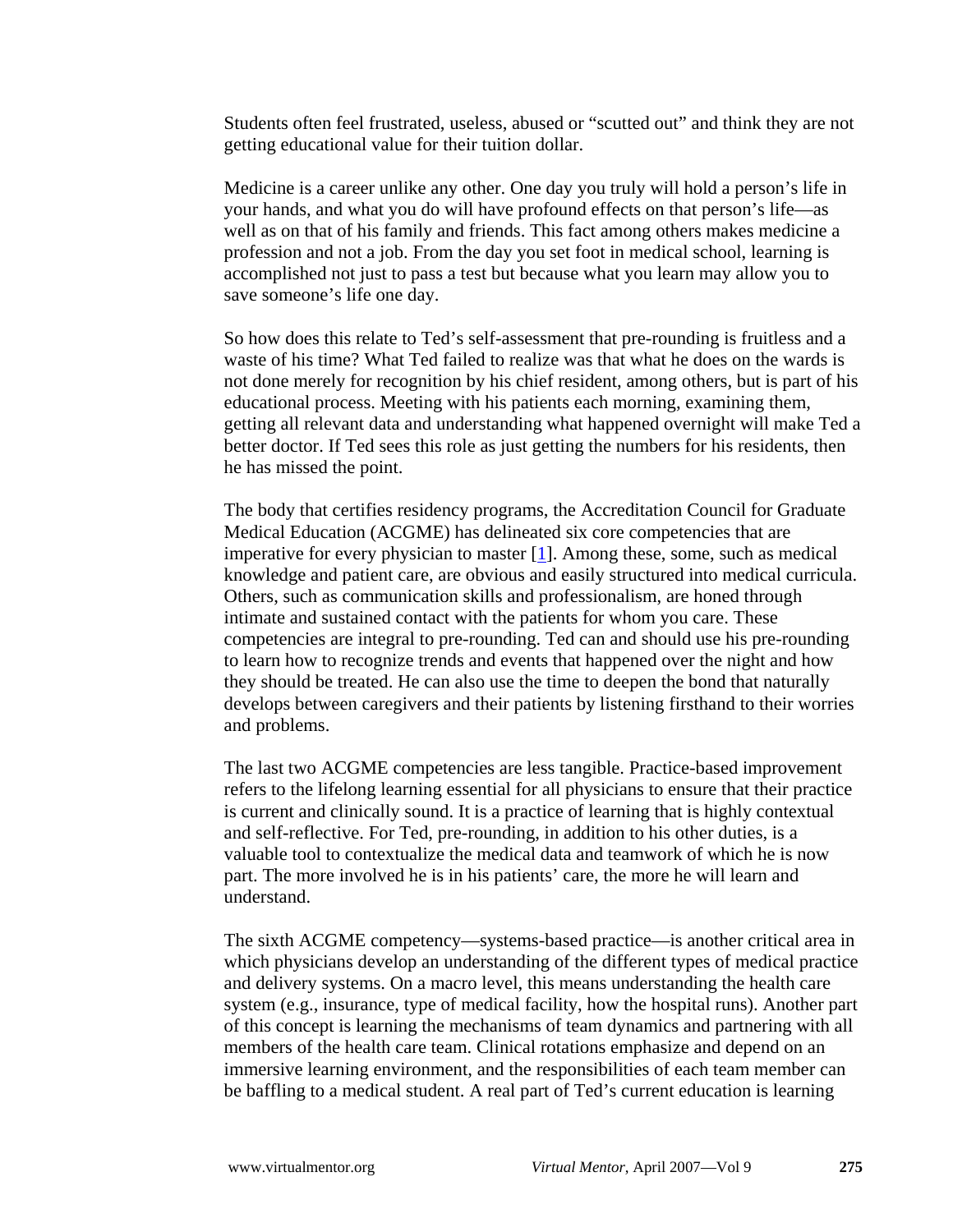how to be part of a team and how that team works to provide optimal patient care. Ted's chief resident may not be an ideal role model or educator and seems not to fully know how to run an efficient team. Having a poor team leader does not in any way condone Ted's actions if he is being less conscientious and thorough in his own practice. Remaining true to the highest standards and not allowing yourself to fall to the lowest common denominator will help you to be the best physician you can be.

Becoming an active participant in your own education is an important step toward becoming a doctor. Structured education, such as lectures and assigned readings, does occur on the wards, but increasingly you are responsible for your own mastery of material. Tasks like pre-rounding offer students the opportunity to hone their communication skills, to understand medical processes and their treatment, and to appreciate the nuances of being part of a health care team. Though frustrating and at times demeaning, pre-rounding is an excellent learning moment for the enthusiastic and caring medical student, and it is an ideal time to establish rapport with patients and to understand their care. So often what feels like a lemon to an overburdened student is the perfect ingredient for thirst-quenching lemonade.

### **Reference**

1. Accreditation Council for Graduate Medical Education. *Core Competencies*. Available at: http://www.acgme.org/outcome/comp/compFull.asp. Accessed March 14, 2007

*Mary Ann Hopkins, MD, is a laparoscopic surgeon at New York University School of Medicine in New York City. She is an assistant professor of surgery, the director of surgical education and curriculum design, and the associate clerkship director for surgery. She has developed self-contained, Web-based surgery teaching modules called WISE-MD, which emphasize professionalism, communication skills and critical decision making.*

### **Related article**

[Is there more to medical school than grades?](http://www.ama-assn.org/ama/pub/category/11706.html) December 2003

*The people and events in this case are fictional. Resemblance to real events or to names of people, living or dead, is entirely coincidental.*

*The viewpoints expressed on this site are those of the authors and do not necessarily reflect the views and policies of the AMA.*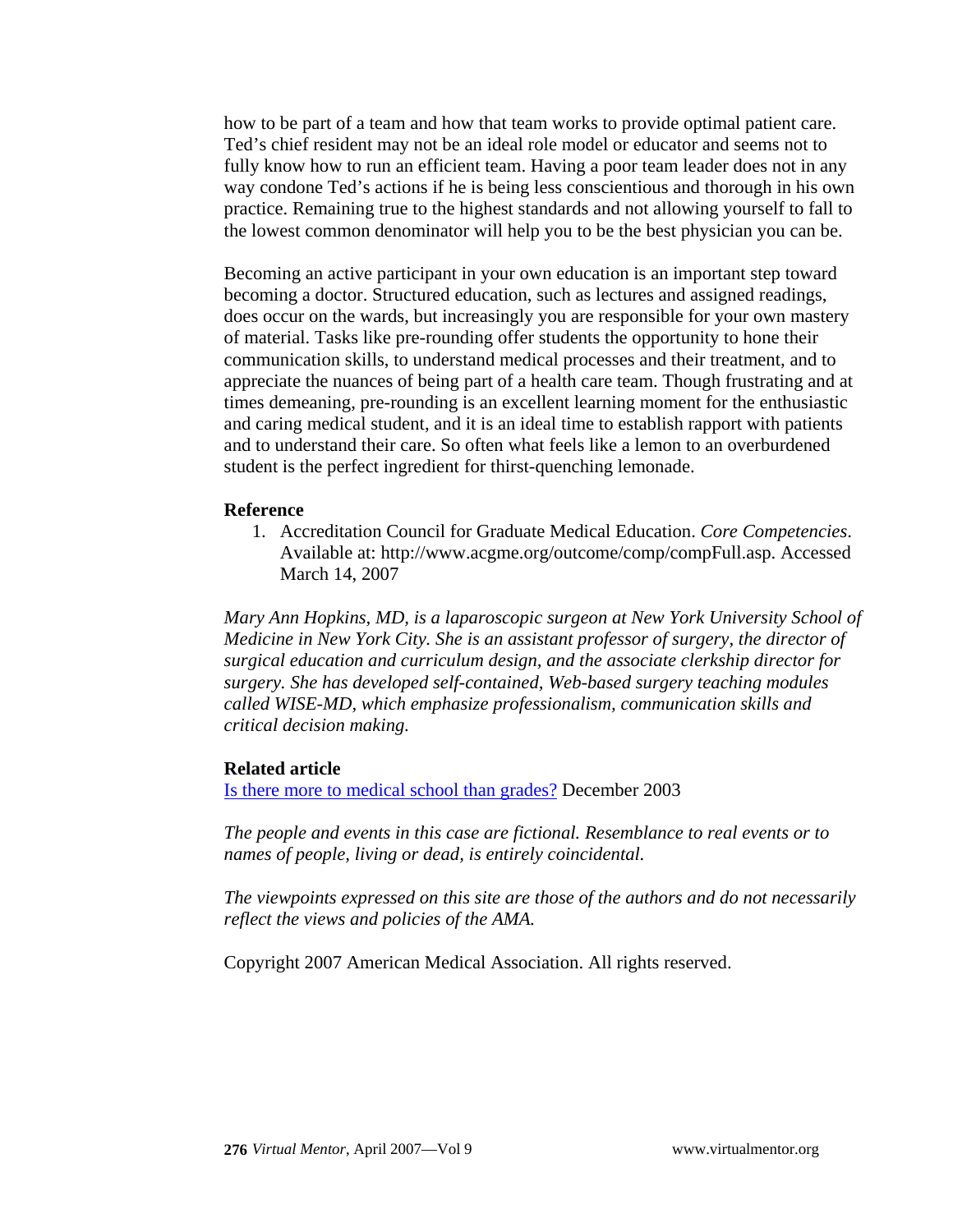**Virtual Mentor**<br>American Medical Association Journal of Ethics April 2007, Volume 9, Number 4: 277-279.

# **Clinical case Self-interest versus friendship in medical school** Commentary by Deirdre Masterton, MD

Joe and Mary were friends and classmates on their third-year clerkship in obstetricsgynecology. Mary had known for a while that she wanted to go into ob-gyn, and she hoped to make a good impression during her brief time in the clerkship. Joe liked obgyn too, but was still undecided about what field he wanted to pursue. Throughout the clerkship, Mary made a point of scrubbing in for surgery at every chance—which sometimes meant that Joe could not. Several of the procedures she observed were particularly instructive, including an emergency tubal resection following a ruptured ectopic pregnancy.

Joe scrubbed in on half as many surgeries as Mary. He was relegated to following the more routine cases and had to do a disproportionate amount of "scut" work on the floors. The residents and attending physicians were too busy to notice the discrepancy. Joe learned a lot on his rotation, but he felt somewhat shortchanged and thought that Mary acted inappropriately. At the end of the rotation, Joe and Mary sat down to exchange feedback on their experience working together as part of the clerkship's professionalism evaluation. Joe was ambivalent about whether to confront his friend, thinking perhaps it was his fault for not being assertive enough. Even if it was her fault, Joe thought to himself, "I don't want to jeopardize our friendship and make a big deal of this." He decided simply to praise Mary for her enthusiasm and wish her good luck with her plans to apply for an ob-gyn residency.

## **Commentary**

By nature, most medical students are high achieving, bright people who are goaloriented and hooked on performing well. Students progress through the first two years of medical school in the isolation of the library, toiling over books, notes and transcripts. Then, one July morning, clinical clerkships begin and demand a completely different skill set than the one that earns A's in the classroom. Now, performance evaluations often depend more on interactions with patients and colleagues than on retention of facts from reading and lectures. There is no class that teaches etiquette within a team or how to get the most out of a clerkship. For the first time, students must relate with colleagues and peers to navigate this exciting period of training successfully.

Mandatory feedback sessions are staged encounters at the end of clerkships, intended to offer colleagues an opportunity to practice formulating and receiving constructive critique. Often those conversations address sensitive topics including how colleagues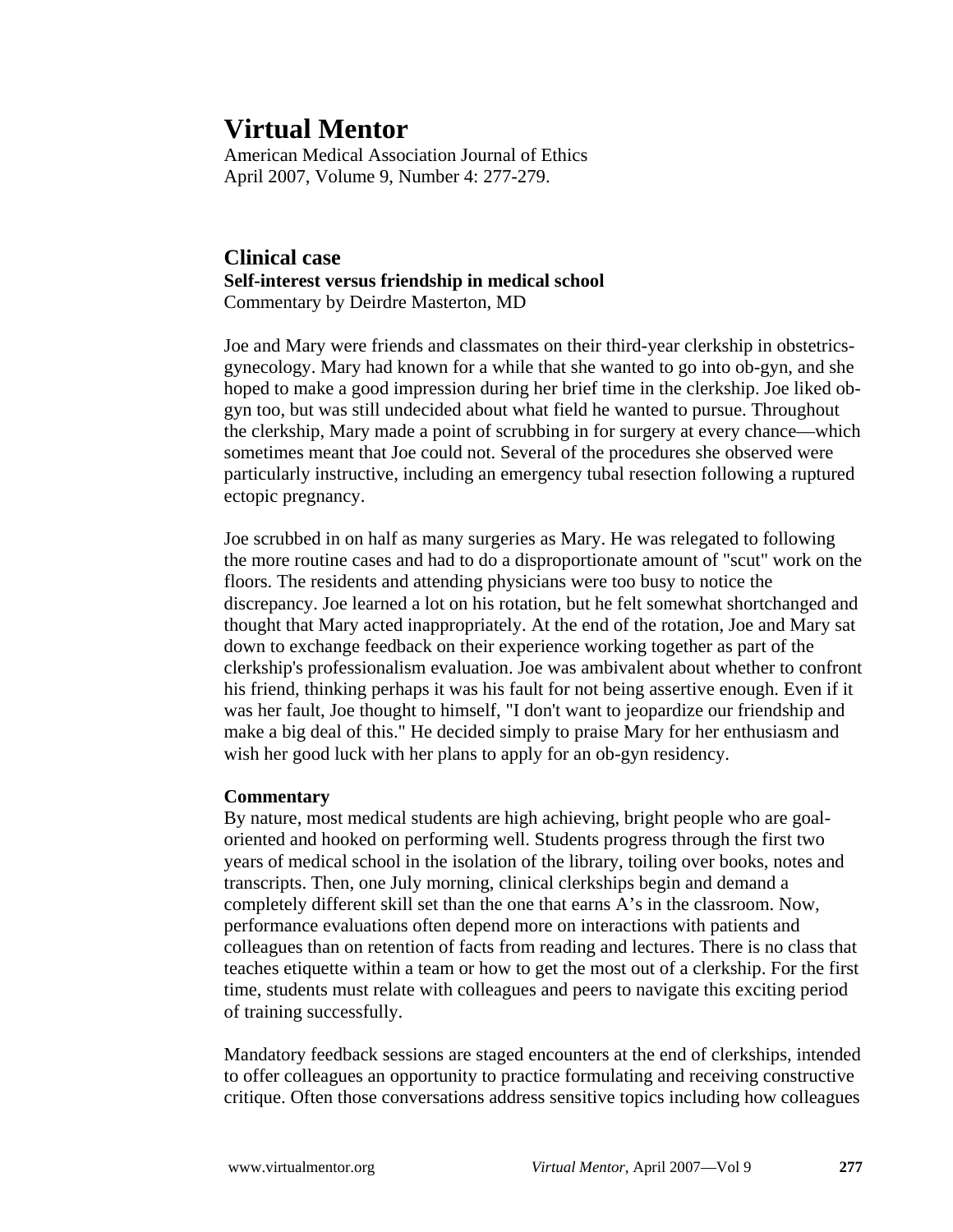function within a team and how they relate to patients or other team members. The idea is to develop effective language and communication skills in a protected situation, so that, eventually, coworkers will exchange candid and comfortable evaluations of peers during daily work encounters.

Medical school professional relationships frequently develop in the context of preexisting personal relationships formed during the preclinical years. On the wards, friends become team members, and a new interdependence develops that did not exist in the solitude of preclinical study. This interdependence affects student experiences and exposure to a given field, as in the case of Joe and Mary. As training progresses and clinical responsibility grows, the interdependence of colleagues becomes more profound. Provision of efficient, quality care to patients demands the best performance from everyone. Consequently, members of a health care team must maintain open communication with one another and must constantly exchange ideas and feedback, good or bad, to ensure that patients are treated properly and that everyone is putting forth his or her best effort.

The busy work schedule allows for development of close personal relationships with colleagues, yet these friendships must not interfere with achieving work-related objectives. Effective communication and feedback strategies are a learned skill set, and the sooner the skills are developed, the better prepared a clinician is to know when to speak up—and when to keep thoughts private.

Identification of moments or situations that demand collegial feedback is subjective. What's sought is a balance between avoidance of confrontation and compulsive nitpicking. Each person must consider the potential problems caused by a behavior and weigh them against the anxiety created by confrontation and the potential effect the feedback may have on working relationships.

Behavior is most easily modified if missteps are identified immediately and addressed privately and concretely and if more acceptable behaviors are modeled and applauded. That said, artfully confronting a friend's misbehavior in a respectful way, in the moment, takes confidence and practice. Retrospective feedback feels safer. It can be carefully crafted and properly "sandwiched" or even provided in writing to try to lessen the humiliation of the recipient. Unfortunately, hoarding critique until the end of a rotation denies a colleague the opportunity to learn from her missteps and to prove to the evaluator that she is capable of better. Sadly, Joe may not have an opportunity to work with Mary again after this feedback session and will not get to recognize and applaud her changed behavior.

By not offering truthful and complete feedback to Mary regarding what Joe perceives as inappropriate selfish behavior, he shortchanges both Mary and himself. This particular issue is a perfect opportunity for Joe to practice constructing meaningful criticism for a colleague with little risk. Joe should force himself to provide an honest critique of his friend's performance and develop the skills necessary for such a conversation. Once the language skills are in place, he will find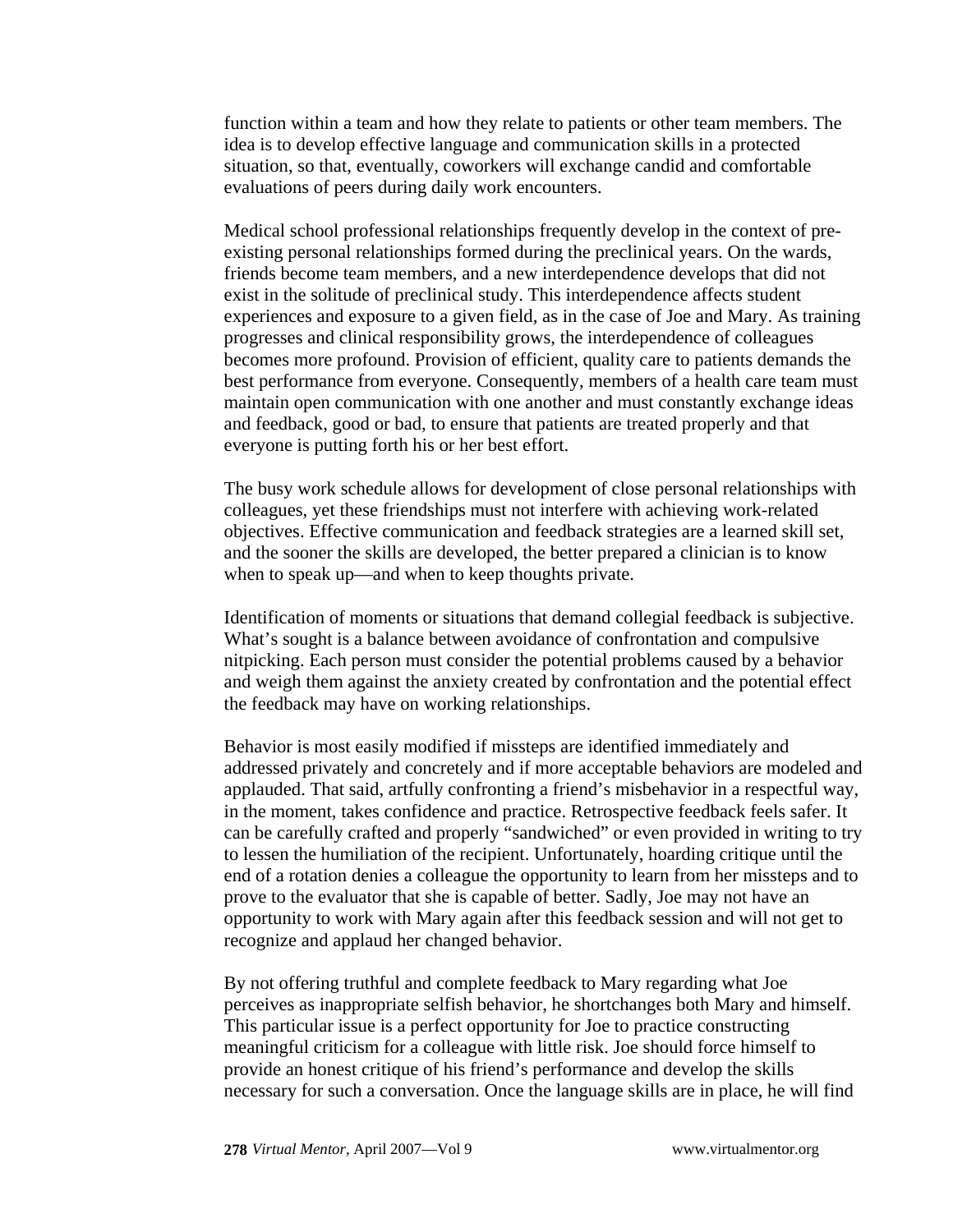exercises like this much more comfortable. More importantly, if in the future Joe encounters a colleague whose behavior poses danger to patients or to that colleague, he will feel empowered to address the situation directly.

By not expressing his frustration with Mary's self-serving behavior on the ob-gyn rotation, Joe may be allowing his friend to continue her behavior in subsequent rotations, upsetting her teammates and compromising her work relationships. Joe is her friend and is obviously aware of Mary's feelings. It is better for her to hear this from him now, in a sensitive way, than in the future from a frustrated colleague who has less concern for Mary's self-esteem. Joe should recognize the opportunity to be altruistic—Mary's changed behavior may never benefit him directly—and let her know how she can be a better team player.

Ideally, Joe would have addressed his friend's unacceptable behavior earlier in the rotation, using concrete examples of specific behaviors that compromised their working relationship and suggesting more acceptable alternatives. Admittedly, successful pursuit of this course of action requires confidence, courage and a specific skill set. Lacking these skills, Joe should have identified the planned feedback session as a chance to practice offering constructive criticism to his friend on this point. That choice might have afforded him the opportunity to observe Mary's response in this protected environment. Because Mary is his friend and they were required to have this conversation, he could have asked for candid feedback from her on how he delivered his commentary. If Joe had been honest in the feedback session, and addressed his concerns directly with Mary, both students would be better prepared for their next (inevitable) conflict with a colleague at work.

*Deirdre Masterton, MD, graduated from New York University School of Medicine in New York City, and is a third-year obstetrics and gynocology resident at Women & Infants Hospital in Providence, Rhode Island.*

### **Related articles**

[Professionalism education at New York University School of Medicine,](http://www.ama-assn.org/ama/pub/category/17402.html) April 2007

[Peer feedback,](http://www.ama-assn.org/ama/pub/category/14864.html) April 2005

[Giving honest feedback,](http://www.ama-assn.org/ama/pub/category/15357.html) August 2005

*The people and events in this case are fictional. Resemblance to real events or to names of people, living or dead, is entirely coincidental.*

*The viewpoints expressed on this site are those of the authors and do not necessarily reflect the views and policies of the AMA.*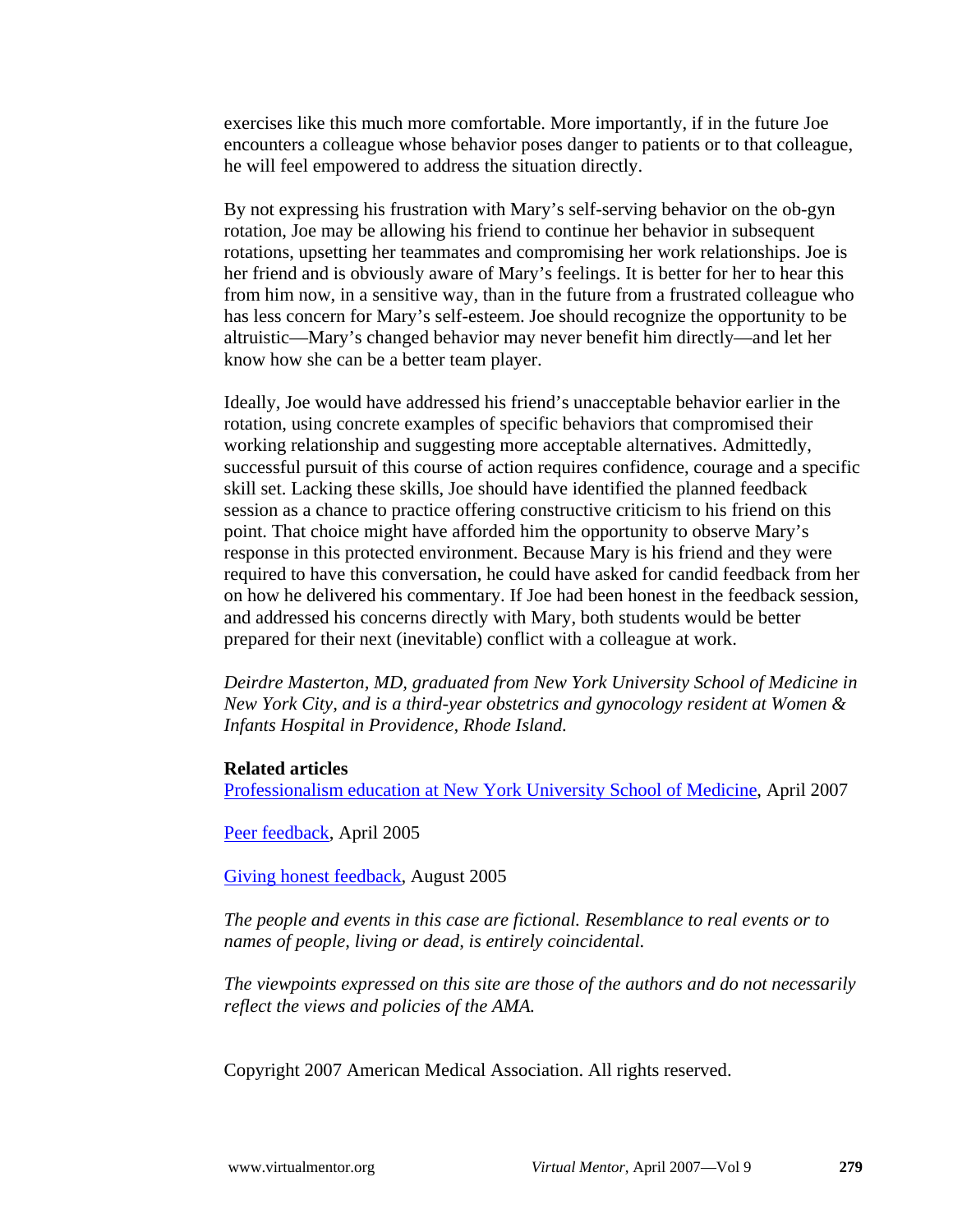**Virtual Mentor**<br>American Medical Association Journal of Ethics April 2007, Volume 9, Number 4: 280-284.

# **Medical education Medical student professionalism education at New York University School of Medicine** by Autumn Lynn Edenfield

In recent years, as the Accreditation Council for Graduate Medical Education (ACGME) and the Liaison Committee on Medical Education (LCME) have implemented formal requirements for education in professionalism, medical schools around the country have been fine-tuning their professionalism curricula. The teaching of professionalism used to take place within the hidden curriculum of "rules, regulations and routines," that is, only by medical students learning through observation of housestaff and attending physicians on the wards and through patient and peer interaction [1]. Instruction has now been implemented within the formal curriculum. There are probably as many different types of formal professionalism education as there are medical schools within the United States.

The cornerstone of professionalism education at New York University (NYU) School of Medicine has been the professional development portfolio. The portfolio was designed by the Professional Development Committee (PDC), consisting of medical students advised by Dr. Adina Kalet. In 2000, the PDC was charged by the LCME self-study committee on student assessment to design a fair and meaningful professionalism evaluation process for the school of medicine. Along with the student editors of this issue of *Virtual Mentor,* I am a fourth-year medical student at NYU and a member of the first class to be taught and evaluated on professionalism through the professional development portfolio. We thus have a unique perspective on the implementation and evolution of this curriculum.

The portfolio consists of an online collection of essays, diagnostic write-ups and (most importantly) student reflections from all four years of medical school. Every submission is cultivated from an experience required in each course. Some examples of submissions during the first year are reflections on standardized patient encounters, such as counseling a patient on smoking cessation or taking a sexual history; narrative essays; and a reflection on peer evaluation within the gross anatomy course. Second-year assignments include specific diagnostic write-ups and reflections on boundaries and on learning the physical exam. The portfolio during the clinical years focuses on experiences within each clinical clerkship, and the fourth year then provides opportunities to reflect upon the transition to the resident level, within the experiences of subinternship and the residency interview process. The Web page for each reflection contains lists of defined professional values and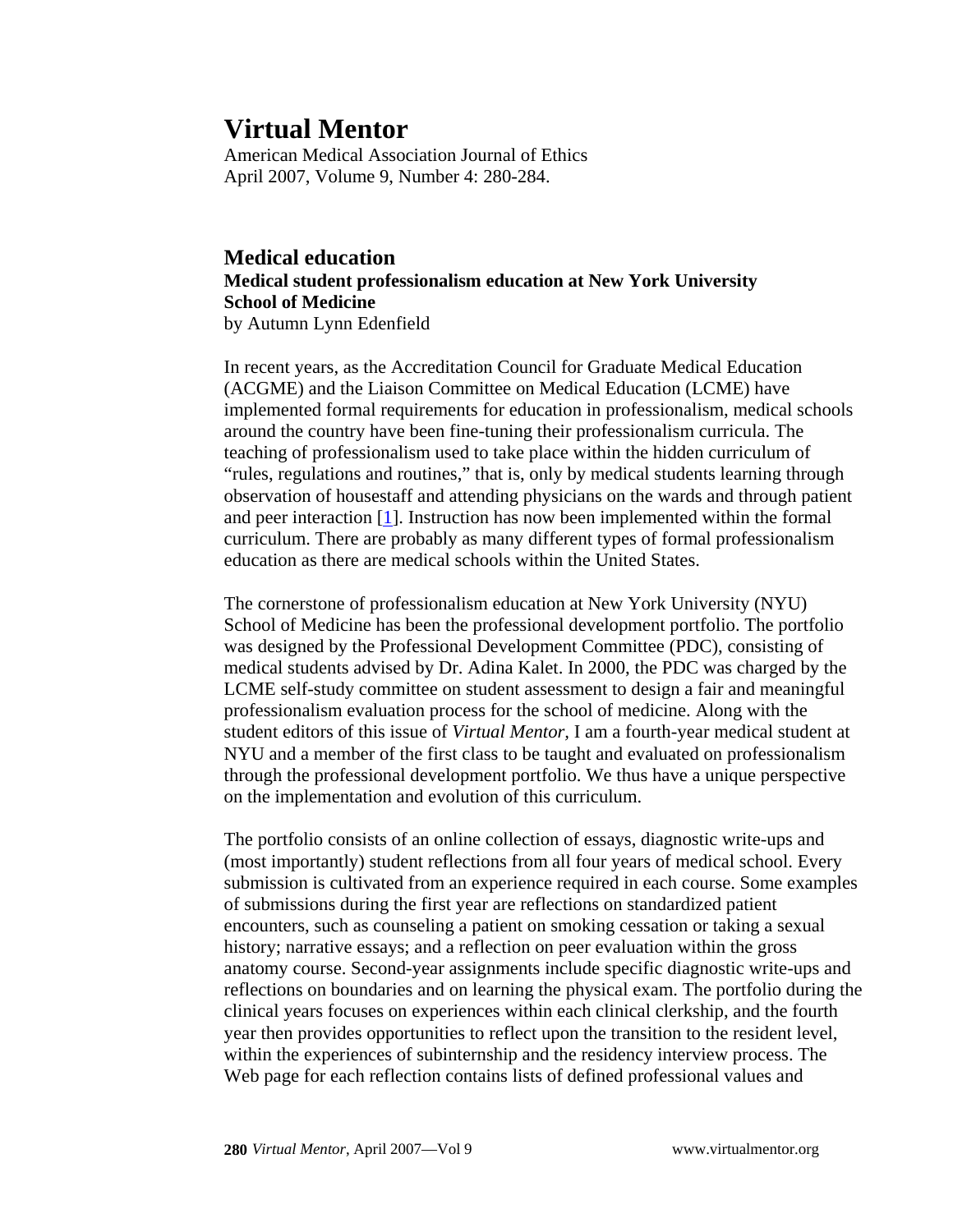challenges to those values; these lists have check boxes so that the student can recognize and assign the challenges to his or her most recent assignment.

At the end of every school year, each student writes a one- to two-page end-of-year assessment, reflecting on individual portfolio assignments and his or her professional development throughout the year and defining three specific and practical goals for the upcoming year. The student then reviews this assessment with his or her faculty mentor and together with the mentor evaluates his or her professional development. The evaluation of portfolio expectations includes completeness of submission requirements, depth and quality of self-reflection, and responsiveness to feedback.

## **Self-reflection: a key component**

A pivotal aspect of the NYU portfolio is the central role of self-reflection in the professional development of physicians. Ronald Epstein and Edward Hundert write that "because experience does not necessarily lead to learning and competence, cognitive and emotional self-awareness is necessary to help physicians question, seek new information, and adjust their own biases" [2]. They go on to say that "reflection allows practitioners to examine their own clinical reasoning strategies" [3]. Amanda Howe echoes this:

…professional development opportunities must at minimum be constructed to engage students directly with experiences that mimic their future roles, create opportunities that allow them to reflect and rehearse the skills involved in managing such experiences, and require them to take personal responsibility for outcomes of both their experiences and learning [4].

Thus the portfolio is designed to facilitate reflection upon how experiences within the curriculum affect the student's current and future professional development. The anatomy peer review exercise, for example, recognizes the values of collegiality and teamwork and how they are best facilitated within the anatomy lab partnership, in addition to exposing preclinical students to the practice of peer review. Reflecting upon the experience of working as a team and receiving peer feedback is relevant not only for first-year medical students but for clinical students and resident team members on the hospital wards. In this way, and with further impact as the student enters the clinical years, the portfolio seeks to provide a middle space between the explicit curriculum and the hidden curriculum by encouraging reflection upon the values seen and ascertained in the "rules, regulations and routines" of the wards. And because portfolio submissions are based upon course-specific requirements, the professional values and conflicts that arise pertain to the students' actual experience at their current level of training. Stern and Papadakis write that evaluating professionalism is optimal when a "professional dilemma that is relevant to everyday lives" is resolved using "real world contexts" [5].

Along with its relevance to current experience, self-reflection truly underscores the idea of professional development in general. Epstein and Hundert state simply that "competence is developmental"  $[3]$ ; different values and conflicts become more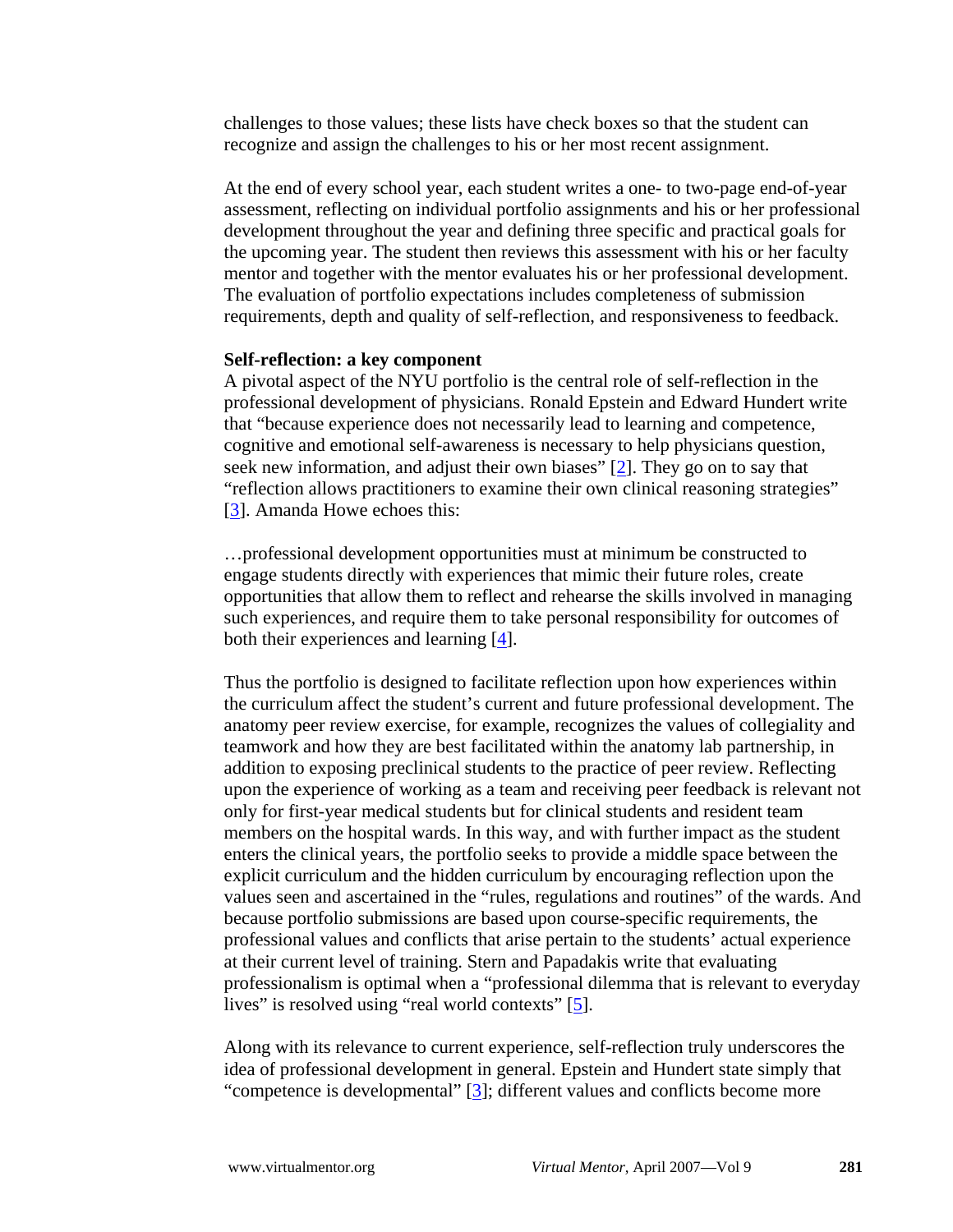relevant at different stages of training. For example, awareness of the nuances of an appropriate and meaningful patient-physician relationship grows significantly from the first to fourth year of medical school with increased volume of and autonomy in patient interactions. Starting to contemplate these relationships as a first-year medical student sets a tone for continued professional development, not only throughout medical school but for the rest of medical training and practice.

## **Reliability and validity in the assessment of professionalism education**

Continued professional development occurs within the context of the portfolio at the end-of-year assessment, particularly through the learning goals outlined by the student. These goals are meant to be specific, measurable and formulated by reviewing the conflicts and values exposed by the reflections during the entire year. Epstein and Hundert assert that a strong mentoring system should complement the formulation of an individual "learning plan in which trainees chart their learning needs [and] the means of achieving them…as a required outcome of an assessment" [6].

In an *Academic Medicine* article, Shiphra Ginsburg et al. emphasize the importance of "reliable, valid, and appropriate evaluation" in professional education [7]. A deliberate attempt was made by the PDC to pursue this goal when training the faculty mentors. Each faculty mentor is required to participate in professional development faculty training, which outlines the expectations for portfolio submissions and the quality of self-reflections and end-of-year assessments, offers examples of appropriate learning goals, and explains how to gauge evaluations. These faculty training workshops provide specific examples of student portfolios that exemplify the three evaluation levels—below expectations, meets expectations and exceeds expectations.

Medical students often have the mind-set that the only acceptable grade is the best grade, so a concerted effort is made to instill the idea that to "meet expectations" is truly excellent and that only a handful of students in an entire class who made contributions to their own and others' professional development above and beyond expectations should receive the mark "exceeds expectations," if this rating is to be meaningful. Students immediately began to wonder what these so-called *non-grades* meant—who would see the assessment, for what purposes would the assessments be used and who would have access to their portfolios. It was decided that the portfolio was mainly for the students and their faculty mentors, but available at the student's discretion for the dean's letter used in residency applications. In this way the portfolio's central purpose of self-reflection and assessment of professional development was preserved while also providing sufficient motivation for excellence. Amanda Howe writes that assessment should be "high profile, both to ensure competency and to motivate learning" [4].

### **Debugging the initial portfolio**

In actual practice, one of the more challenging aspects of implementing the portfolio system was standardizing the roles and expectations of each of the faculty mentors.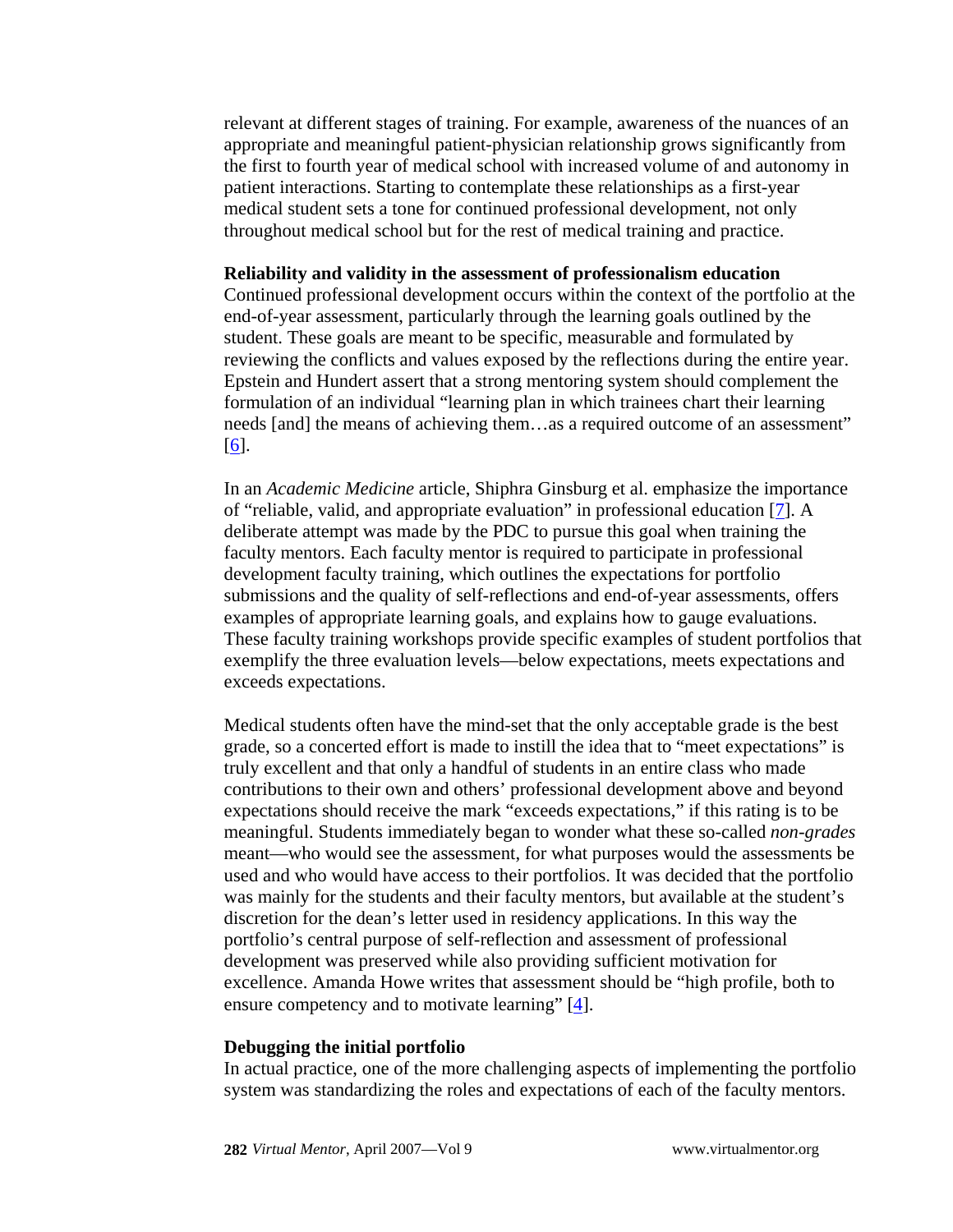Students are assigned their faculty mentors when they affiliate with one of the six theme-based societies that make up the mentoring program of our medical school, for example, the Lewis Thomas Society for Arts and Humanities in Medicine or the Severo Ochoa Society for Medical Informatics and Biotechnology. As a consequence, while students and mentors should share some interests, the actual assignments are made at random. Due to a few instances of conflicts either of personality or in defining expectations and goals of the portfolio or mentorship, a handful of students protested their mentor assignments during the first year of the portfolio. The PDC decided that students could switch mentors at the end of their first year if they desired.

The PDC held many open forums with the students during the initial year of the portfolio's use and, as a result, changed or enhanced some features of the portfolio. For example, while some students embraced the opportunity for self-reflection, others felt like they were being *forced* to reflect upon certain situations or assignments without educational merit. Therefore, the portfolio was changed to include a few specific required submissions in addition to a group of optional situations or encounters, from which the students could pick a certain number that they felt were most influential in their development. Some of the students thought they had too little guidance in focusing the self-reflections, so every assignment was enhanced with specific questions and thought topics. Epstein and Hundert assert that "curricular change…requires a parallel process of institutional reflection, feedback, and remediation"  $[6]$ , which has been recognized by NYU. In fact, a committee has just been formed by the new dean of student affairs to assess the proceedings of the professional development committee and the portfolio initiative thus far.

And the inevitable technical bugs showed up during that first year, inasmuch as the portfolio was a new interactive online module. These were corrected in a timely manner but caused some frustration among the first portfolio users.

### **Forward focus**

Although most of the technical glitches in the interactive portfolio have been repaired, some of the more philosophical issues regarding this specific method of evaluating and facilitating professional development remain unresolved. No best method for teaching professional development has emerged. In a recent *New England Journal of Medicine* article, Ronald Epstein reviews the pros and cons of many different methods of assessment, from multiple choice exams to peer assessment and portfolios like those implemented at NYU [8]. Although no single method predominates in usefulness, Epstein supports the idea that "competence should be assessed in an integrated, coherent, and longitudinal fashion with the use of multiple methods and provision of frequent and constructive feedback" [9]. It is exciting to think that our NYU class now possesses a collection of essays spanning the entire four years of medical education, charting our professional development in a way that we hope is meaningful and truly reflective. The portfolio attempts to encompass the ideals of assessment that Epstein defines, but whether this system exemplifies the optimal method to explore and evaluate professional development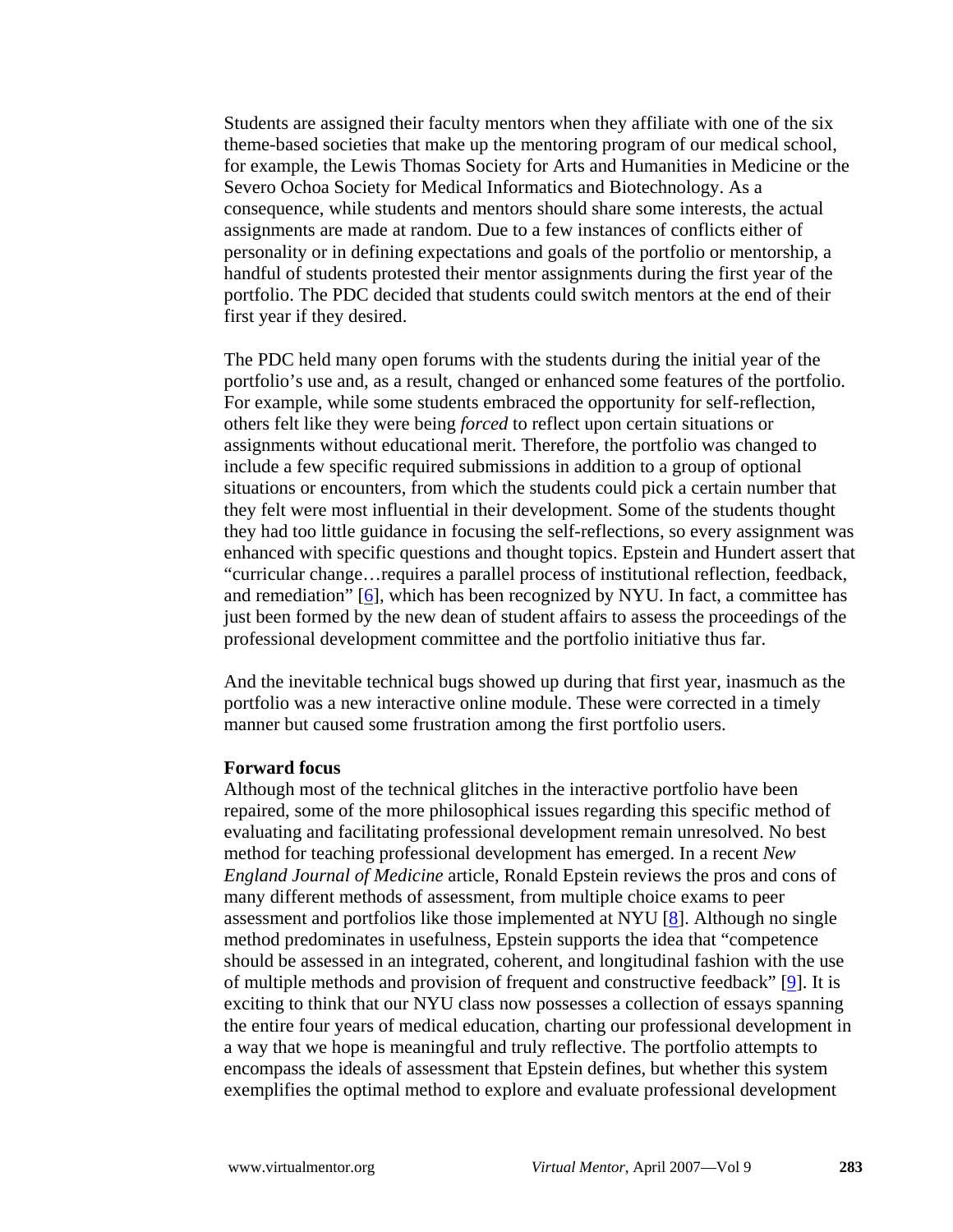remains unknown. Educational studies and outcomes need to continue exploring the ideal way of integrating these goals into professional development.

# **References**

- 1. Stern D, Papadakis M. The developing physician—becoming a professional. *N Engl J Med*. 2006;355:1795.
- 2. Epstein RM, Hundert EM. Defining and assessing professional competence. *JAMA.* 2002;287:227.
- 3. Epstein RM, Hundert EM, 228.
- 4. Howe A. Professional development in undergraduate medical curricula—the key to the door of a new culture? *Med Educ.* 2002;36:357.
- 5. Stern D, Papadakis M, 1796.
- 6. Epstein R, Hundert E, 223.
- 7. Ginsburg S, Regher G, Hatala R, et al. Context, conflict, and resolution: a new conceptual framework for evaluating professionalism. *Acad Med.* 2000;75:S6.
- 8. Epstein R. Assessment in medical education. *N Engl J Med*. 2007;356:387- 396.
- 9. Epstein R, 394.

*Autumn Lynn Edenfield is a fourth-year medical student at New York University (NYU) in New York City. She will begin a residency in obstetrics and gynecology at NYU in July 2007.*

*The viewpoints expressed on this site are those of the authors and do not necessarily reflect the views and policies of the AMA.*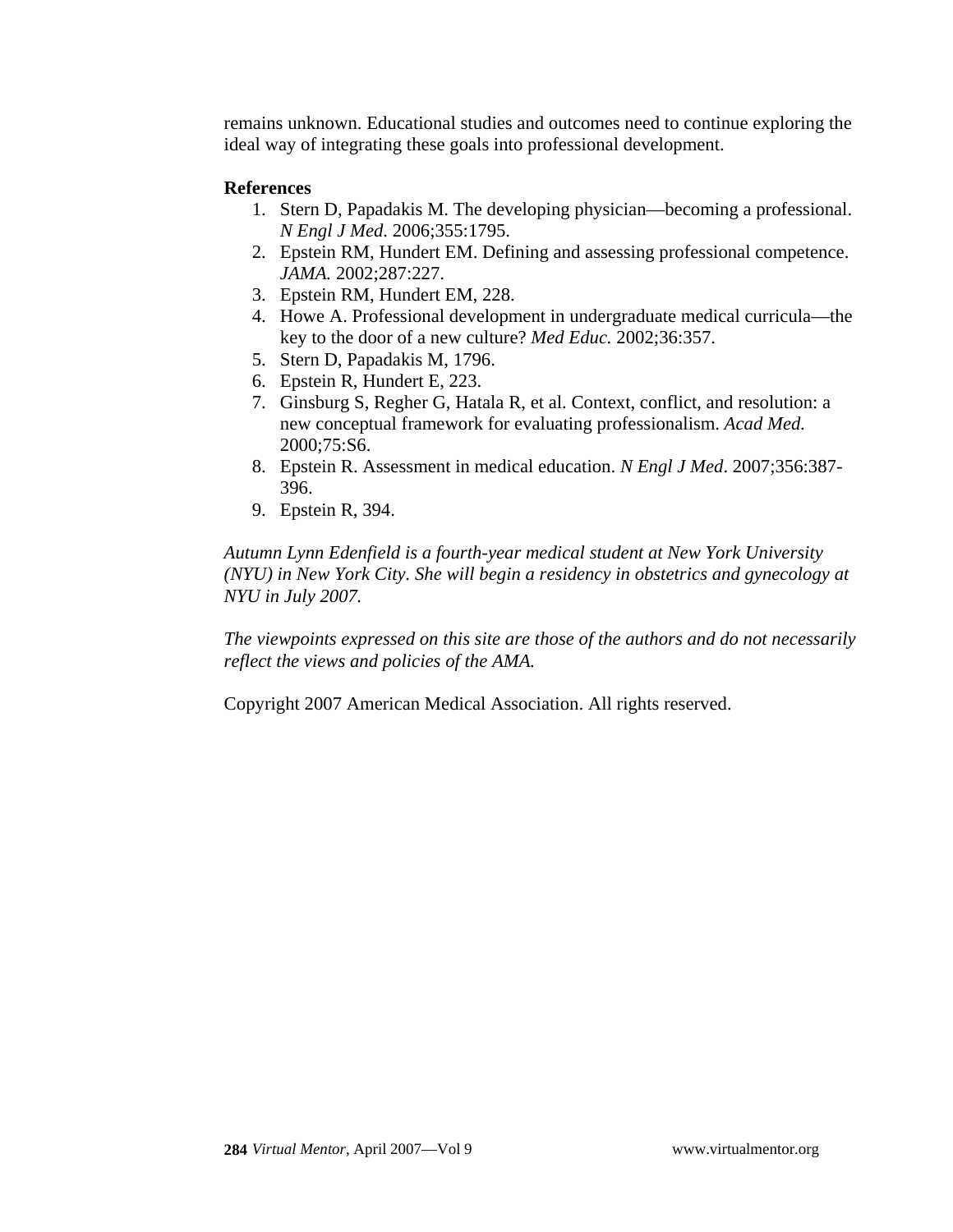**Virtual Mentor**<br>American Medical Association Journal of Ethics April 2007, Volume 9, Number 4: 285-289.

# **Medical education The state of research in medical education** by Adina Kalet, MD, MPH

Ever wonder what the evidence is to support how you spend your time in medical school? And what is a "good" doctor anyway?

The developing field of medical education has raised these and a host of other questions about the goals and efficacy of the medical school curriculum.

What are the core competencies physicians must be able to demonstrate? How do we assess these competencies? What instructional strategies work best to ensure that all physicians meet them? As members of medical school faculty are we striving to prepare *competent* physicians or *masterful* physicians? How can we ensure that practicing physicians continually refine their expertise through deliberative practice (cycles of practice with feedback) like competitive athletes or concert musicians?

What is medical professionalism? How does it develop? Is it independent of cognitive ability? Can we predict unprofessional behavior? If we can predict unprofessional behavior, what is our responsibility to society to do so?

What proportion of the public's health can be attributed to the work of physicians? Can we improve the quality of care people receive by improving the quality of physician training?

How can we make certain medical students choose careers in the areas of medicine most needed by our population?

These are among the many questions being vigorously debated in the medical education literature. Medical education research is rapidly emerging as an exciting and sustainable career path for academic physicians. Those who choose this path feel passionate about improving the process and outcomes of physician training and choose to do so by, among other things, applying the scientific method to questions raised in that training and using this evidence base to change practice and inform policy. As compared to clinician-teachers, who strive to be master clinicians and instructors, medical education researchers pursue scholarly activities such as designing and conducting research, writing grants to support that research, and publishing reports on new discoveries.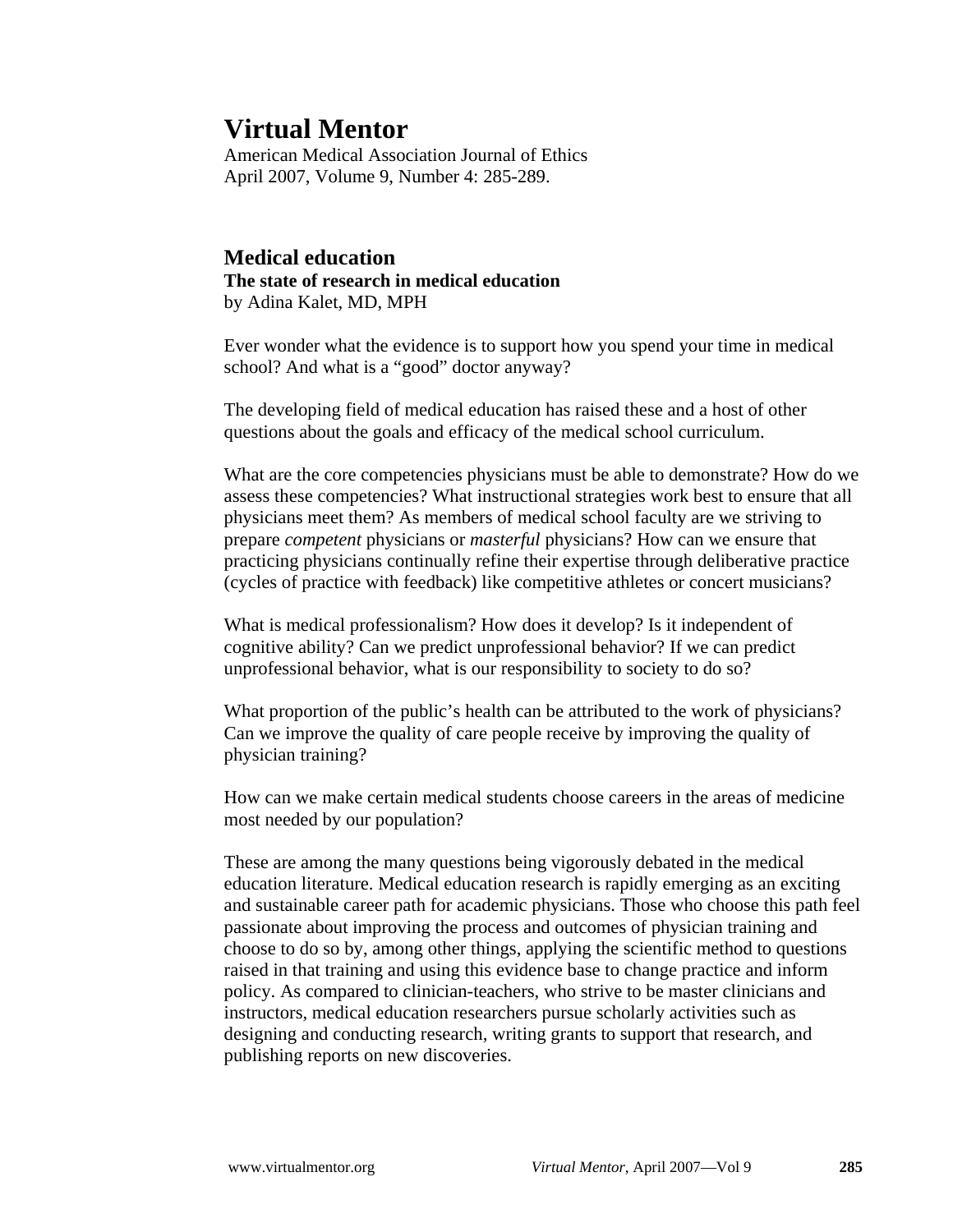Medical education research is of great importance and interest to our society for many reasons, not the least of which is the public's investment in training. Medical students who pay a huge tuition bill (and accumulate significant debt) might find it surprising that medical training is heavily subsidized by the public. In 2000, Medicare paid \$8 billion for graduate medical education which supported over 100,000 medical residents. This money is made up of both direct payments to hospitals for resident and faculty salaries and indirect payments for the added patient care costs associated with teaching  $[1, 2]$ . More than three-quarters of the country's 125 medical schools received public subsidies. In total this is estimated to have been in excess of \$2 billion in the year 2000 [3].

## **Educational interventions that lead to better outcomes: the cutting edge**

Research in medical education has contributed substantially to improvement in the practice of medical education. As compared with the early 1970s we now understand a great deal about the nature of medical expertise, the value of problem-based learning, the clinical learning process, performance assessment, clinical teaching, and the continuing education and assessment of practicing physicians [4]. The structure and content of the undergraduate medical curriculum has changed significantly, guided by this research and in response to major shifts in the health care delivery system, its financing and societal demands [5]. Recent calls for an accounting of the return on investment for medical education have generated interest in evaluating medical education interventions by assessing their impact on the outcome that matters most—patients' health. Yet few studies have been able to directly link educational interventions with clinically important patient-level outcomes [3]. This is the cutting edge for medical education research. In much the same way as we need to practice evidence-based medicine when possible, we need to insist on establishing the evidence base for education, particularly when the stakes are as high as they are in physician training.

Academic medical centers (AMCs) vary greatly in the priority and support they give to this type of research relative to more traditional biomedical research. A few AMCs have thriving research groups, and most AMCs have at least a few faculty members scattered across clinical disciplines conducting this type of scholarship [6]. At New York University School of Medicine we have recently formed the Research On Medical Education and Outcomes (ROMEO) unit to establish an infrastructure that brings together and supports medical education scholars across primary care disciplines.

While the intellectual facility and rigor needed to conduct medical education research is similar to that employed in biomedical research, education researchers use different tools and conduct their work in very different laboratories. The traditions of medical education research tend to hail from the social sciences, so this research uses the methods and measures most familiar to psychology, epidemiology and related fields [7]. Our laboratories are complex settings like medical schools and hospitals, and our subjects are heterogeneous groups of students, residents and practicing physicians. Given the dizzying complexity of all this, we tend to de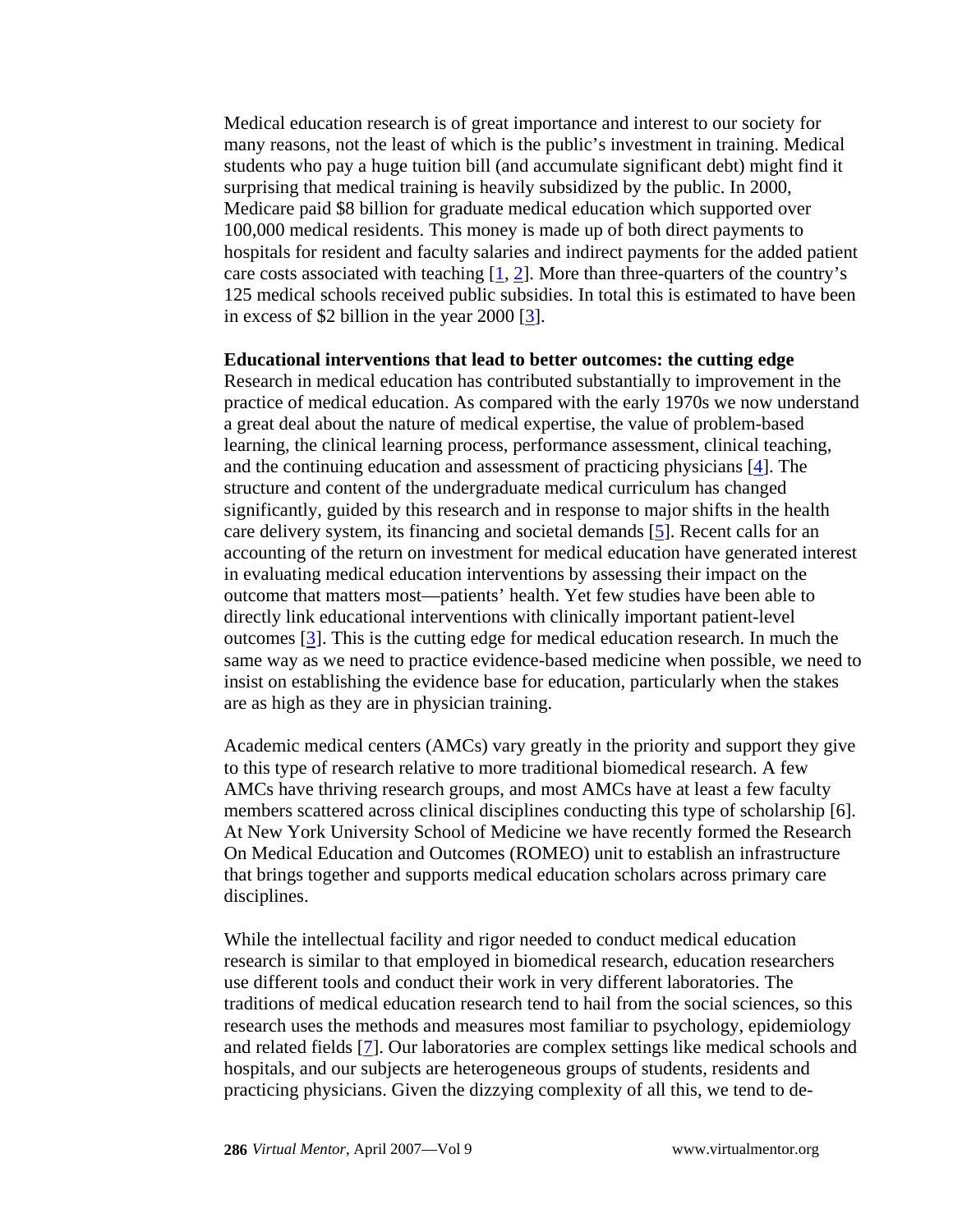emphasize reductionist techniques and seek to define the intricacies, using mixed methodological approaches. This makes the work endlessly interesting and dynamic.

Most AMCs and professional organizations are now recognizing the value of medical education research by providing seed grants and developing promotion and tenure criteria which acknowledge and recognize the accomplishments of these scholars. Yet some tension remains about how best to recognize medical education researchers who, like other researchers, spend time conducting research, writing and presenting, albeit with less grant money available and fewer venues for publication. Criteria for educational scholarship have been proposed which broaden traditional definitions of scholarship to embrace excellence in all realms of education including direct teaching [8].

### **Limited funding: the biggest barrier**

The biggest threat to further development of medical education research is limited funding. Only a few sources of grant funds are specifically earmarked for medical education (e.g., the National Board of Medical Examiners' Stemmler Fund, the Josiah P. Macy Foundation), and federal funding for education in general (e.g., the U.S. Department of Education FIPSE [Fund for the Improvement of Postsecondary Education] or the National Science Foundation's education and technology grants) tends to be earmarked for preprofessional education. Medical education researchers have been successful at obtaining external funds by combining interests in fundamental questions about medical education with more fundable interests. Prior to the most recent draconian federal budget cuts, funding for educational innovations to increase the access to medical care for underserved and vulnerable Americans (Human Resources Services Administration Title VII training grants) had been available. Occasionally the National Institutes of Medicine have grant programs hospitable to medical education researchers if the proposal fits an Institute's agenda (e.g., National Library of Medicine's interest in educational informatics), is diseasespecific, and addresses health disparities or anticipated manpower shortages.

In parallel to the dwindling of funding from the federal government, there seems to be an emerging interest in medical education research on the part of health care delivery systems, their representatives and insurers (particularly managed care companies). These entities recognize that high-quality medical education research is tightly linked to ensuring cost-effective, high-quality health care to defined populations.

The Research in Medical Education (RIME) group of the Association of American Medical Colleges is one of the most established home base professional organizations for such scholarship in the U.S., and there are similar groups around the world (e.g., Association for Medical Education in Europe). There has been a substantial improvement in the quality of work appearing in peer-reviewed medical education journals (e.g., *Academic Medicine, Medical Education, Teaching and Learning in Medicine, Medical Teacher, Medical Education Online*) and a significant increase in educational research appearing in publications in the clinical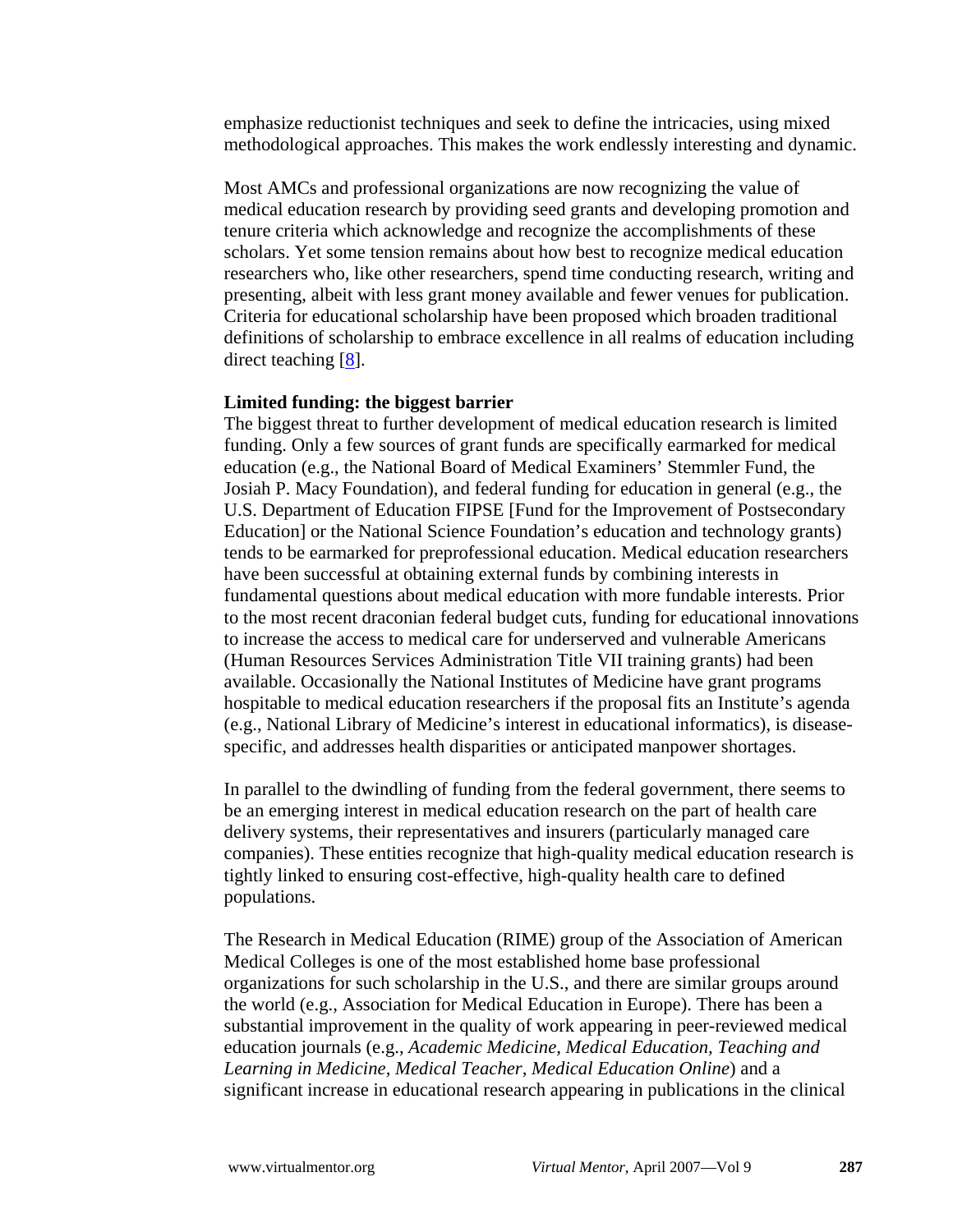disciplines, especially family medicine, general internal medicine, pediatrics and surgery. Increasingly, AMCs are collaborating on large scale experimental and quasi-experimental research, and many opportunities exist to partner across health professions with educator colleagues in nursing, dentistry and allied health professions as well as with general education scholars and cognitive psychologists.

A career for physicians in medical education research, which combines clinical practice, teaching, health care policy and economics, quality management, and scholarship, is now a viable, creative and exciting option for junior faculty in all clinical disciplines despite limited funding. Relevant postgraduate fellowship training is available, and AMCs increasingly are recognizing these career paths. In this unsettling and exciting time of rapid change in the U.S. health care system, medical education researchers, if well positioned and prepared, may have an opportunity to redraw the map of medical training to meet modern realities while preserving the core values of our profession.

## **References**

- 1. Iglehart JK. Support for academic medical centers—revisiting the 1997 balanced budget act. *N Engl J Med*. 1999;341:299-304.
- 2. Iglehart JK. Medicare and graduate medical education. *N Engl J Med*. 1998;338:402-407.
- 3. Chen FM, Bauchner H, Burstin H. A call for outcomes research in medical education. *Acad Med*. 2004;79:955-960.
- 4. Shea JA, Arnold L, Mann KV. A RIME perspective on the quality and relevance of current and future medical education research. *Acad Med*. 2004;79:931-938.
- 5. Jamshidi HR, Cook DA. Some thoughts on medical education in the twentyfirst century. *Med Teach*. 2003;25:229-238.
- 6. Arnold L. Preface: Case studies of medical education research groups. *Acad Med*. 2004;79:966-968.
- 7. Carney PA, Nierenberg DW, Pipas CF, Brooks WB, Stukel TA, Keller AM. Educational epidemiology: applying population-based design and analytic approaches to study medical education. *JAMA*. 2004;292:1044-1050.
- 8. Fincher RE, Simpson DE, Mennin SP. Scholarship in teaching: an imperative for the 21st century. *Acad Med*. 2000;75:887-894.

*Adina Kalet, MD, MPH, is an associate professor of medicine at New York University School of Medicine in New York City. She serves as a medical education advisor to the Department of Surgery and as faculty adviser for the Professional Development Committee, a student-led professionalism initiative. And she loves to teach.*

## **Related articles**

[Meaningful assessment of professional competence in medical school curriculum,](http://www.ama-assn.org/ama/pub/category/11710.html) December 2003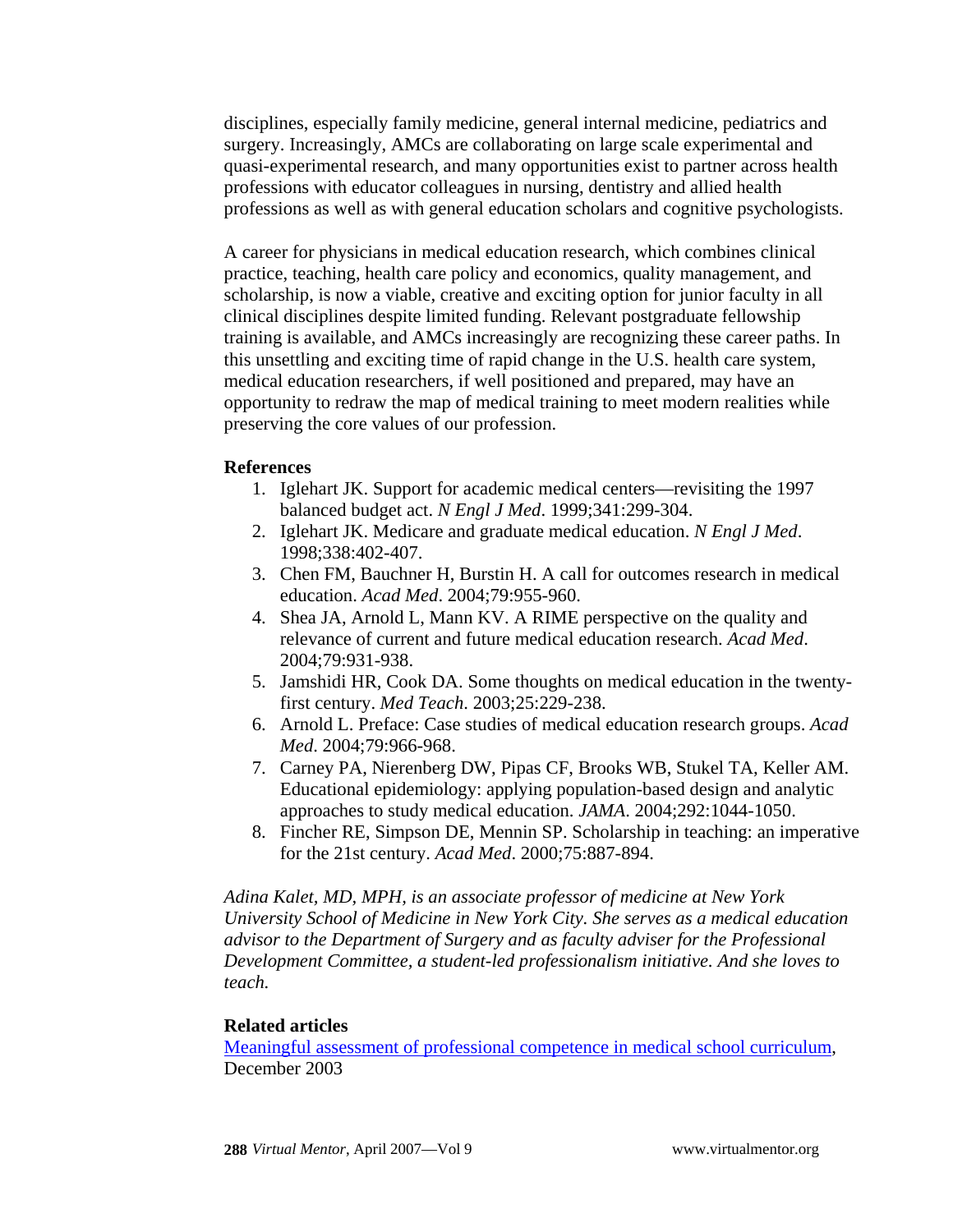[Can professionalism be taught?](http://www.ama-assn.org/ama/pub/category/11716.html) December 2003

*The viewpoints expressed on this site are those of the authors and do not necessarily reflect the views and policies of the AMA.*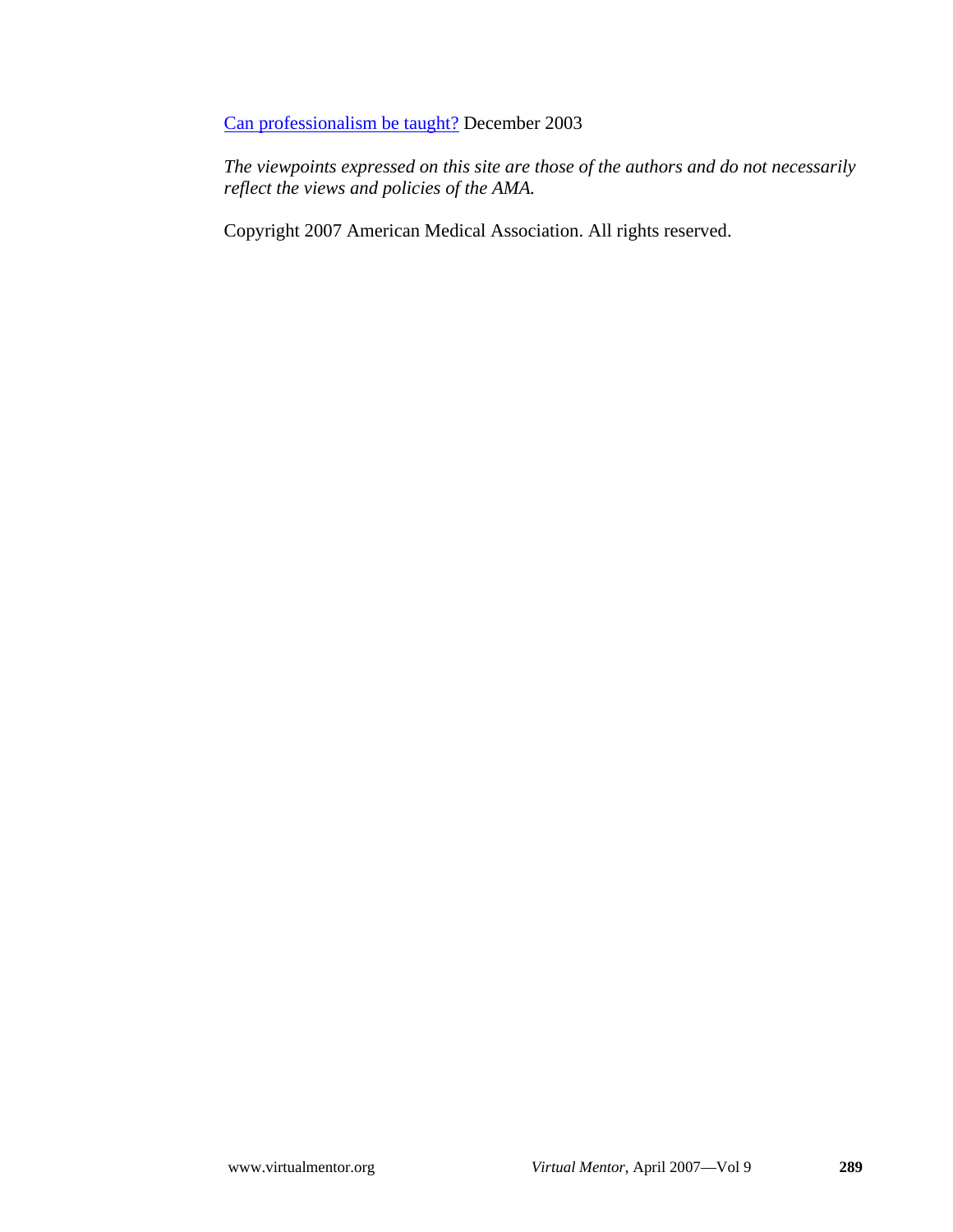**Virtual Mentor**<br>American Medical Association Journal of Ethics April 2007, Volume 9, Number 4: 290-294.

# **Journal discussion**

**Early evidence of unprofessional behavior found in medical student records** by Thomas LeBlanc, MD, MA

## **Papadakis MA, Teherani A, Banach MA, et al. Disciplinary action by medical boards and prior behavior in medical school.** *N Engl J Med.* **2005;353:2673- 2682, e22.**

As recently as a few decades ago, there was no mention of "professionalism" in most medical school curricula [1]. Since then, medical education has increasingly focused on professionalism and such related topics as ethics and humanism. Today, several governing bodies including the American Association of Medical Colleges (AAMC) and the Accreditation Council for Graduate Medical Education (ACGME) endorse curricular attention to these matters, both in medical school and in subsequent residency training [2, 3]. It seems agreed upon that these topics are central to the development of good physicians. Unfortunately, little objective data exists to support this claim. For this reason, the study by Maxine Papadakis and her colleagues is significant.

The randomized controlled trial, or RCT, is the agreed-upon gold standard for evidence in modern medicine. For clinical topics like myocardial infarction literally thousands of RCTs are indexed electronically in the Medline database of the National Institutes of Health (NIH), accessible via PubMed.com. To the contrary, a PubMed search of RCTs containing the keyword "professionalism" yields only five results [4]. Even a search limited to non-randomized clinical trials yields just 22 results, and there is no MeSH (medical subject heading) search term for the topic of professionalism. In contrast, a search for *editorials* containing the keyword "professionalism" results in 164 hits.

One can reasonably conclude from this that current thinking on the subject remains mostly confined to expert opinion. Of course, as the history books demonstrate time and again, "experts" are often incorrect. It is often said that half of what is taught in medical school is wrong, we just don't know which half. For this reason, objective data is vital in helping to direct medicine and medical education down the best possible path.

In this vein, Dr. Papadakis's article presents compelling evidence that professionalism matters, and that it matters *professionally*. In a pilot study published in 2004, Papadakis and colleagues found that disciplinary action against physicians by the Medical Board of California was associated with reported incidents of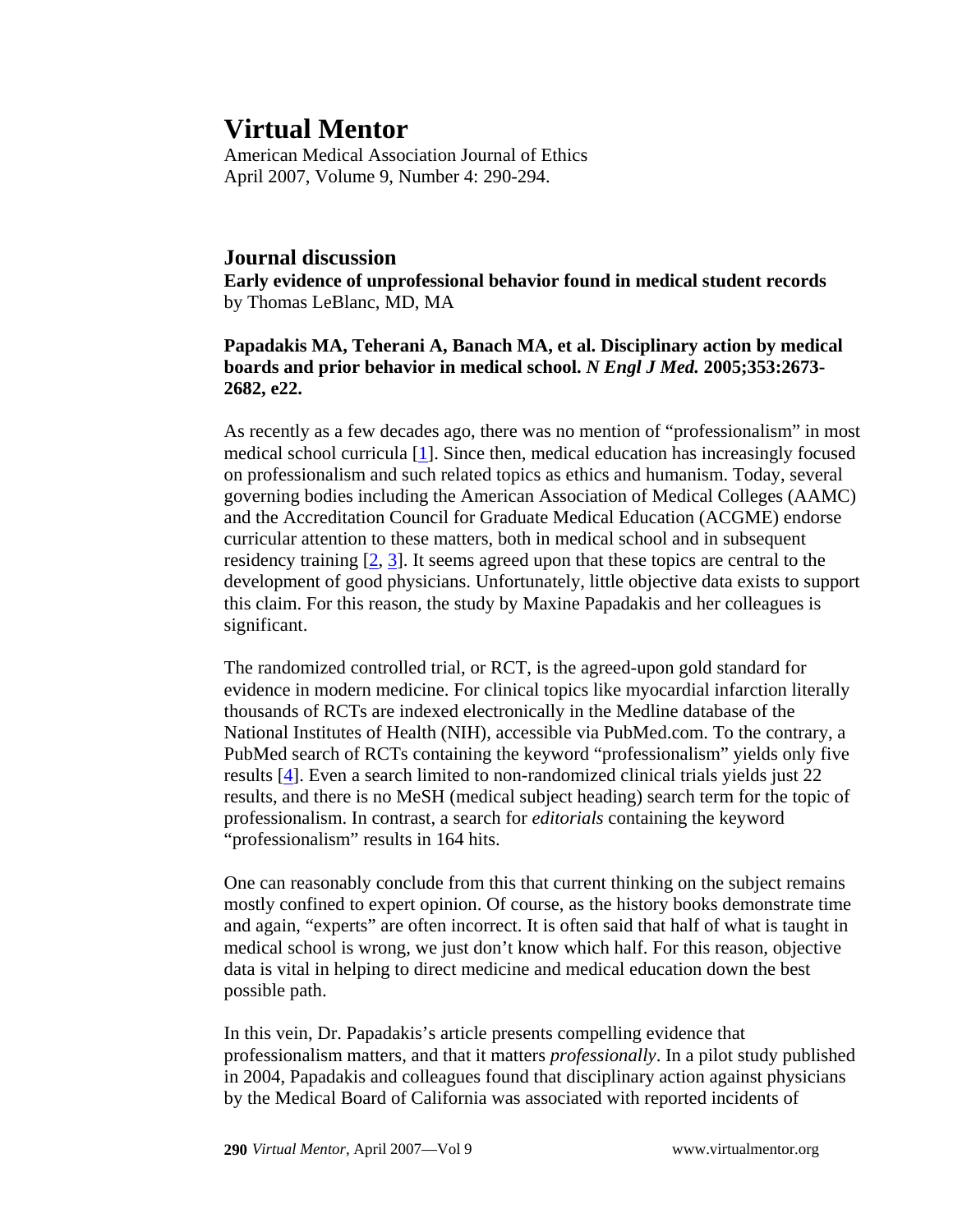unprofessional behavior during medical school [5]. Building on the troubling results of this pilot study, the authors collaborated with two other medical schools, the University of Michigan and Jefferson Medical College in Philadelphia, to explore this link more fully. Complete school records were available dating back to 1970, and medical board actions were reviewed between 1990 and 2003. These are a matter of public record. To control for confounding variables, each disciplined physician was paired with two control physicians, whose specialty matched that of the disciplined physician. Research assistants gathered the data, and entries reflecting unprofessional conduct were scored by several investigators to confirm interobserver agreement and thus reduce bias and other sources of observer-based error.

Based on this case-controlled, retrospective study, Papadakis and colleagues found the following. First, physicians who were disciplined by a medical board were three times more likely to have a record of unprofessional behavior during medical school than were the controls. In particular, they were more likely to have demonstrated

irresponsibility, diminished capacity for self-improvement, poor initiative, impaired relationships with students, residents and faculty, impaired relationships with nurses, and unprofessional behavior associated with being anxious, insecure, or nervous [6].

"Severe irresponsibility" was most strongly correlated, occurring 1.8 to 40 times more often, followed by "diminished capacity for self-improvement," found 1.2 to 8.2 times as frequently. Interestingly, even MCAT scores appeared to be loosely linked with disciplinary behavior, with a trend towards lower test scores in physicians disciplined by the board. Furthermore, disciplined physicians were also twice as likely to have failed at least one course on their first attempt during medical school.

One must take care in interpreting these results, however. As a retrospective study, the most we can glean from the data is the knowledge that physicians disciplined by a medical board are significantly more likely to have documented evidence of unprofessional behavior in their medical school files. It is important to recognize that the stronger inverse inference *cannot* logically be made. In other words, one cannot assume that students who demonstrate unprofessional behavior during medical school are three times as likely to be disciplined by a medical board. To do so would amount to the commission of a logical fallacy known to philosophers as "converting a conditional," [7] saying, "if A then B, therefore if B then A." Of course, such an argument is fallacious.

Interestingly, the title of the original pilot study by Papadakis, "Unprofessional Behavior in Medical School is Associated with Subsequent Disciplinary Action by a State Medical Board," seems to suggest this illogical inference in its phrasing, purporting a causative link between medical student behavior and subsequent disciplinary action, rather than the converse association, which is what the data actually supports. At most, one can only presume a vague degree of statistical risk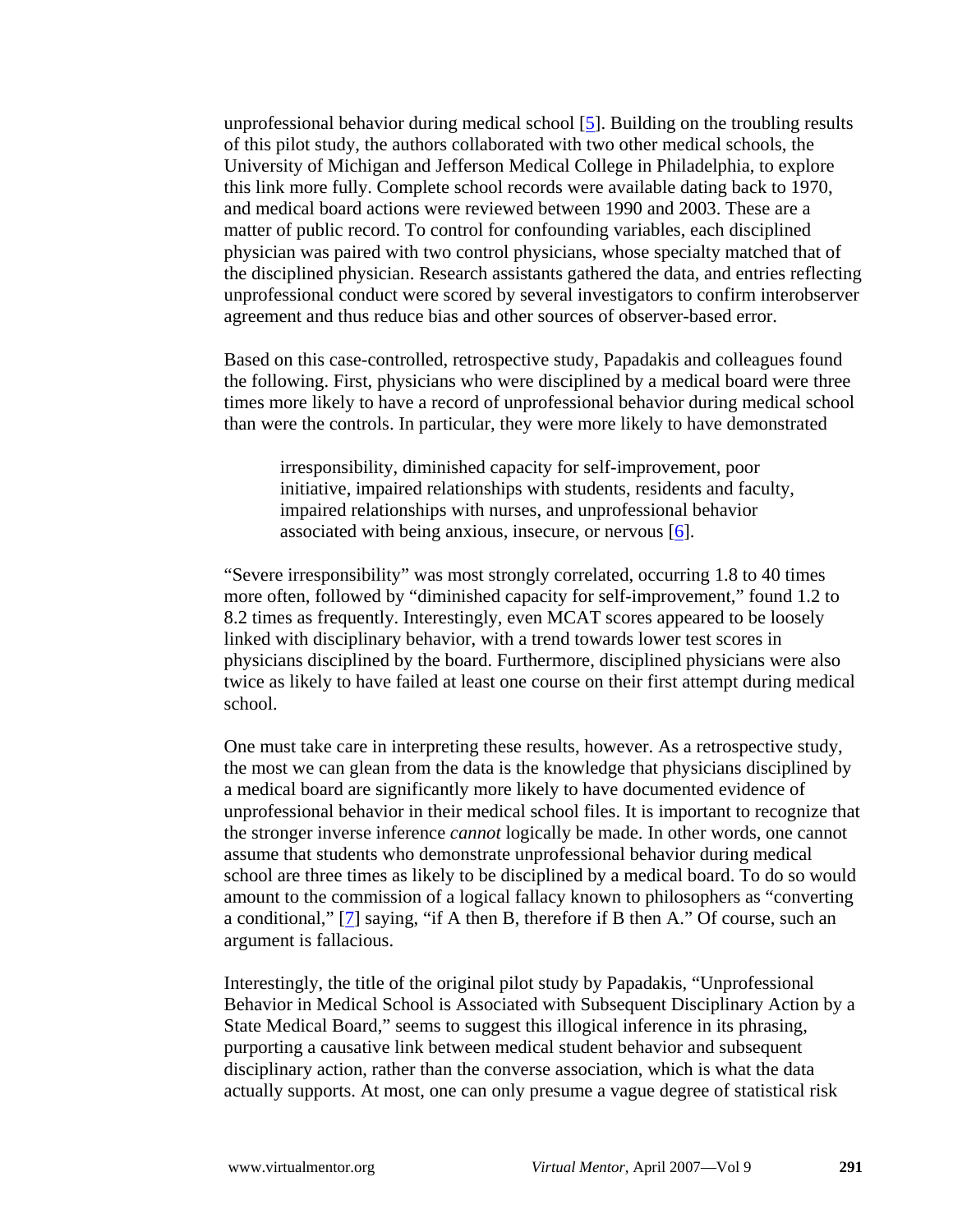(1.15 to 4.02 times) of association between student behavior and subsequent discipline, based on the data. In fact, it may well be the case that a sizeable proportion of medical students exhibit unprofessional behavior at some point in their education, but do not go on to have professional difficulties and actions taken by their state medical board. Or, more likely, as I have found in my own experience, a great deal of unprofessional behavior goes unchecked and unrecorded in medical school files. While there *is* likely to be a group for which the relationship is true, we simply have no way of knowing how often this is actually the case without further study.

This shortcoming lies in the fact that the study is retrospective and is not a randomized controlled trial. In the absence of RCT data one cannot know whether a particular medical school intervention would make a difference in the likelihood of subsequent medical board discipline. Neither can one know, without an RCT, or at least a prospective cohort design, exactly how strong the correlation may be. That said, one might argue that an RCT would not even be ethical, in that it would pose the risk of leaving recognized unprofessional behavior unchecked, which stands to threaten patients' well-being if it continues thereafter. It would also be rather difficult to design such a study, which is infinitely complicated by requiring a human intervention rather than just a pharmaceutical one.

Although there are surely some shortcomings to this study, including its retrospective design and consequent inability to demonstrate a causal link between unprofessional student behavior and subsequent professional difficulties, the same is true for most studies, no matter how meticulous the design. In the case at hand, one must not miss the forest for the trees. Papadakis's data are truly groundbreaking and cannot be ignored. Clearly, professionalism is an important theme in modern medicine—indeed, unprofessional behavior was the basis for at least 74 percent of the medical board violations noted in this study—but there also seems to be a sense in which professionalism just *feels* important to physicians and educators, as manifested in its prominence in most curricula today [1].

As a recent graduate of medical school, I can certainly recall witnessing several instances of unprofessional behavior, and it always felt profoundly and intuitively disturbing. I imagine this is true for many physicians. One must wonder how patients will feel about and react to it, and how it might shape others' perceptions of physicians and of the medical profession in general. There is much at stake in these situations, thus it is truly troubling that such behavior can continue over several decades, as this study clearly demonstrates.

The authors conclude that professionalism should play a central role in medical education and that admissions and graduation criteria should reflect an explicit assessment thereof. They also argue that their data "supports the importance of identifying students who display unprofessional behavior" [6]. I wholeheartedly agree, despite the fact that it remains to be shown just how often unprofessional student behavior subsequently results in professional difficulties. Regardless,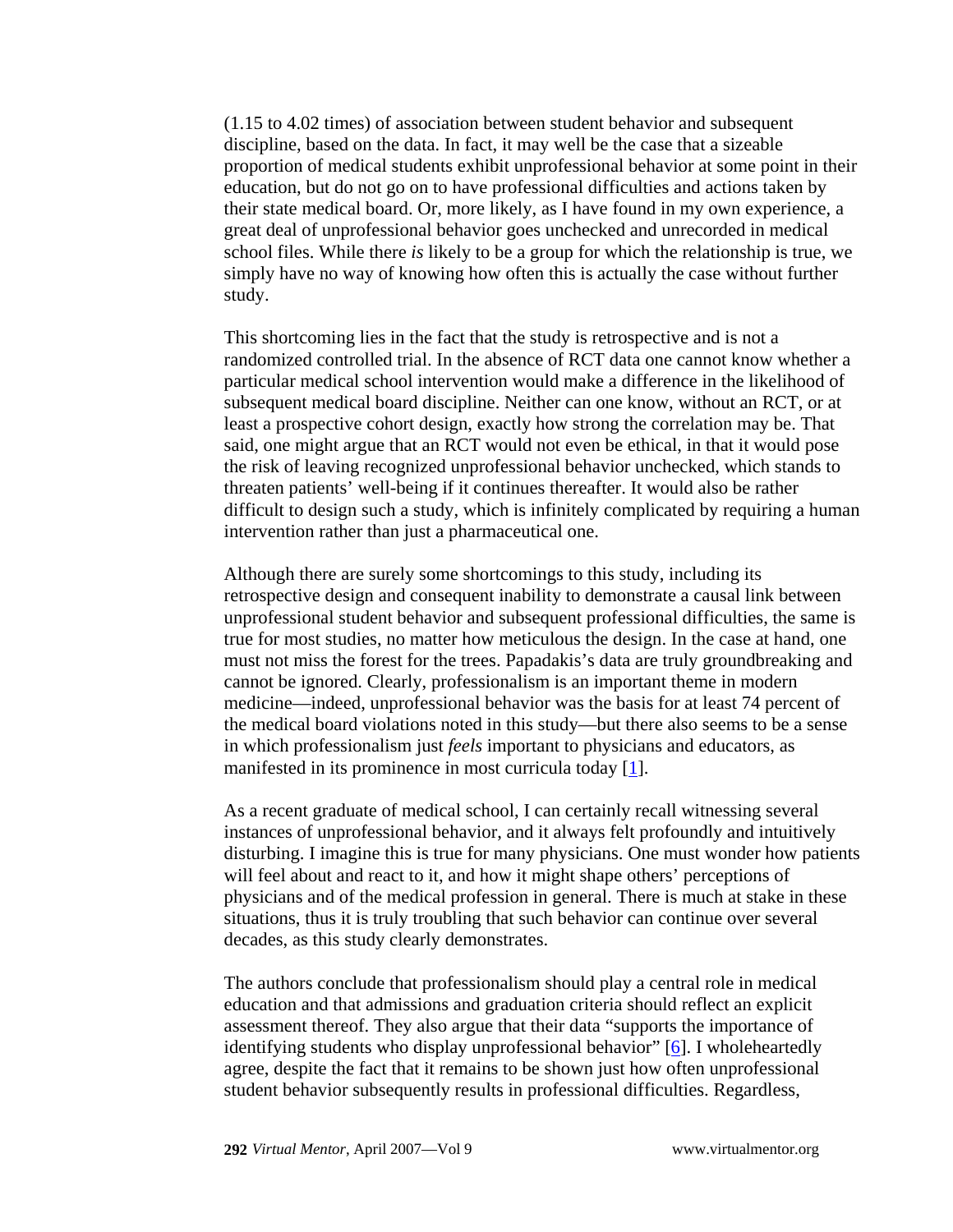professional behavior stands to have a significant impact on the patient-doctor relationship, and the persistence of unprofessional behavior over decades may be sufficient evidence to support such interventions. Countless interventions are currently under way at medical schools across the country. As Drs. Stern and Papadakis discuss in an article about the developing physician, professionalism is a topic that can clearly be taught and assessed within modern curricula and modeled by faculty [8]. Novel approaches continue to emerge, including an initiative to use the gross anatomy curriculum to teach and reinforce the tenets of professionalism [9]. Although untested objectively, such efforts are to be lauded as the best we have to date.

Professionalism is important to the future of medicine. It stands to define our interactions with patients, shape their perceptions of physicians and drive the overall success of medicine in society. As professionals, we "profess" certain ideals, the antitheses of which are the irresponsibility, diminished capacity for selfimprovement, and poor initiative found in many students in this study. I believe we owe it to our patients, and to our profession and its reputation, to continually strive to maintain medicine's historically noble professional ideology. Dr. Papadakis's study lends more credit to this noble goal.

### **References**

- 1. Evaluation of humanistic qualities in the internist. *Ann Intern Med*. 1983;99:720-724.
- 2. Association of American Medical Colleges. AAMC GEA project themes. Available at: http://www.aamc.org/members/gea/themes.htm. Accessed February 4, 2007.
- 3. Accreditation Council for Graduate Medical Education. ACGME outcome project. *Professionalism: Assessment Approaches*. Available at: http://www.acgme.org/outcome/assess/profIndex.asp. Accessed February 4, 2007.
- 4. National Library of Medicine. *PubMed*. Available at: http://www.pubmed.com. Accessed February 4, 2007.
- 5. Papadakis MA, Hodgson CS, Teharani A, Kohatsu ND. Unprofessional behavior in medical school is associated with subsequent disciplinary action by a state medical board. *Acad Med.* 2004;79:244-249.
- 6. Papadakis MA, Teherani A, Banach MA, et al. Disciplinary action by medical boards and prior behavior in medical school. *N Engl J Med.* 2005;353:2673-2682, e22.
- 7. FallacyFiles. Commutation of conditionals. Available at: http://www.fallacyfiles.org/commcond.html. Accessed February 25, 2007.
- 8. Stern DT, Papadakis MA. The developing physician—becoming a professional. *N Engl J Med.* 2006;355:1794-1799.
- 9. Swartz WJ. Using gross anatomy to teach and assess professionalism in the first year of medical school. *Clin Anat.* 2006;19:437-441.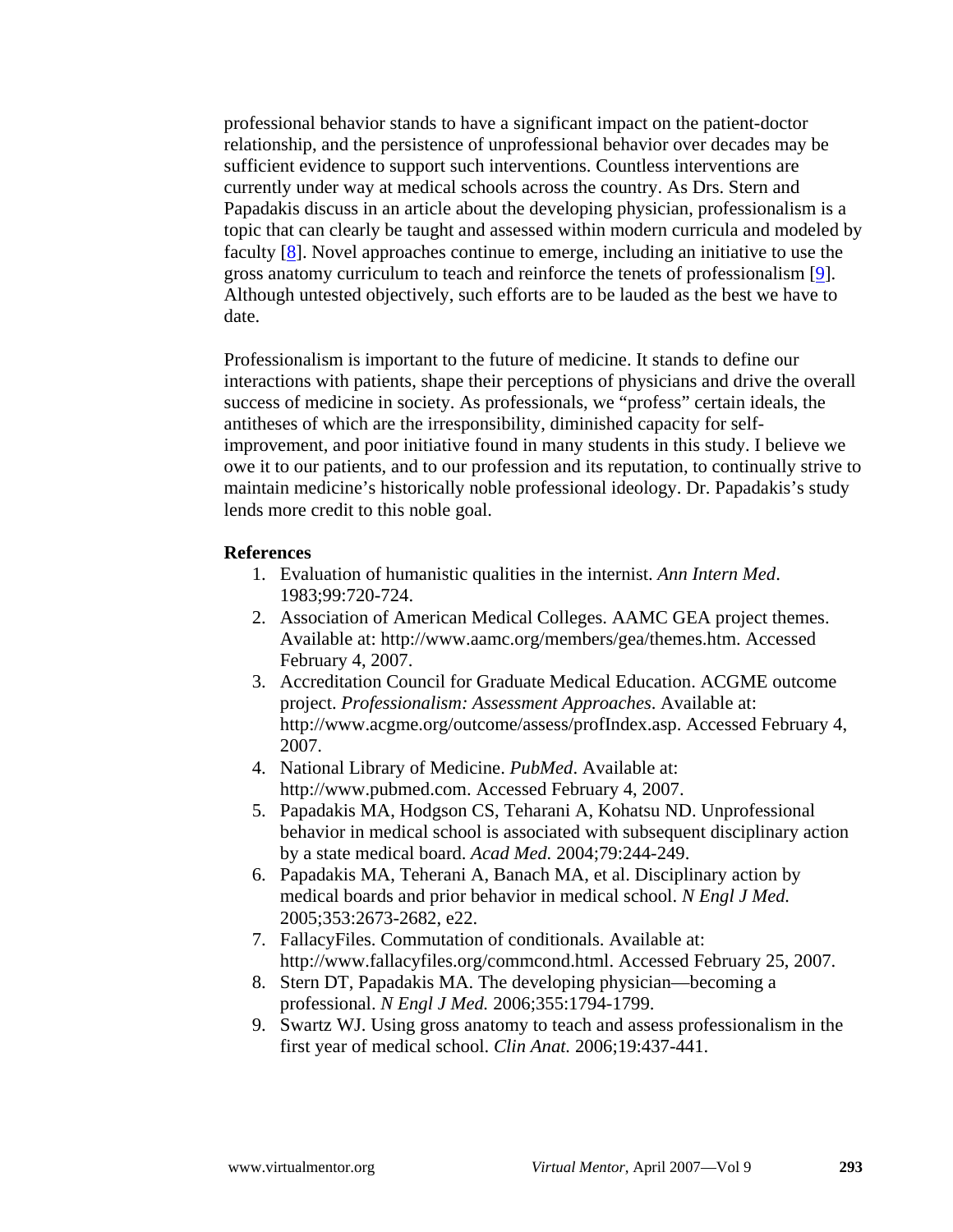*Thomas LeBlanc, MD, MA, is a recent graduate of the Duke University School of Medicine in Durham, North Carolina. While at Duke he also earned a master's degree in philosophy, focusing on topics in medical ethics. Dr. LeBlanc recently began his internship in internal medicine at Duke University and has career interests in palliative care, oncology, medical ethics, medical education and literature in medicine.*

*The viewpoints expressed on this site are those of the authors and do not necessarily reflect the views and policies of the AMA.*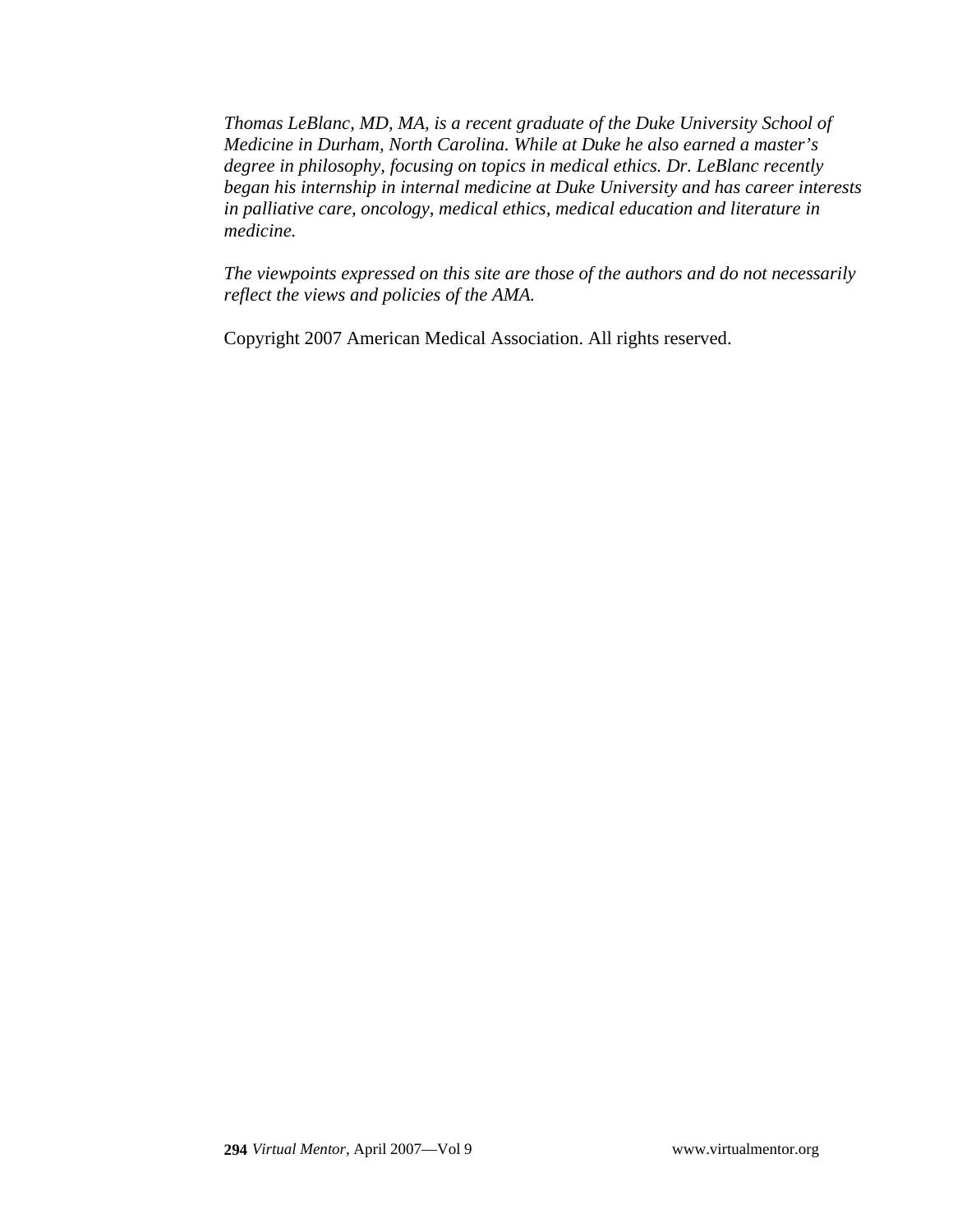**Virtual Mentor**<br>American Medical Association Journal of Ethics April 2007, Volume 9, Number 4: 295-299.

# **Clinical pearl Hyperkalemia: newer considerations** by Amar D. Bansal and David S. Goldfarb, MD

Maintenance of potassium balance is a key aspect of electrolyte homeostasis. Potassium is the major intracellular cation, and its transport in the kidneys is tightly regulated. Disruptions in potassium balance, such as severe hyperkalemia ( $[K+] > 8$ mEq/L), can lead to cardiac abnormalities that may progress to ventricular fibrillation if untreated. A diagnosis of hyperkalemia needs to be further contextualized in order to have clinical significance.

Factors to be considered when treating a patient with hyperkalemia are:

- the severity of hyperkalemia
- rate of onset
- existence of other medical conditions
	- o renal insufficiency
	- o diabetes
	- o hypoaldosteronism
	- o acidemia
- use of medications that affect the renin-angiotensin-aldosterone system
- dietary intake

Despite our empirical understanding of the physiologic mechanisms of renal function and potassium handling, there is still no clinical consensus on how and when treatment should be administered in the setting of hyperkalemia. The absence of established medical criteria allows some room for clinical subjectivity regarding when to correct hyperkalemia.

## **Renal physiology of potassium balance**

Potassium processing by the kidneys must respond to fluctuations in dietary K+ intake so that intake matches excretion. If there is a mismatch between K+ intake and excretion, then alterations in [K+] are inevitable. After glomerular filtration, the proximal convoluted tubule and thick ascending limbs reabsorb K+. The main adjustments in K+ handling occur in the distal tubule and collecting ducts. In states of high dietary  $K<sub>+</sub>$  intake, these portions of the nephron are involved in  $K<sub>+</sub>$  secretion (through the principal cells), whereas in states of low dietary intake they are mainly involved in K+ reabsorption (through alpha-intercalated cells). Despite this efficient system of K+ handling, the exact physiology of how the kidneys act as a sensor for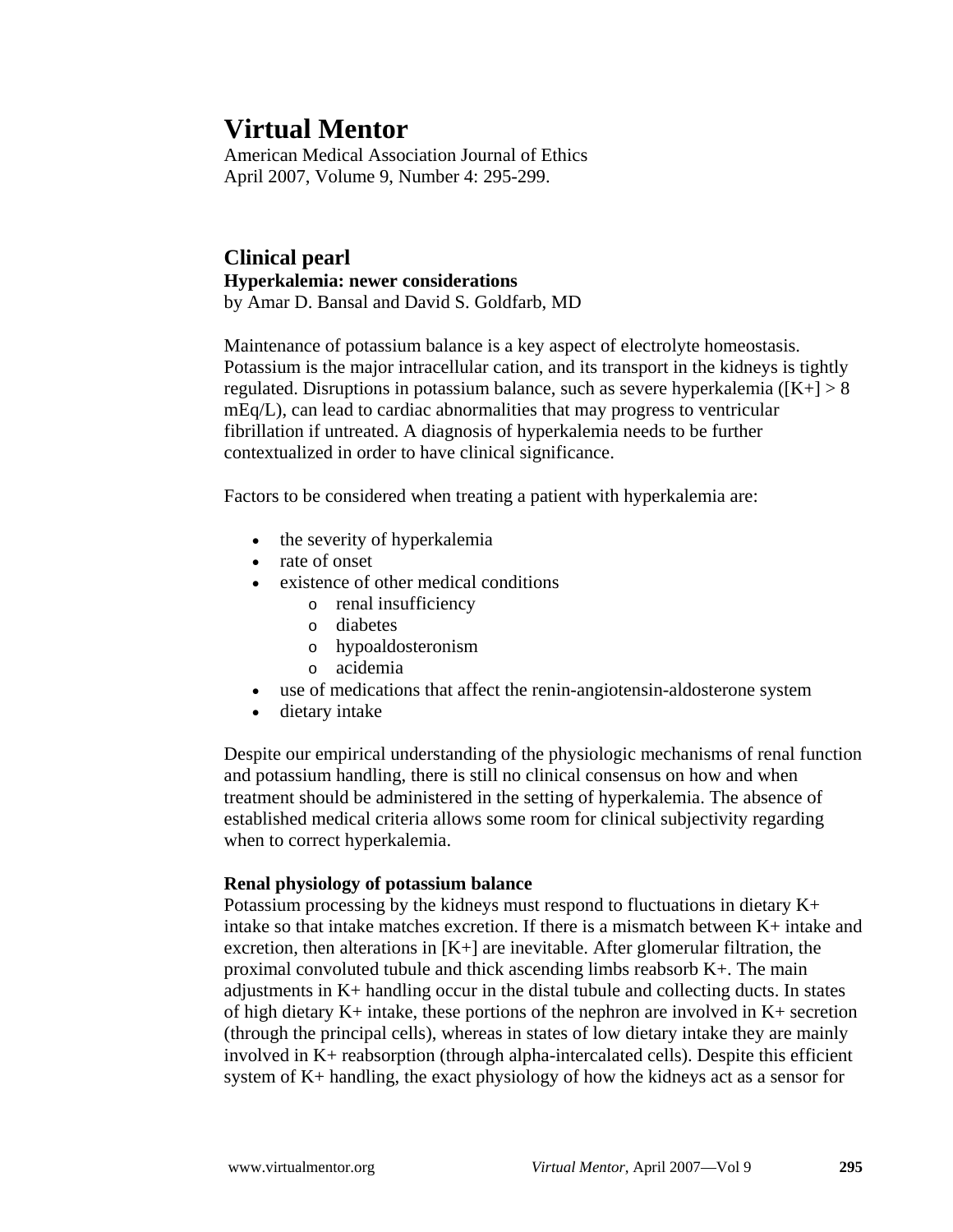dietary K+ intake remains unknown. It is even likely that the burden of K+ "sensing" occurs via an extrarenal mechanism that has a downstream effect on the nephron.

Factors other than dietary intake influence K+ homeostasis in the kidneys. Aldosterone causes increased K+ secretion by: (1) increasing the activity of  $Na+/K+$ ATPase and (2) increasing epithelial sodium channels (ENaC) in principal cells [1]. The latter effect enhances the electrochemical gradient for K+ secretion into the lumen. Therefore, attenuated downstream effects of aldosterone due to spironolactone, angiotensin-converting enzyme (ACE) inhibitors, angiotensin receptor blockers (ARBs) or the presence of hypoaldosteronism all lead to elevated  $K+$  levels.

#### **Treatment of hyperkalemia**

Treatment consists of three components, summarized here. First, administration of intravenous calcium is appropriate for severe hyperkalemia and significant EKG changes. Next, insulin (and 50 percent dextrose to avoid hypoglycemia), sodium bicarbonate and inhaled beta-agonists like albuterol drive K+ into cells. Finally, treatment requires an increase in renal or intestinal excretion. The latter is achieved by administration of a sodium polystyrene sulfonate suspension (Kayexelate). Some say that the osmotic diarrhea caused by the sorbitol the Kayexelate is mixed in is the effective agent and that the effect of the resin is minimal. In patients who are not yet on dialysis, furosemide may also be useful, particularly in those with hypertension or edema.

When to intervene with chronic hyperkalemia remains uncertain, and as ACE inhibitors and ARBs are used more frequently in patients with chronic kidney disease, hyperkalemia is becoming more common. Is a [K+] of 5.5 mEq/L too high or dangerous? Does it require that an EKG be done? Absolute values that indicate a need for treatment or, alternatively, a benign outcome, remain uncertain. Patients with lower glomerular filtration rates (GFRs), acute reductions in GFR, or rising  $[K+]$  and those with unexplained increases in  $[K+]$  are all at greater risk than the opposite conditions.

#### **Inpatient versus outpatient management**

A recent study investigated clinical trends in management of patients with hyperkalemia [2]. The goal of the study was to see if any significant differences existed between patients who were treated as outpatients and those that were admitted and treated as inpatients. It is important to note that the study did not evaluate differences in outcome, i.e., the success or failure of clinical treatment as measured by adverse events or death; rather, it compared the two patient groups to see if indications for admission clearly distinguished the admitted group from the outpatient group.

The study concluded that the clinical profiles of the patients who underwent outpatient and inpatient treatment for hyperkalemia were not significantly different. The factors examined included age, mean  $[K+]$ , or other values such as serum urea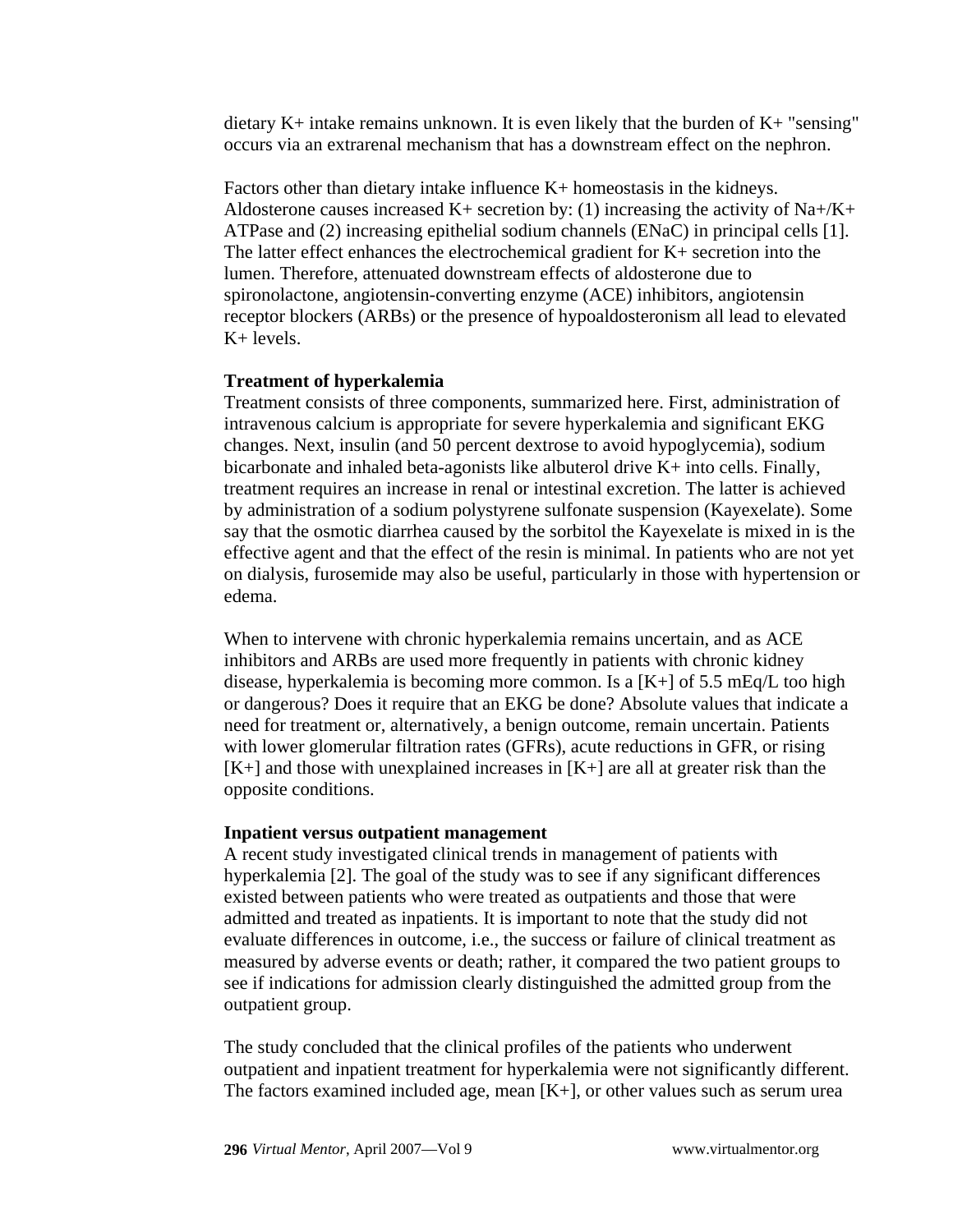nitrogen or creatinine. The indications for admission in the admitted group were not evident: they were not significantly more ill, did not have worse kidney function and did not have higher serum potassium concentrations. This result points to a lack of medical consensus on how to handle hyperkalemia.

The authors suggested that inpatient treatment of hyperkalemia is clearly necessary when there is severe hyperkalemia ( $[K+] > 8$  mM) accompanied by EKG changes, as defined by the Levinsky criteria (table 1) [3]. In this case, the inpatient setting allows for continuous cardiac monitoring. The study also indicated that hyperkalemia associated with serious conditions such as tissue catabolism, an acute decrease in renal function or drug overdose might be an indication for inpatient management.

### **Hyperkalemia and pharmacotherapy**

Many drugs that interact with the renin-angiotensin-aldosterone system (RAAS) can lead to hyperkalemia [4]. Furthermore, the incidence of drug-related hyperkalemia has increased due to the prevalence of agents that interact with the RAAS. A careful evaluation of a patient's medications is therefore essential in reducing [K+] levels since discontinuation of certain drugs may be required. Drugs that interfere with the release of renin can cause hyperkalemia by inducing hyporeninemic hypoaldosteronism. These drugs include nonsteroidal anti-inflammatories (NSAIDs), beta-blockers and calcineurin inhibitors such as cyclosporin. ACE inhibitors and ARBs can also cause hyperkalemia because they lead to lowered aldosterone levels. Sodium channel blockers such as amiloride and triamterene, or the similarly acting trimethoprim, may also cause hyperkalemia because Na+ reabsorption raises luminal electronegativity, which provides a strong driving force for potassium secretion. Thus, blocking Na+ reabsorption attenuates the luminal electronegativity, reducing the K+ conductance across the apical membrane into the lumen [1].

It is important to weigh the beneficial cardio- and renoprotective effects of some of the drugs mentioned against their deleterious tendency to cause hyperkalemia [4]. Studies have shown that physicians tend to be aware of the association between hyperkalemia and use of ACE inhibitors, but awareness of the potential of NSAIDs to cause hyperkalemia is relatively poor [2]. Thus, NSAIDs should be discontinued in patients with hyperkalemia or at risk for hyperkalemia before other drugs with beneficial cardio- and renoprotective effects are discontinued.

If an NSAID is absent from a patient's medications, and the drug regimen includes an ACE inhibitor, ARB, or aldosterone receptor blocker, or any combination of the three, then reductions in dosage or discontinuation of one of the agents may ameliorate hyperkalemia. ACE inhibitors and ARBs, however, have protective effects to diminish progression of chronic kidney disease, particularly in patients with proteinuria, and should be reinstituted after serum K+ concentration is corrected. Addition of furosemide may reduce blood pressure and edema while helping modulate serum K+ concentration.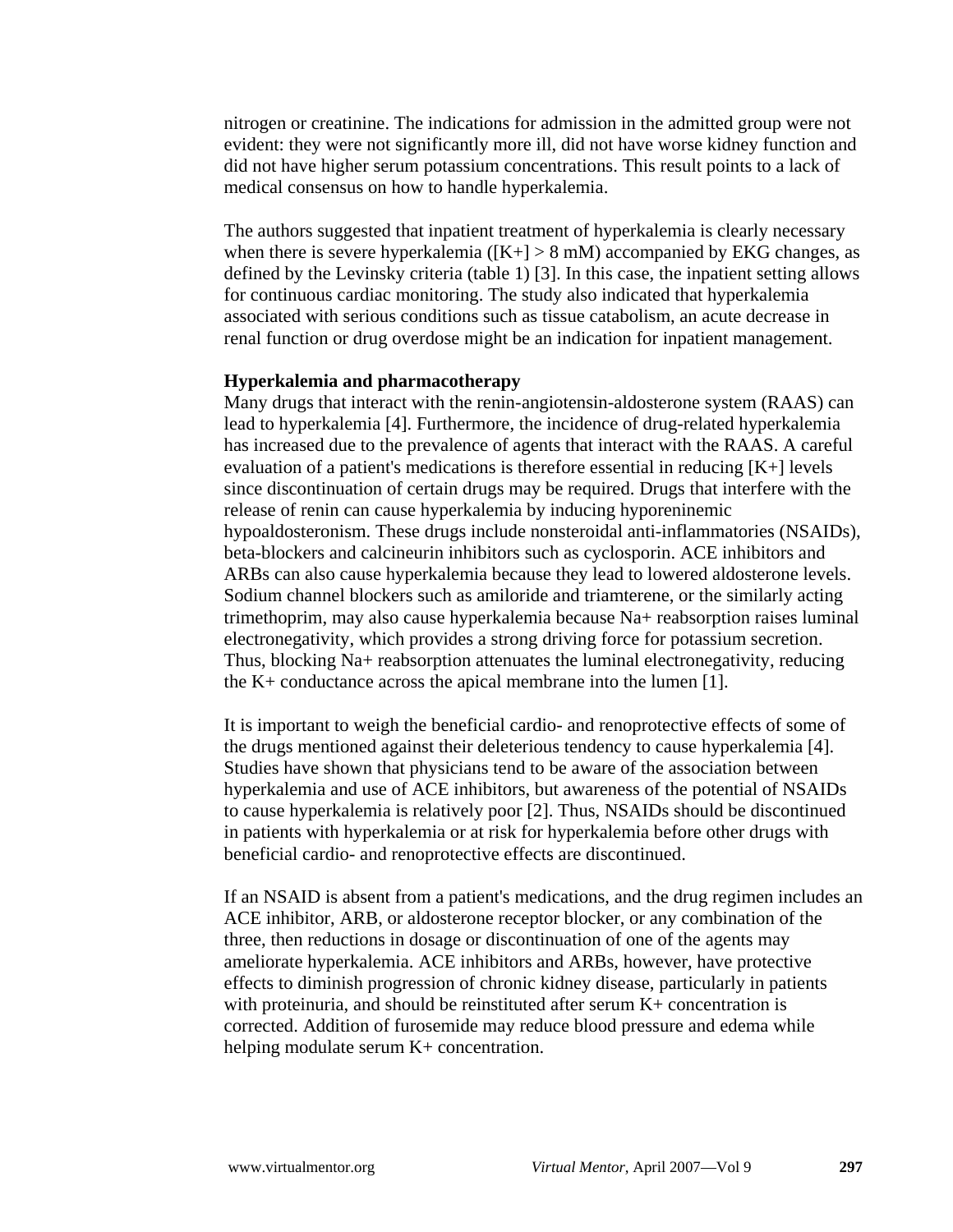Special attention should be given to certain combinations of drugs, such as spironolactone or eplerenone used with an ACE inhibitor [4]. Even when used individually, these agents may cause hyperkalemia, and their concomitant use increases the likelihood of drug-induced hyperkalemia, especially in the setting of chronic kidney disease.

## **Chronic kidney disease (CKD)**

In the context of CKD, non-acute hyperkalemia is not a purely pathological state, rather it can be understood as an adaptive mechanism that helps maintain potassium balance [1]. Studies have shown that correlations of serum aldosterone levels with urinary K+ excretion in patients with CKD are at best uncertain [5]. Studies in rats have also shown that hyperkalemia results in increased K+ secretion that is independent of aldosterone levels [6]. The clinical implication of all these studies is that the management of hyperkalemia in patients with CKD should focus on minimizing disturbances in the newly established K+ balance by realizing that this balance depends on higher [K+] levels [1].

Regardless of the presence of CKD, appropriate action includes dietary counseling (for example, avoidance of dried fruits, popular with the elderly for help with constipation, and salt substitutes that often contain potassium) and a review of medications that might contribute to hyperkalemia.

## **Conclusion**

Hyperkalemia is a common electrolyte abnormality in the current era of ACE inhibitor and ARB use. It is possible that many unnecessary ER visits, EKGs and hospitalizations result from the real anxiety that reasonable physicians experience when varying degrees of hyperkalemia are present. How to define safe, mildly elevated levels to reassure patients and physicians and avoid unneeded treatment is not obvious. While acute treatments like calcium, insulin and Kayexelate are often appropriate, long-term chronic hyperkalemia requires addressing drug choices and diet.

| Classification                 | $[K+]$ (mmol/L)                     | $ EKG$ changes                                                  |
|--------------------------------|-------------------------------------|-----------------------------------------------------------------|
| <b>Minimal</b><br>hyperkalemia | $ 5.2 \times [K+] \times 6.5$ Minor |                                                                 |
| Moderate<br>hyperkalemia       |                                     | $ 6.5 \times [K+] \times 8.0$ Only peaking of T waves           |
| <i>Severe</i><br>hyperkalemia  | $ [K+]>8.0$                         | Presence of widened QRS, AV block or<br>ventricular dysrhythmia |
| Table 1. Levinsky Criteria     |                                     |                                                                 |

## **References**

1. Gennari JF, Segal AS. Hyperkalemia: An adaptive response in chronic renal insufficiency. *Kidney Int.* 2002;62:1-9.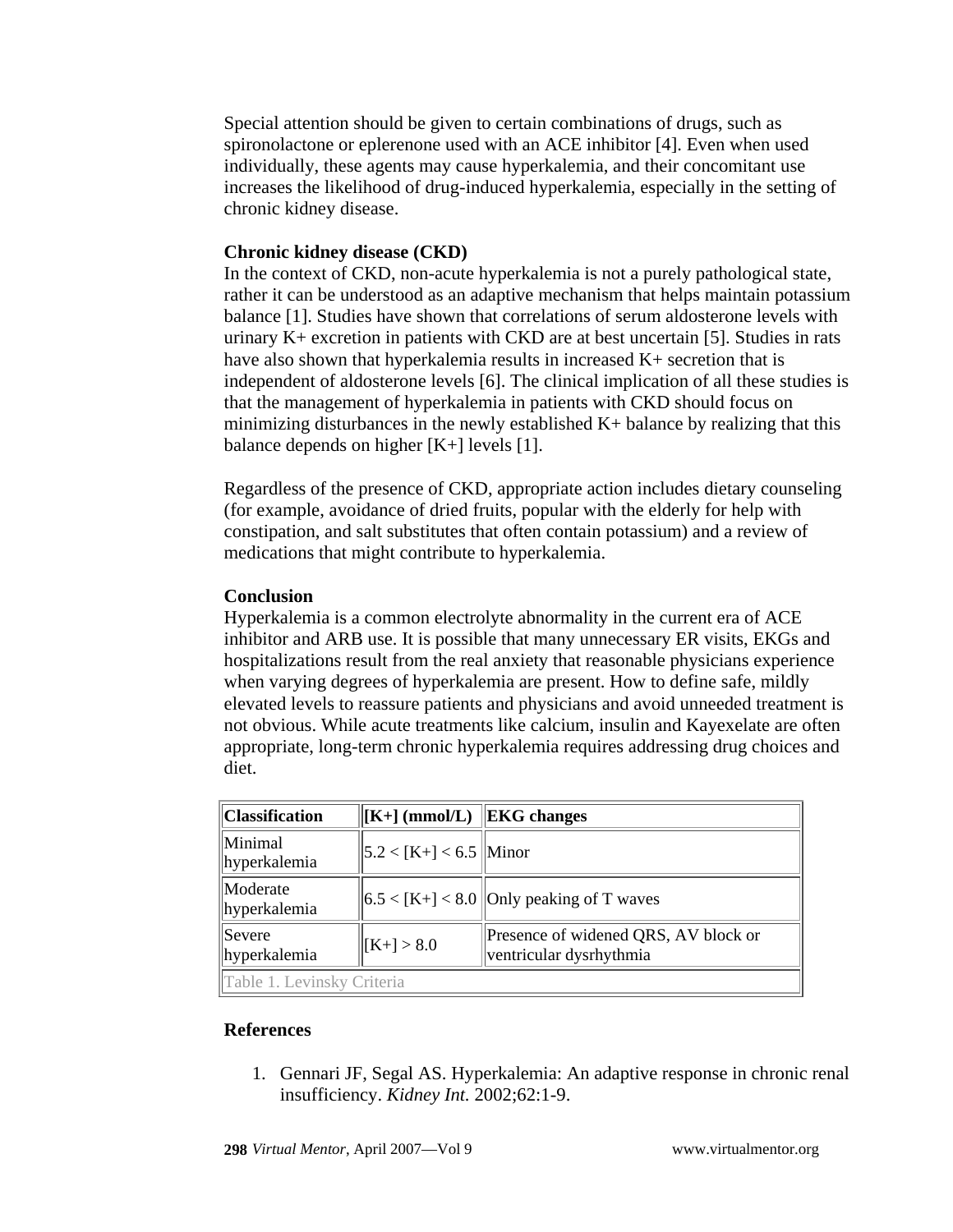- 2. Charytan D, Goldfarb DS. Indications for hospitalization of patients with hyperkalemia. *Arch Intern Med.* 2000;160:1605-1611.
- 3. Levinsky NG. Management of emergencies, VI. Hyperkalemia. *N Engl J Med.* 1966;274:1076-1077.
- 4. Palmer BF. Managing hyperkalemia caused by inhibitors of the reninangiotensin-aldosterone system. *N Engl J Med.* 2004;351:585-592.
- 5. Schambelan M, Sebastian A, Biglieri EG. Prevalence, pathogenesis, and functional significance of aldosterone deficiency in hyperkalemic patients with chronic renal insufficiency. *Kidney Int.* 1980;17:89-101.
- 6. Field MJ, Stanton BA, Giebisch GH. Differential acute effects of aldosterone, dexamethasone, and hyperkalemia on distal tubular potassium secretion in the rat kidney. *J Clin Invest.* 1984;74:1792-1802.

*Amar D. Bansal is a second-year medical student at New York University (NYU) School of Medicine. He graduated with a BSE in bioengineering from the University of Pennsylvania in 2005, where he was involved in tissue engineering research of intervertebral disc cells. He is interested in improving access to health care for those in medically underserved communities and is president of the Patient Advocacy Group at NYU.*

*David S. Goldfarb, MD, is the clinical chief of nephrology at New York University (NYU) Medical Center, chief of the Nephrology Section at New York Harbor Veterans Affairs Medical Center, and a professor of medicine and physiology at NYU School of Medicine, all in New York City.*

# **Related article**

[Fudging an answer during clinical rounds,](http://www.ama-assn.org/ama/pub/category/17397.html) April 2007

*The viewpoints expressed on this site are those of the authors and do not necessarily reflect the views and policies of the AMA.*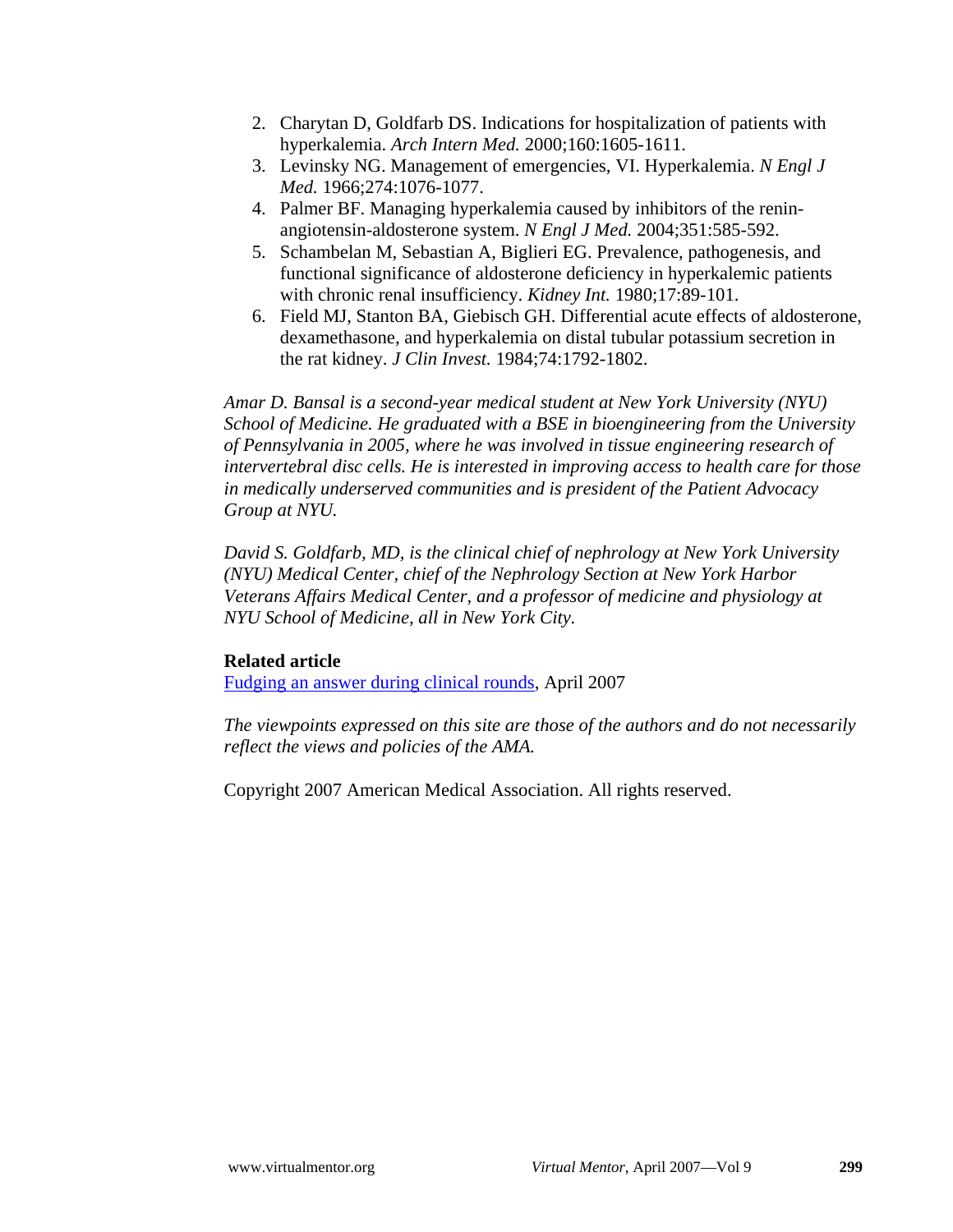**Virtual Mentor**<br>American Medical Association Journal of Ethics April 2007, Volume 9, Number 4: 300-304.

# **Health law "I'm sorry" laws and medical liability** by Flauren Fagadau Bender, JD

Mrs. G. arrived at the county hospital in active labor. She was 28 years old, had two living children and was 38 weeks pregnant. Mrs. G. had a diagnosis of gestational diabetes. She was dilated to 9 centimeters. The physician requested her clinic chart, but it never arrived, and he coached the patient to push for the next two hours.

The delivery was complicated by shoulder dystocia, and the newborn was found to have paralysis of his right arm secondary to brachial plexus injury. The physician noted in retrospect that, because his patient had uncontrolled diabetes during pregnancy, an ultrasound at the time of presentation or during the labor would have been standard practice. The ultrasound would have revealed an abnormally large fetus, and the physician could have recommended a cesarean section, which would have prevented the shoulder dystocia and associated risks. The physician was distraught about the case; he personally carried the baby to the neonatal intensive care unit to try to achieve the best outcome and struggled with whether or not to inform Mrs. G. that, had he performed an ultrasound, he would have recommended a cesarean section.

## **The risks of saying "I'm sorry"**

The American Medical Association *Code of Medical Ethics*, which sets forth standards of professional conduct, states that when a patient suffers significant medical complications that may have resulted from the physician's mistake or judgment, the physician is ethically required to disclose to the patient all the facts necessary to ensure understanding of what has occurred [1]. The guidelines go on to state that a physician's concern about legal liability that might result from full disclosure should not affect his or her decision to deal candidly with a patient [1].

While most physicians would agree with this principle in theory, full disclosure has not always been the norm. Medical malpractice premiums have skyrocketed in recent years, most significantly in specialties such as obstetrics-gynecology and neurosurgery, and as a result many physicians fear that every patient is a potential litigant [2]. Two national surveys designed to assess attitudes toward disclosure revealed that fear of litigation was the primary reason for both physicians' and hospitals' reluctance to disclose errors and unanticipated outcomes  $[3, 4]$ .

Worried that Mrs. G. would sue if she discovered he had erred in failing to recommend an ultrasound, the physician in the above hypothetical case, acting on the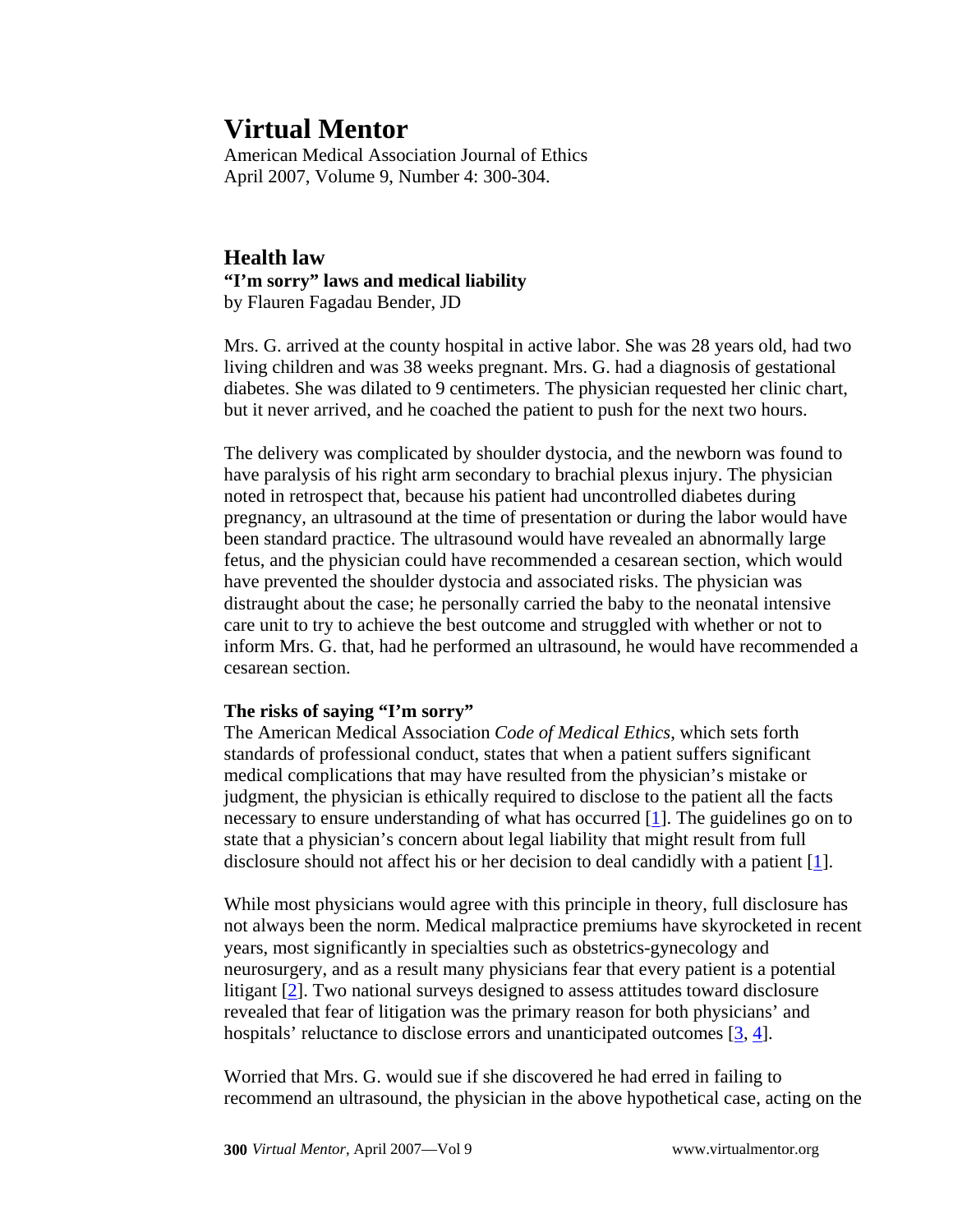advice of his employer hospital and the hospital's insurance carrier, remained silent about his mistake. The mother, in turn, became frustrated and angry when she was unable to get an explanation for her newborn's injury. Seemingly left with no other avenue, she filed a lawsuit, seeking answers and retribution. The physician's silence, rather than preventing a lawsuit, incited one.

### **Encouraging physicians to apologize**

In response to the national medical malpractice crisis, 29 states have enacted evidentiary rules that make expressions of sympathy following an accident or error inadmissible in civil court to prove liability [5]. This body of legislation, referred to as "I'm sorry" laws, encourages full disclosure of mistakes or errors in judgment by eliminating physicians' and hospitals' fear that their admissions will be used against them in a court of law. "I'm sorry" laws are a marked change from existing American law: under the Federal Rules of Evidence and analogous state provisions, apologies are ordinarily admissible in civil court to prove liability [6].

One of the most far-reaching "I'm sorry" laws was enacted in Colorado in 2003 [7]. The legislative intent of Colorado's law is to promote a continued open and trusting relationship between physicians and patients following a medical error [8]. The law provides in pertinent part:

In any civil action brought by an alleged victim of an unanticipated outcome of medical care…any and all statements, affirmations, gestures, or conduct expressing apology, fault, sympathy, commiseration, condolence, compassion, or a general sense of benevolence which are made by a health care provider or an employee of a health care provider to the alleged victim, a relative of the alleged victim, or a representative of the alleged victim and which relate to discomfort, pain, suffering, injury, or death of the alleged victim as the result of the unanticipated outcome of medical care shall be inadmissible as evidence of an admission of liability or as evidence of an admission against interest [7].

The Colorado law is broad in scope because it covers not only words but also health care professionals' actions and conduct. It also prohibits outright statements of apology made by physicians and hospitals from being used by the alleged victim to prove liability. In sharp contrast, the Texas "I'm sorry" statute is much narrower, making only expressions of sympathy and statements conveying "a general sense of benevolence relating to the pain, suffering, or death of an individual involved in an accident" inadmissible [9].

In the past several years, five states—Florida, Nevada, New Jersey, Pennsylvania and Vermont—have gone a step beyond evidentiary exclusions by adding a mandatory notification requirement that imposes a duty on hospitals to inform patients of adverse medical outcomes  $[5]$ . In addition to preventing admissions or expressions of sympathy from being used against the health care professional in court, these mandatory notification laws require hospitals to adopt policies of full disclosure. For example, the Florida statute requires that "an appropriately trained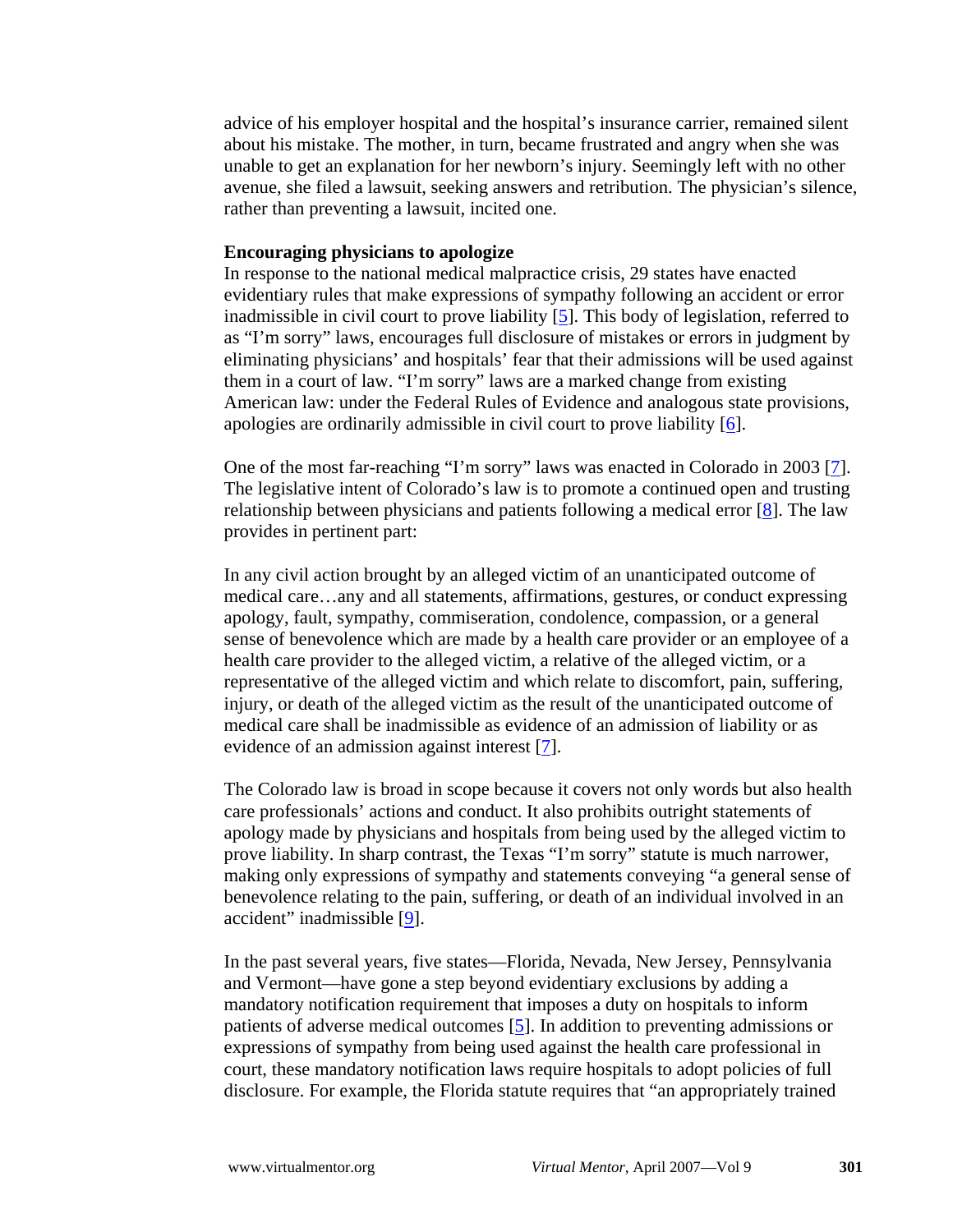person designated by [the hospital] shall inform each patient…in person about adverse incidents that result in serious harm to the patient" [10]. Thus, if a surgeon practicing in Florida makes a mistake during surgery that results in an adverse outcome, he or she is obligated by law to inform the patient about the incident, and the admission cannot be used in court to prove liability. By comparison, if a Colorado surgeon makes the same mistake, the apology or admission likewise cannot be used against him or her in court to prove liability, but the surgeon is not required by statute to inform the patient about the adverse incident. Because the language and scope of "I'm sorry" laws vary from state to state, it is necessary for physicians and hospitals to contact an attorney in their jurisdiction before apologizing or explaining an unanticipated outcome to a patient.

#### **Benefits of open communication**

Saying "I'm sorry" may cut costs and increase efficiency [2]. Having realized the benefits of apologizing, several hospital systems throughout the country, in conjunction with their attorneys and insurance carriers, have implemented full disclosure policies, so a procedure is in place when an unintended outcome occurs, and health care professionals are trained in how to apologize and make settlement offers. Since the University of Michigan Health System adopted its program in 2002, the number of medical malpractice claims has dropped each year, attorney fees have declined significantly and the university has reduced its claims-processing period by more than 50 percent [11-13].

An upfront apology or expression of sympathy can relieve anger and frustration and reduce the level of emotion, paving the way for a quick settlement rather than lengthy and costly litigation. For the most part, patients do not sue because they are greedy but because they want to know what went wrong and are seeking acknowledgement of the error [14]. If the physician in the hypothetical case above had apologized to Mrs. G. rather than remaining silent, it is likely that she would have been amenable to settling the case.

Finally, by encouraging honest, open communication, "I'm sorry" laws facilitate the continuation of the patient-physician relationship following an adverse event [2]. Whereas the patient-physician relationship was certainly destroyed when the physician in the hypothetical case concealed his mistake, it is possible that the relationship could have been maintained had he shown empathy and informed Mrs. G. of his error in a straightforward way.

#### **Notes and references**

- 1. American Medical Association. Opinion 8.12 Patient information. *Code of Medical Ethics*. American Medical Association; 2006. Available at: http://www.ama-assn.org/ama/pub/category/8497.html. Accessed February 19, 2007.
- 2. Wojcieszak D. The Sorry Works! Coalition: doctors, insurers, lawyers, hospital administrators, patients, and researchers joining together to provide a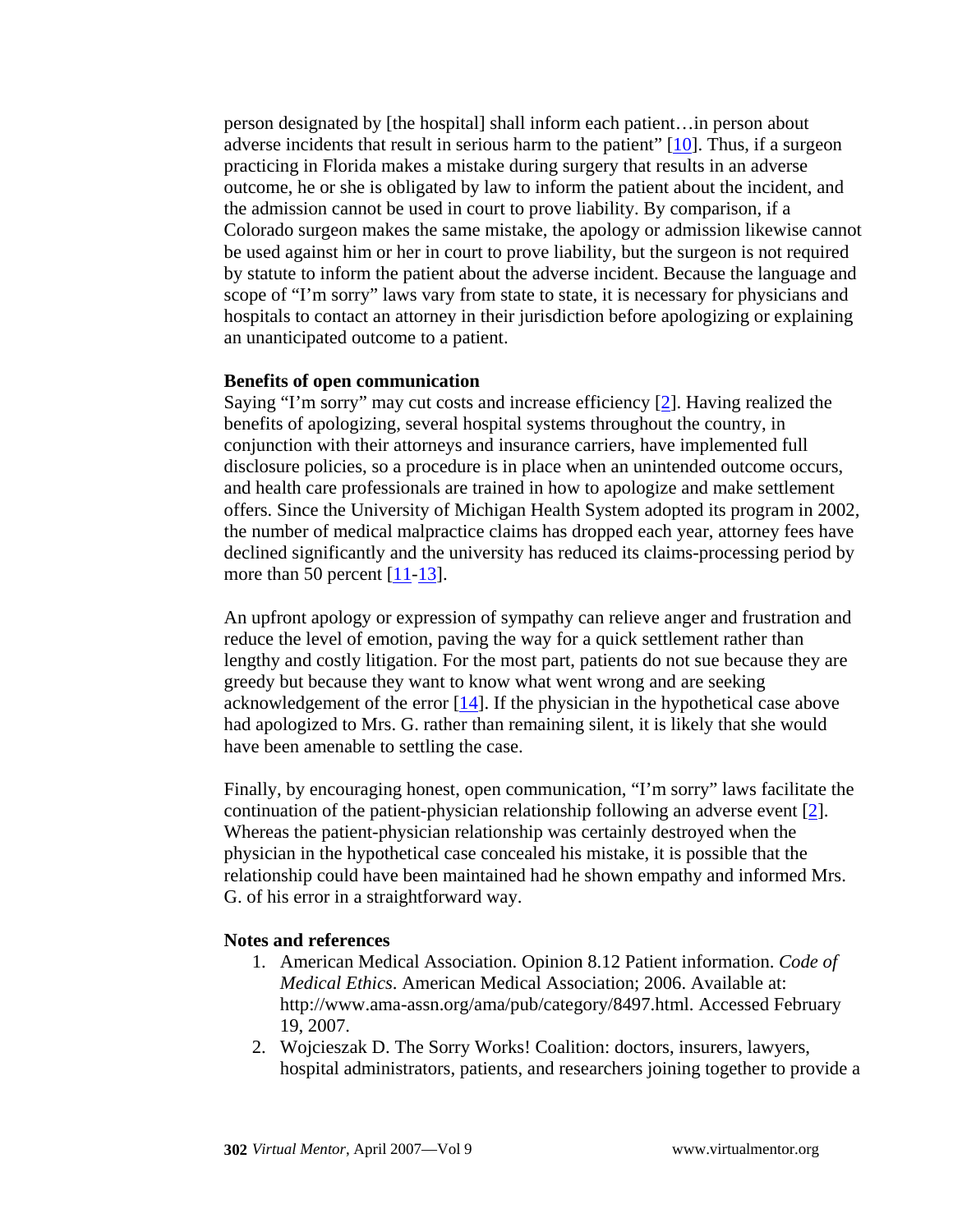"middle ground" solution to the medical malpractice crisis. Available at: http://www.sorryworks.net/WhatIs.phtml. Accessed February 19, 2007.

- 3. Gallagher TH, Waterman AD, Ebers AG, Fraser VJ, Levinson W. Patients' and physicians' attitudes regarding the disclosure of medical errors. *JAMA*. 2003;289:1001-1007.
- 4. Lamb RM, Studdert DM, Bohmer RMJ, Berwick DM, Brennan TA. Hospital disclosure practices: results of a national survey. *Health Aff*. 2003;22:73-83.
- 5. Aon Risk Management Consulting. States with apology laws. Available at: http://www.sorryworks.net/files/states\_with\_apology\_laws.ppt. Accessed February 19, 2007.
- 6. Federal Rules of Evidence 801(d)(2).
- 7. Evidence of admissions—civil proceedings—unanticipated outcomes medical care. Colo Rev Stat sec13-25-135 (2003). Available at: http://www.state.co.us/gov\_dir/leg\_dir/olls/colorado\_revised\_statutes.htm. Accessed February 19, 2007.
- 8. Cohen JR. Toward candor after medical error: the first apology law. *Harvard Health Policy Rev*. 2004;51:21-24.
- 9. Communications of Sympathy. Texas Civil Practice & Remedies Code sec 18.061(a)(1). Available at: http://tlo2.tlc.state.tx.us/statutes/cp.toc.htm. Accessed: February 19, 2007.
- 10. Duty to notify patients. Florida Statute sec 395.1051 (2004). Available at: http://www.leg.state.fl.us/statutes/index.cfm?App\_mode=Display\_Statute&U RL=Ch0395/ch0395.htm. Accessed: February 19, 2007.
- 11. Geier P. Emerging med-mal strategy: 'I'm sorry.' *Natl Law Journal*. July 24, 2006. Available at: http://www.law.com/jsp/article.jsp?id=1153472732197. Accessed February 20, 2007.
- 12. Walling RJ, Ackerman SS. Having to say you're sorry: A more efficient medical malpractice insurance model. *Contingencies*. 2006;18:46-49. Available at: http://www.contingencies.org/novdec06/trade.pdf. Accessed March 19, 2007.
- 13. O'Reilly KB. Harvard adopts a disclosure and apology policy: for physicians who have erred, "sorry" isn't always an easy thing to say. *AMNews*; June 12, 2006. Available at: http://www.ama-

assn.org/amednews/2006/06/12/prse0612.htm. Accessed February 20, 2007.

14. Cohen JR. Advising clients to apologize. *South Calif Law Rev*. 1999;72:1009-1069. Available at: http://wwwrcf.usc.edu/~usclrev/pdf/072402.pdf. Accessed March 19, 2007.

*Flauren Fagadau Bender, JD, is an associate at Stewart Stimmel LLP, a health care law firm in Dallas. Her practice focuses on operational, regulatory and transactional issues. She received her JD in 2005 from the University of Texas School of Law in Austin.*

### **Related articles**

[Disclosing error to a patient,](http://www.ama-assn.org/ama/pub/category/15237.html) August 2005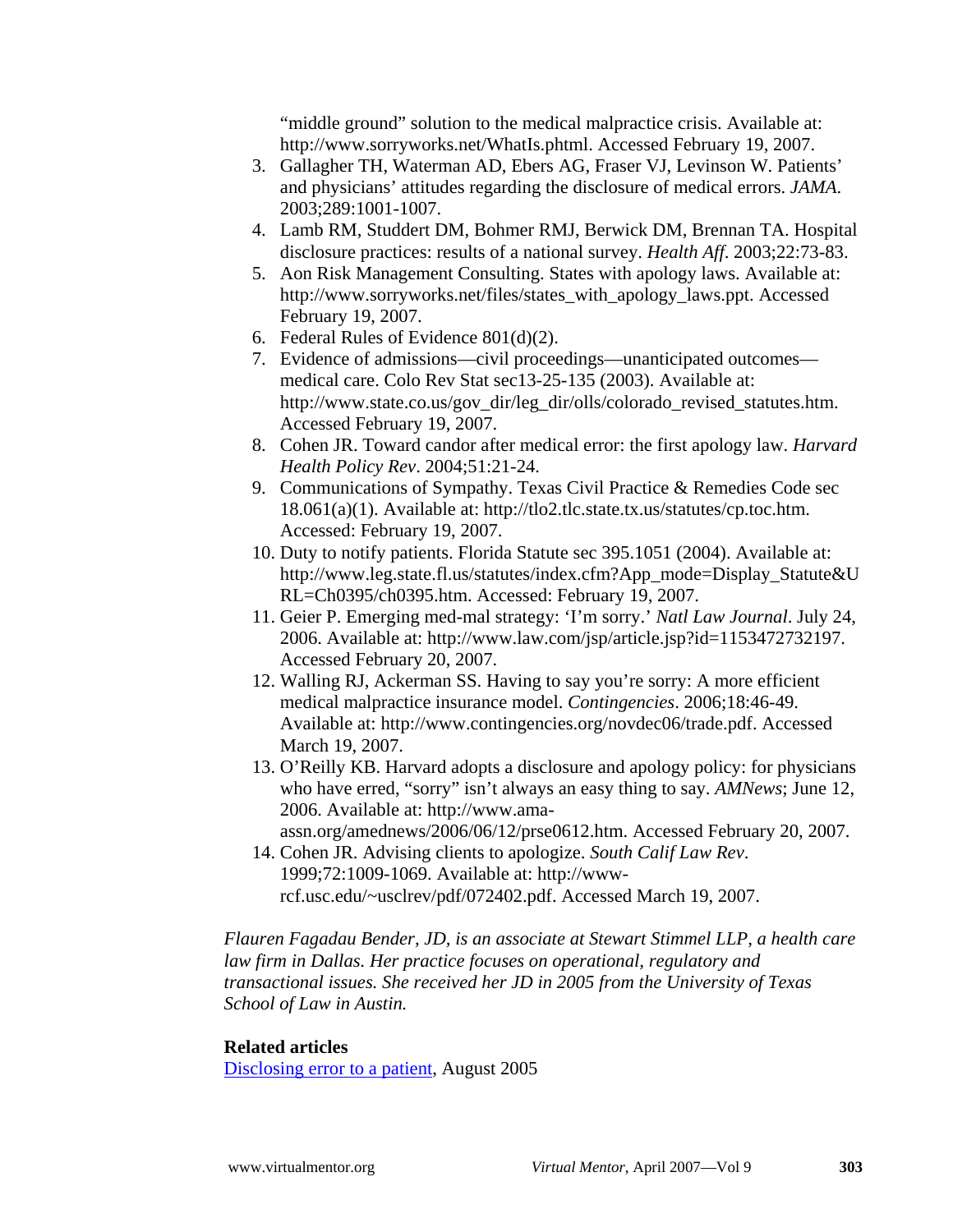[Disagreement over error disclosure,](http://www.ama-assn.org/ama/pub/category/12043.html) March 2004

[Content of medical error disclosures,](http://www.ama-assn.org/ama/pub/category/12053.html) March 2004

*The viewpoints expressed on this site are those of the authors and do not necessarily reflect the views and policies of the AMA.*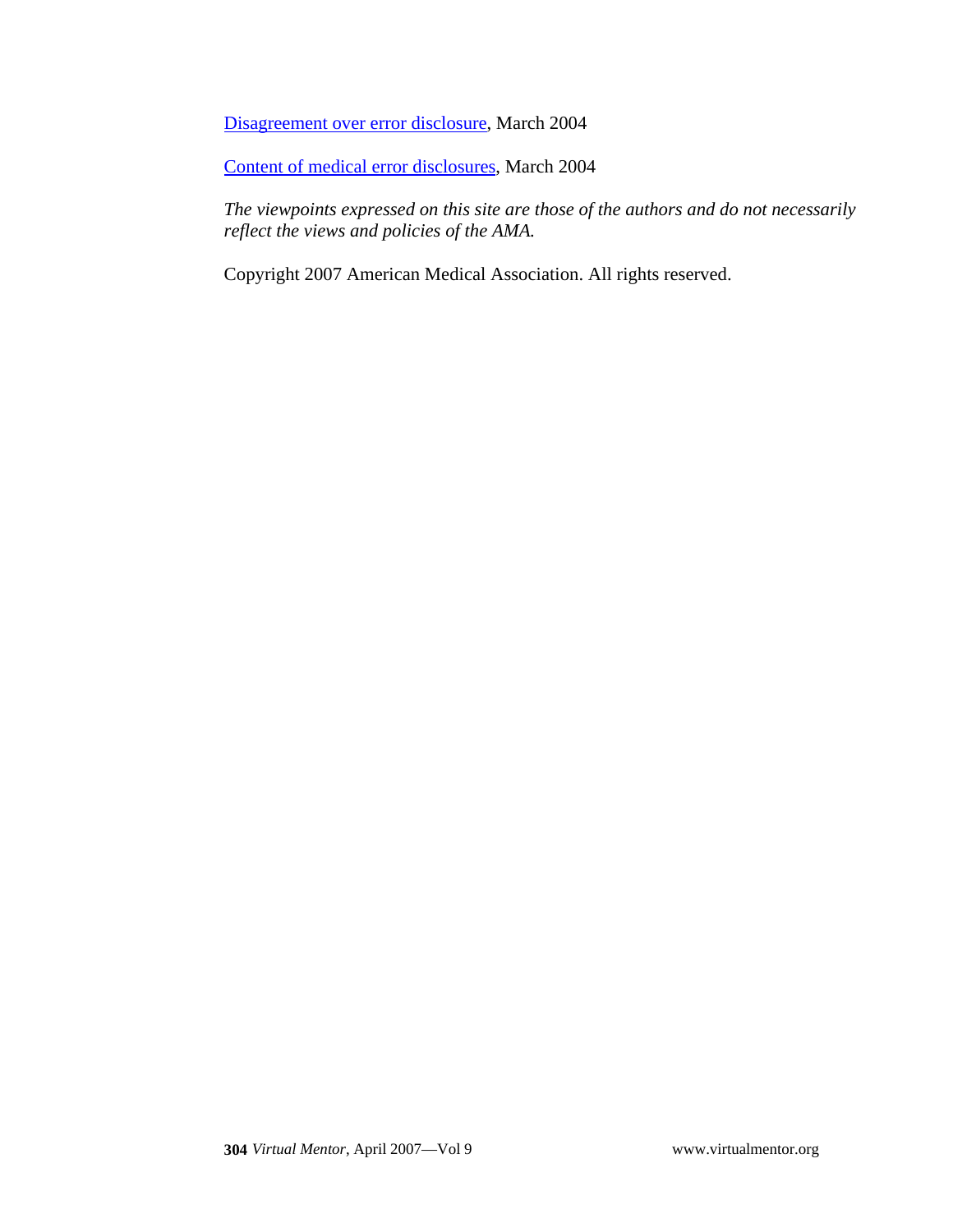**Virtual Mentor**<br>American Medical Association Journal of Ethics April 2007, Volume 9, Number 4: 305-309.

# **Medicine and society**

**What society and medicine want—for themselves and from each other** by Frederic W. Hafferty, PhD

I will not pretend to grapple here with the full range of balance and self-identity issues posed to me by *Virtual Mentor* for this essay. Those questions concerned the growing gap between what society has always expected of the medical profession that doctors be available whenever needed and give priority to the interests of the patients in front of them at all times—and the expectations of medical students and new doctors—to have rich and balanced lives outside of the profession and to balance the health needs of the public with those of the patient in front of them. Can—or *how* can—these two sets of expectations be met? I believe these questions are as foundational to the overall health care debate as issues of cost, quality and health disparities.

Is there a gap between what society expects and what physicians want to provide? Yes. Is this gap growing? I am not sure. Social groups have a tendency to mythologize the past, and it is not altogether clear that the public-of-old expected doctors to "be available whenever needed" and to "place the interests of patients first"—regardless. What *is* clear is that the nature of the patient-physician relationship has changed. When my father and uncle practiced medicine, physicians made house calls and held "office hours" in their own homes. Before my uncle (who lived across the street) built a small three-room office annex, patients waited in the living room, attended by my aunt. Physicians lived in the same neighborhood as their patients or "just down the street." Patients and physicians really did know each other—for better and for worse. Many of my father's patients knew he drank too much (he was an alcoholic), but they also embraced his commitments to them and to the community. Did this intimacy of caring and knowing generate expectations? Yes. Were they boundless? No. Patients respected the fact that my father and uncle each had a "private life." There were evening calls (my mom screened them), but I know there could have been more.

Nonetheless, my father and uncle were absentee fathers. My father rose at 5:30 a.m. and came home (when I was younger) long after I had gone to bed. After all, he had evening office hours Monday, Tuesday, Thursday and Friday. My uncle chaired our town's school committee and recreation board for decades. Tangible family prices were paid for their involvements with work and community.

I would also be less than forthcoming, this time as a sociologist, if I did not point out that people today *are* less connected within their communities (think Robert D.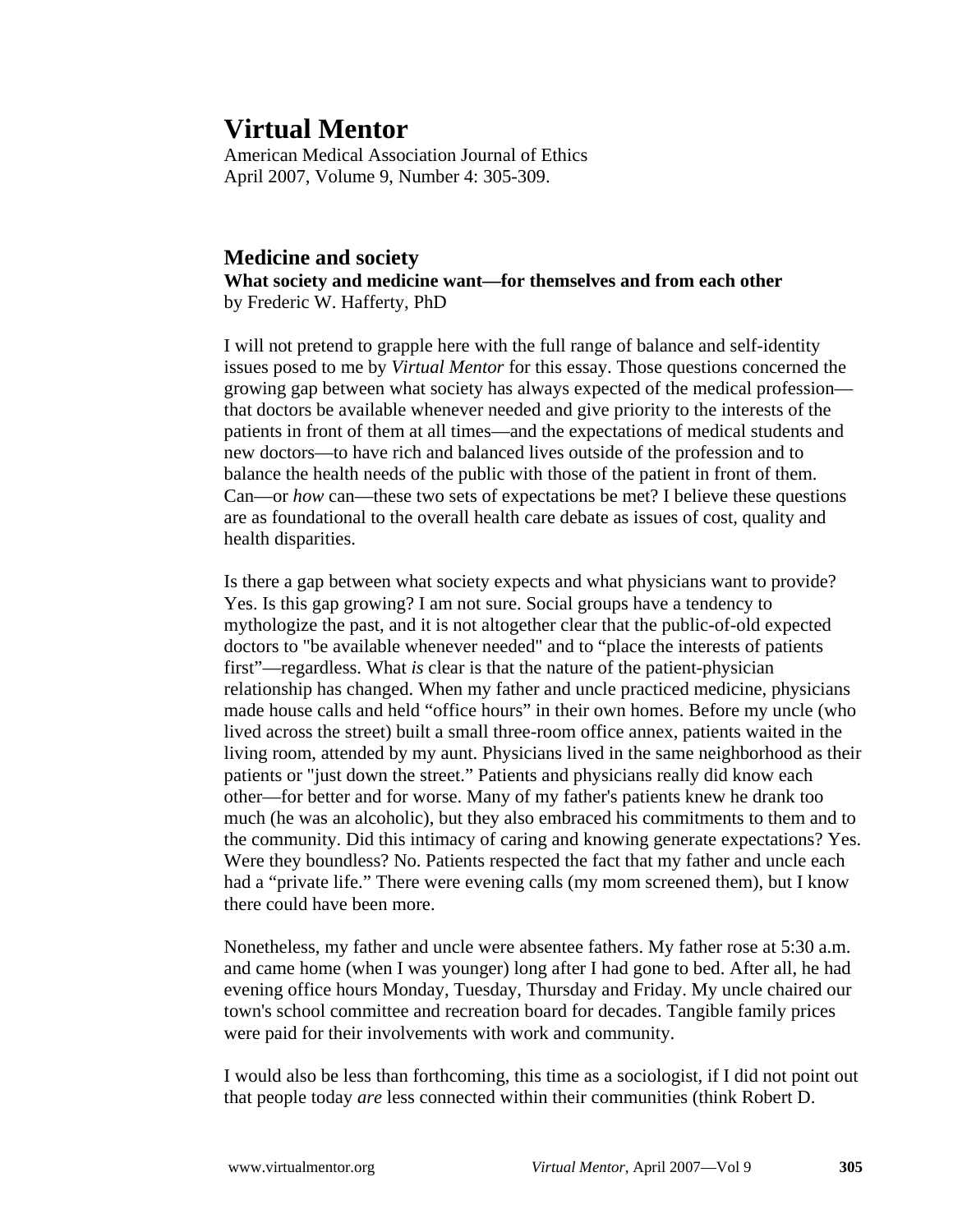Putnam's *Bowling Alone*) [1], less connected with each other (the typical American adult identifies himself or herself as having two friends) and overly connected (at least within certain segments of our society) with the lives of their children (reflected in the negative characterization of today's mothers and fathers as "helicopter parents").

Are there patients today who harbor inappropriate expectations of physicians? Of course. They existed in my father's and uncle's day and they will exist tomorrow. There is, however, another facet to this story—that of *appropriate* expectations. What does society have a *right t*o expect, from medicine and their physicians? And what about the gap between these rightful expectations and what the profession delivers?

One rightful expectation is quality health care. The February 2007 *Consumer Reports* contains a national survey ("Get Better Care from Your Doctor") examining the patient-physician relationship [2]. For physicians, the number one complaint (shared by 59 percent of physicians) was that patients "don't follow their prescribed treatment" [3]. Yet, we know both from news accounts of medical mistakes and from quality-of-care studies published in national medical journals, that the actual delivery of appropriate health services can be a fairly iffy proposition.

We know that conflicts of interest riddle clinical medicine and clinical research, and we know that physicians can and sometimes do cause patients harm. We know that members of minority groups trust physicians less than those in the majority do—just as we know that disparity in health care is a national scandal and that African Americans and other marginalized populations have been the object of abusive research practices by medical researchers. (See, for example, the recently published *Medical Apartheid* by Harriet Washington) [4].

Finally, we know that low health literacy is a major impediment to good health care (90 million Americans are unable to "adequately understand basic health information") [5], that there are significant communication pitfalls between physicians and patients, and that many patients genuinely are confused by their physician's directives (including how many pills to take when the doctor says, "Take two tablets by mouth twice daily"). Each of these discords is a serious gap.

At the same time, we know that physicians are worried about the future of medicine as a profession—including the pivotal issue of practice autonomy. Good medicine, physicians insist, requires that they have considerable discretion in clinical decision making. *Authentic* and effective discretionary decision making, however, requires a foundation of requisite skills, knowledge and values, along with the demand-sided need for their deployment. Do all physicians possess the necessary abilities to appropriately differentiate between the usual and the genuinely unusual? Unfortunately not. On one side of this gap is uncertainty—the incompleteness of scientific knowledge. After all, we are just beginning to compile the kinds of evidence necessary to practice truly scientific medicine. On the other side of this gap,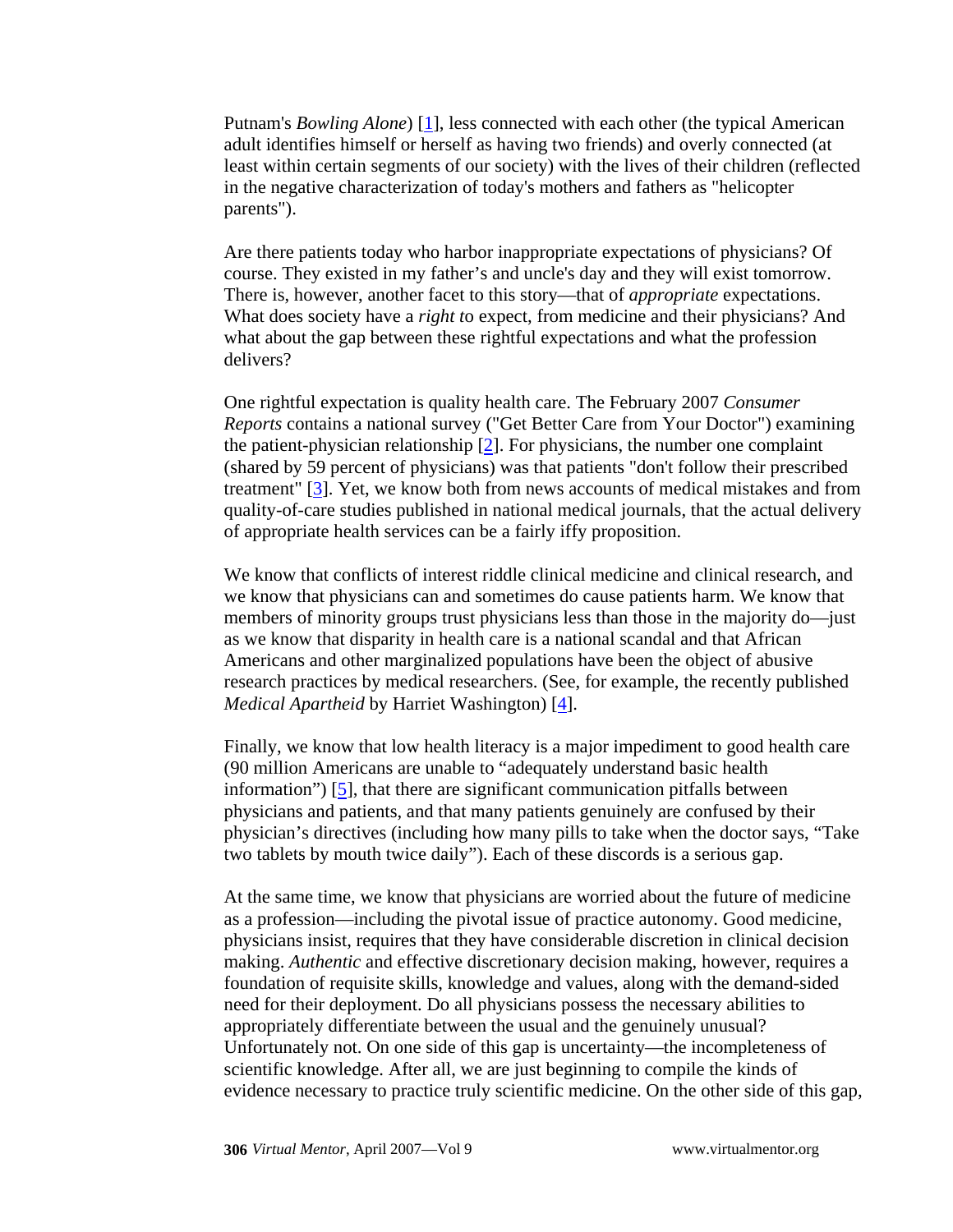however, reside physicians who cannot or will not provide their patients with standards of care well-accepted within the profession. This, too, is "discretionary decision making."

So, how do physicians plan to practice quality health care? One answer—one of many, I hasten to add—is that they expect to practice medicine less, which is not the same thing as "practicing less medicine." Today, in my community, a full-time practice is four days a week—and quickly moving toward three. These cutbacks in time-at-work are driven, in part, by issues of lifestyle and the desire to achieve a more satisfying balance between work, family and personal responsibilities. This past month, I spoke to a physician friend who is moving from one practice community to another and taking a position with a clinic that serves the poor and disenfranchised. He has negotiated to work 3.5 days a week. A senior physician friend recently retired. His partners found they needed to hire two physicians—a physician and a nurse practitioner, actually—to cover his workload. The schism here is not patient-physician or society-medicine, but rather generational. Perhaps, given today's advances in biomedicine, a physician need not work the hours my father and uncle worked to achieve the outcomes they achieved—or better ones.

But, is wholesale cutting back a solution? I wonder. One reservation has to do with the nature of medical work and the amount of time rank-and-file physicians need to commit to that work to achieve and maintain excellence. About 15 years ago, during the first few years of the physician-executive movement, a few physician friends began to take on administrative responsibilities with defined splits (90/10; 80/20; 60/40, etc.) between their bureaucratic and clinical commitments. The realization that they were planning to practice medicine on a less-than-full-time basis came, frankly, as a shock. Can one practice good medicine "on the side"?

Do I begrudge medical students and residents their search for balance and more personal and family time? No—to a point. I truly did miss my father. I would have liked to know him better. But there is always a cost; there is always a trade-off. Today's four-hour-a-day physicians, those who take no calls, and those who practice medicine as shift work or on a *locum tenens* basis will not be appreciated by their patients the way my father and uncle were. Their patients will not host dinners to honor them as my father's patients did for him a few short months before he died.

On the upside, some claim that doctors who are less harried and pressed, and who do not conflate their work and personal lives, deliver higher-quality health care. There is, however, no proof supporting these claims, although there is data supporting the converse, that sleep-deprived residents are more prone to make medical mistakes.

One of the great challenges for the professionalism movement in U.S. medicine is not the crafting of new codes and charters, but rather the transformation of an occupational culture that is profoundly antireflective and poor at self-monitoring into one that promotes both self-reflection and self-monitoring. Both deficiencies have to change before the recalibration of work-leisure becomes an accepted part of the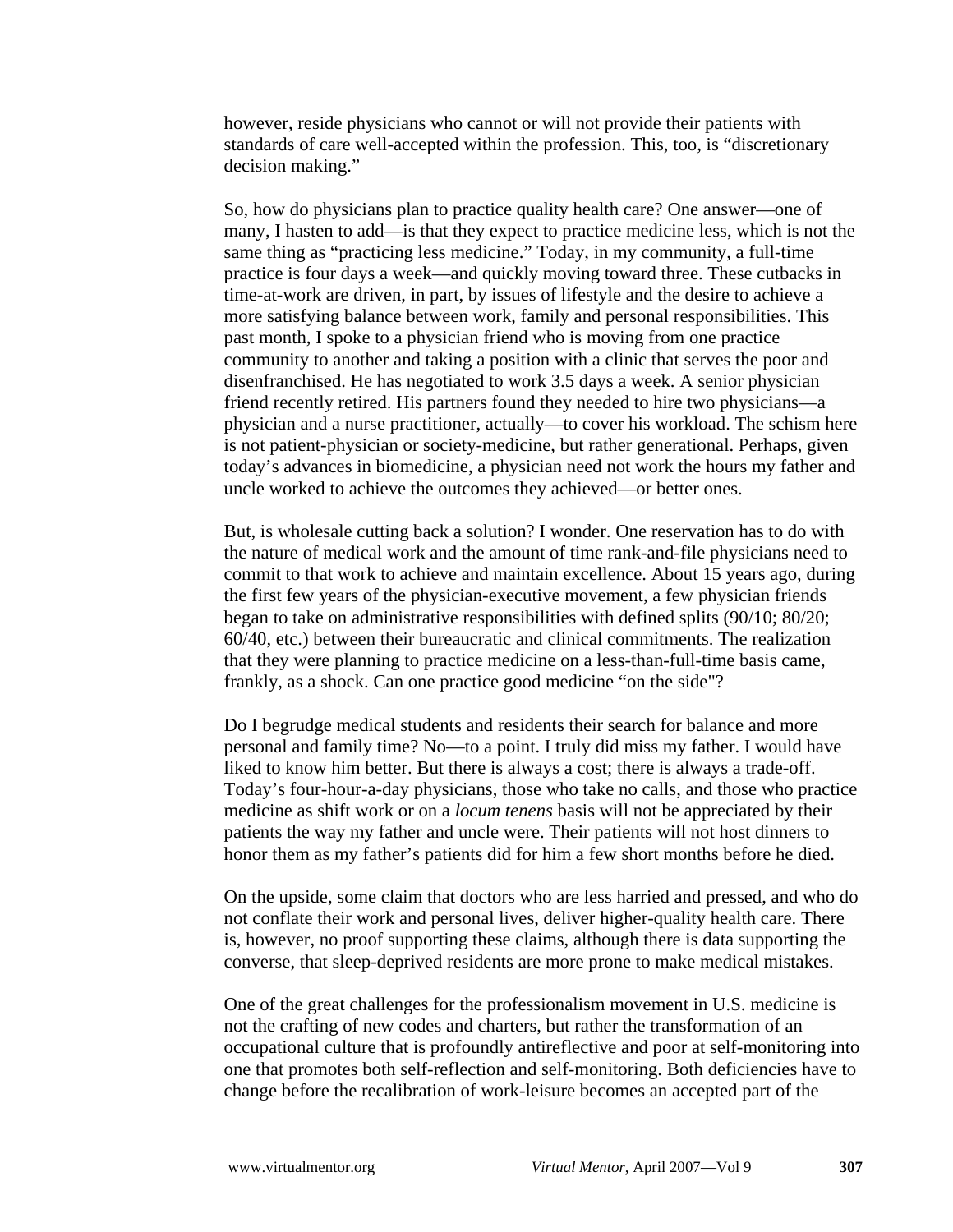medical landscape. The first-order balance I seek is the balance between work and reflection on that work, the balance between responsibility for one's own work and for the work of peers. Perhaps we can achieve these balances first. Otherwise, less time *at* work is just more time *off* work.

The issue, obviously, is not time (as a Newtonian absolute). It is the socially contextualized nature of time and what we do with it. The newly instituted 80-hour workweek for residents results in more rested residents *only if* they take at least some of the extra time for rest. Otherwise, we have a faux solution to a quite real qualityof-care problem. If physicians are still going to see 35 patients during their workday, or fail to use their out-of-clinic time to stay abreast of current changes in medicine, then we have a problem of quality regardless of how many days off those physicians might enjoy. The key is to prevent physicians' lifestyle preferences from becoming patients' iatrogenic health-style (or death-style) outcomes. There is, after all, a very real threat that what physicians want for themselves has a significant public price, and one many patients may not and *should* not be willing to pay.

Let us worry about the quality-of-care gap first, and then about how many days a week physicians should work (and want to work) to deliver that quality. Once we have calmed the quality-of-care beast we can tackle that more amorphous gap between the public's "unspecified demands" and physicians' expectations for "rich and balanced lives" outside the profession—including whether and how that rich and balanced lifestyle should be paid for by that very same public.

### **References**

- 1. Putnam RD. *Bowling Alone: The Collapse and Revival of American Community*. New York, NY: Simon & Schuster; 2000.
- 2. Get better care from your doctor. *Consumer Reports*. 2007;72(2):32-36.
- 3. *Consumer Reports*, 35.
- 4. Washington HA. *Medical Apartheid: The Dark History of Medical Experimentation on Black Americans from Colonial Times to the Present*. New York, NY: Doubleday; 2006.
- 5. Brody JE. The importance of knowing what the doctor is talking about. *New York Times*. January 30, 2007: F7. Available at: http://www.nytimes.com/2007/01/30/health/30brody.html?ex=1175227200& en=7b83357c013dc86b&ei=5070. Accessed March 28, 2007.

*Frederic W. Hafferty, PhD, is a professor of behavioral sciences at the University of Minnesota Medical School in Minneapolis. He is the author of* Into the Valley: Death and the Socialization of Medical Students *(Yale University Press) and, with John McKinlay,* The Changing Medical Profession: An International Perspective *(Oxford University Press), and is currently working on two books, the first (with Brian Castellani) on the sociology of complexity and the second on the hidden curriculum*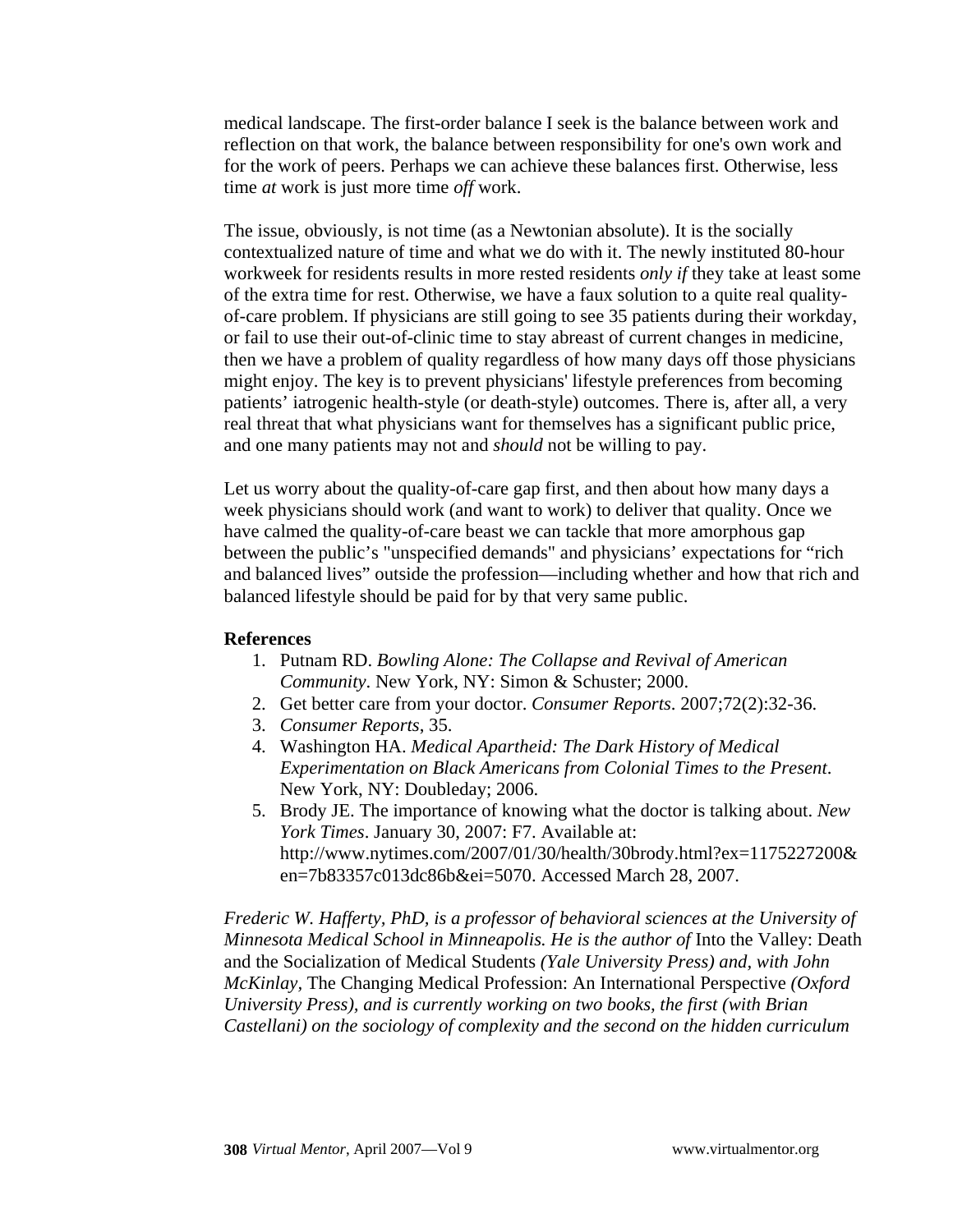*in medical education. He is the associate editor of the* Journal of Health and Social Behavior *and sits on the Association of American Medical Colleges' Council of Academic Societies.*

*The viewpoints expressed on this site are those of the authors and do not necessarily reflect the views and policies of the AMA.*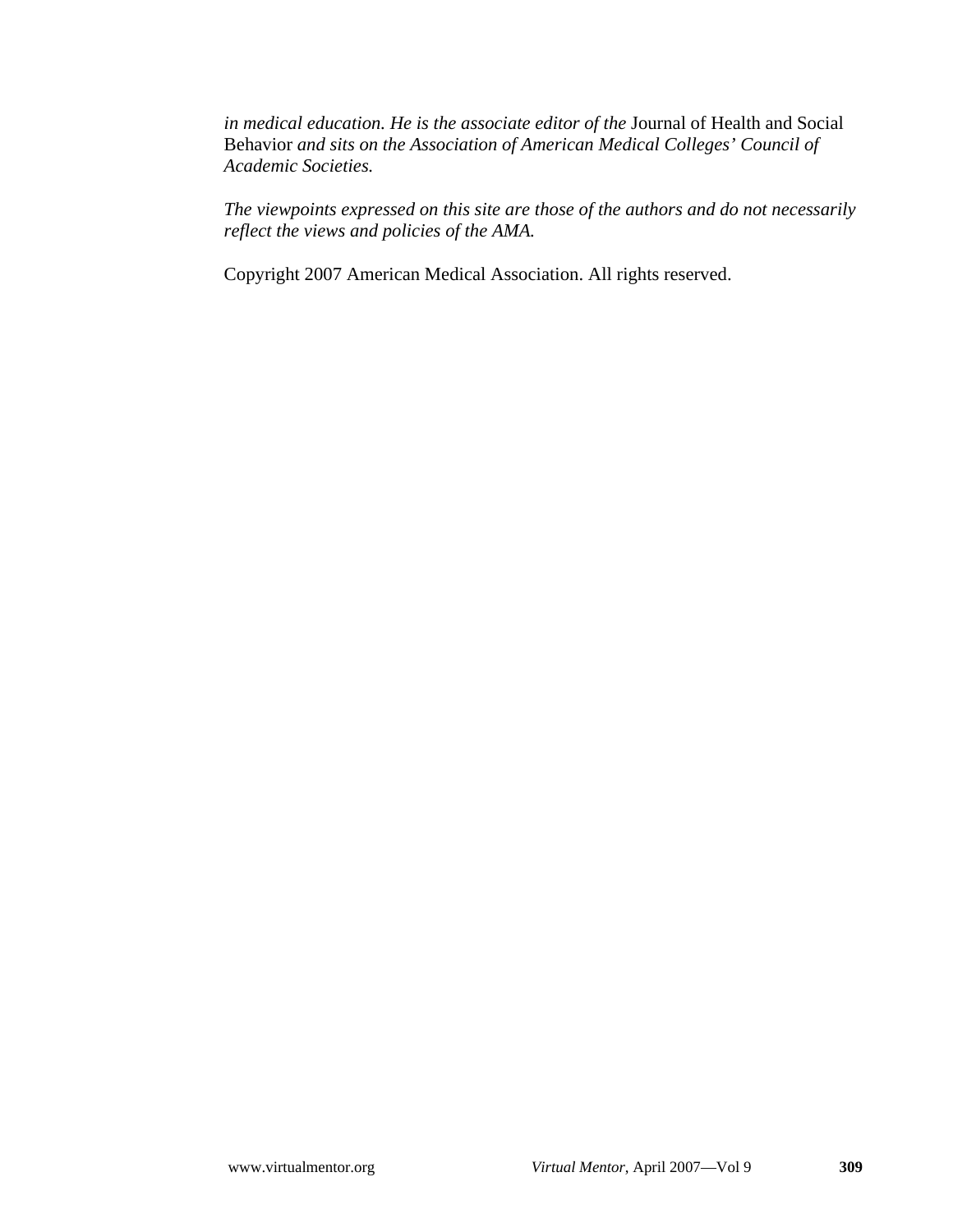**Virtual Mentor**<br>American Medical Association Journal of Ethics April 2007, Volume 9, Number 4: 310-314.

# **History of medicine The doctor's white coat—an historical perspective** by Mark S. Hochberg, MD

The white coat has served as the pre-eminent symbol of physicians for over 100 years. A child's earliest memory of a doctor is the person in the white coat. Patients expect to be treated in doctors' offices, hospitals and clinics by an individual wearing white. At virtually every medical school, the first symbolic act is the "White Coat Ceremony" originated by Arnold P. Gold, MD. This is the ceremonial "cloaking" of a doctor-to-be as she or he embarks on a medical career [1, 2]. So you may be surprised to learn that prior to the late 19th century doctors wore not white but black garb.

And not all doctors wear white coats today —pediatricians and psychiatrists eschew it—and not all professional societies expect their physicians to do so. Patients in Denmark and England do not expect their physicians to wear white; those in Sweden, Finland and Norway do. Studies show that younger patients prefer a doctor not to wear white, while older patients prefer the opposite [3].

Why do expectations about physician use or avoidance of a white coat differ? And how did the white coat come to represent physicians in the first place?

The word *candor* is derived from the Latin *candidus* which means white. In fact, the foundation of all professional societies is candor or truth. The term "candidate" comes from the fact that Romans seeking public office wore the white togas. The depiction of justice over the millennia has been a statue or painting of an individual clothed in white. The converse, of course, is evil or death depicted in black.

Physicians dressed themselves in black and were painted in black garb until the late 19th century. Black attire was, and is, considered formal (e.g., today's tuxedo). Consequently until about 1900, physicians wore black for their patient interactions since medical encounters were thought of as serious and formal matters. Clergymen also dressed in black, which indicated the solemn nature of their role in encounters with parishioners. An additional or alternative possibility for the dark garb might be that until the late 19th century seeking medical advice was usually a last resort and frequently a precursor to death. Until the last third of the 1800s, an encounter with a physician rarely benefited the patient. In fact, up to that point, virtually all of "medicine" entailed many worthless cures and much quackery [4].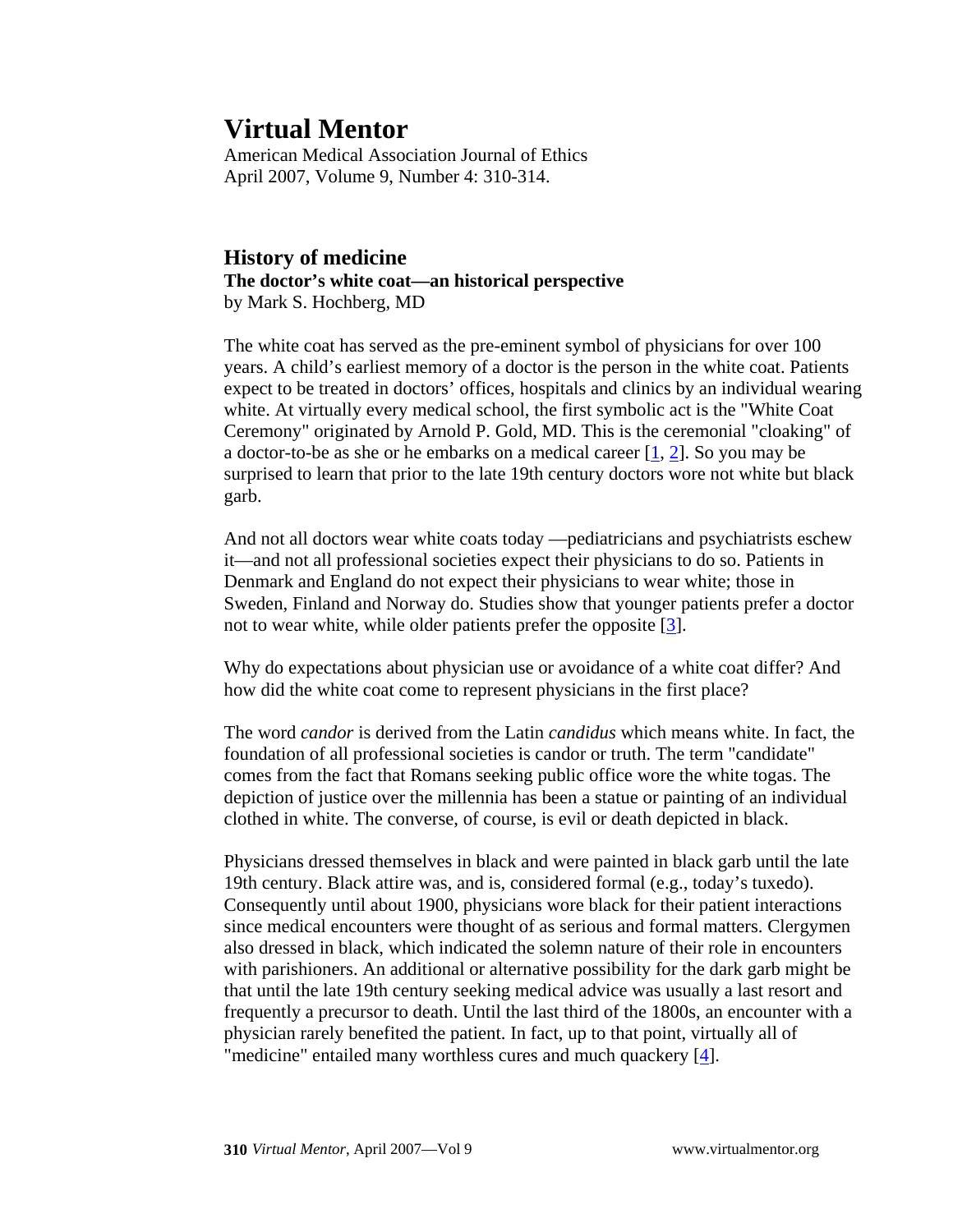Thomas Eakins created what is arguably one of America's greatest paintings in 1875 entitled "The Gross Clinic" (figure 1). It depicts a scene from Jefferson Medical College's amphitheater in Philadelphia showing Dr. Samuel Gross and his assistants—all dressed in black formal attire—performing a leg operation on a young man.

At about the same time, the idea of antisepsis was taking hold in Europe. It was Joseph Lister's contribution that truly moved medicine from home remedies and quackery to the realm of bioscience. For the first time, reproducible results helped researchers better understand how to prevent bacterial contamination.

Remarkably this progression was documented in Eakins' 1889 operating theater masterpiece entitled "The Agnew Clinic" (figure 2) from the University of Pennsylvania. D. Hayes Agnew, MD, can be seen in a white smock, with assistants also wearing white, suggesting that a new sense of cleanliness pervaded the environment. The patient is swathed in white sheets and the nurse has a white cap. Similarly, an 1889 photograph from the Massachusetts General Hospital archives shows surgeons in short-sleeved white coats over their street clothes.

Shortly after the Agnew painting, the Flexner report (1910) led to the closure of a large number of borderline medical educational institutions and the restructuring of medical education around laboratory science. Coupled with William Osler's 1892 textbook of medicine and Walter Reed's observation of the spread of malaria by mosquitoes during the construction of the Panama Canal, the value of cleanliness and antisepsis was firmly fixed as the core of medical science.

At the end of the 19th and the beginning of the 20th centuries, when medicine became the truly scientific enterprise we now know, the "whiteness" or "pureness" of medicine became reflected in the garb of physicians and, interestingly, nurses [5]. Up until that time nuns in their black habits functioned as nurses, largely in almshouses. At the turn of the 19th century the black habits of the religious nursing orders became white. In fact to this day nurses in England are called sisters, because of their religious origins. Our society has carried this symbol of whiteness to the marriage altar where brides traditionally wear white as a symbol of their purity.

In the 20th century, the white coat continued as the symbol of medical authority and respect as advance upon advance firmly established the patient-doctor relationship as a beneficial encounter. Probably the greatest development of medical science in the 20th century was the advent of antibiotics toward the end of World War II—the completion of Lord Lister's dream that bacteria could be successfully overcome. For the first time pneumonia, appendicitis, an infected blister or a toothache no longer condemned one to death.

A depiction of a physician in a white coat is indeed the symbol of medicine, eclipsing the black bag or the stethoscope [3]. But the image of the white coat has also become so intimidating that pediatricians and psychiatrists generally choose not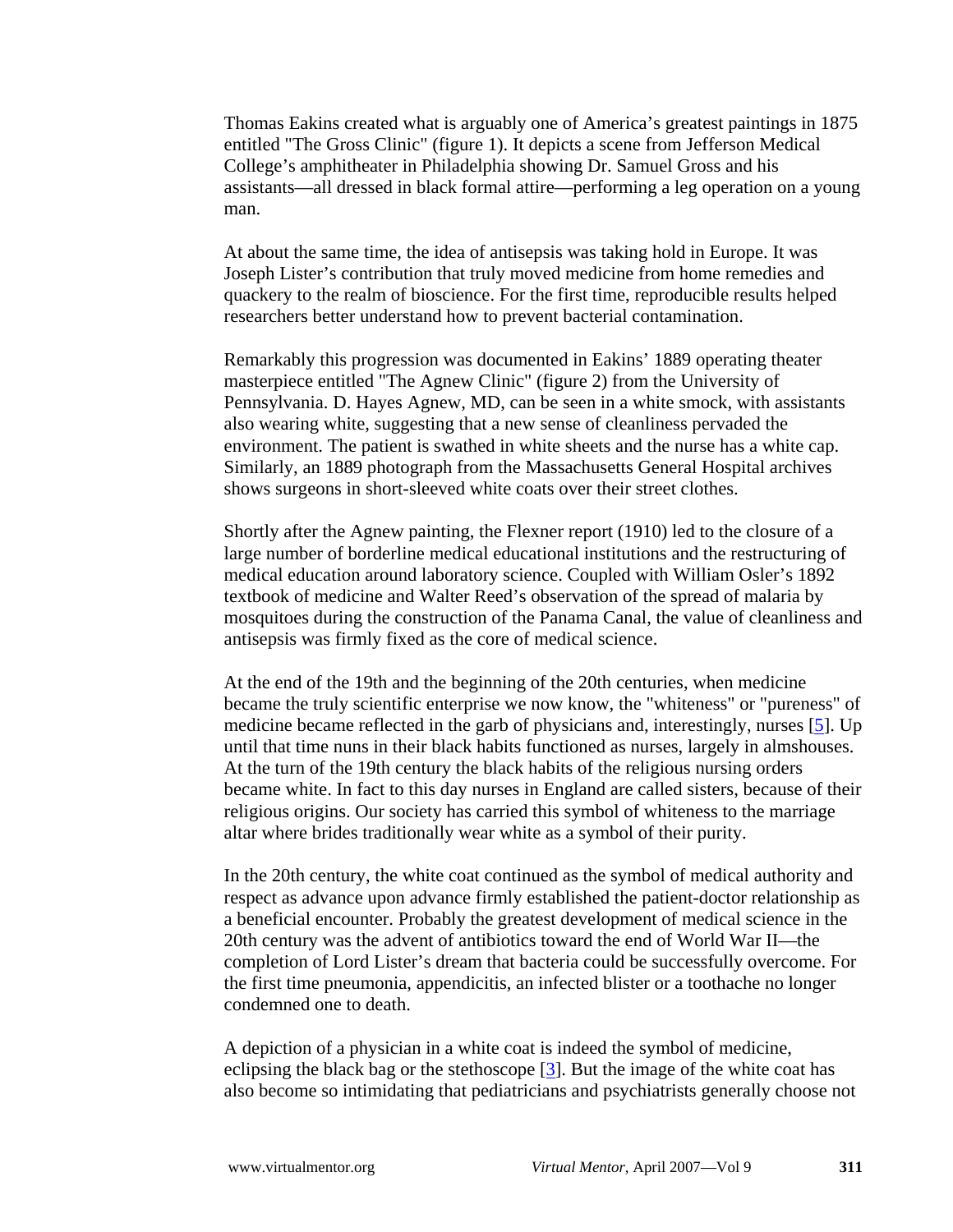to wear it in order to reduce anxiety on the part of their patients. The term "white coat syndrome" is used to describe unrepresentative high blood pressure recordings due to a patient's anxiety upon seeing a doctor in a white coat.

Many patients now view the white coat as a "cloak of compassion" [1] and a symbol of the caring and hope they expect to receive from their physicians. Conversely, students beginning their studies in medical school see their education and role as future physicians as aspiring to be worthy of the long white coat. Medical school must give students the scientific and clinical tools to become doctors. Just as importantly, the white coat symbolizes the other critical part of students' medical education, a standard of professionalism and caring and emblem of the trust they must earn from patients. The White Coat Ceremony, as envisioned by Dr. Gold, welcomes those embarking on their medical careers to the community of physicians by giving them this powerful symbol of compassion and honor. It also gives them a standard against which they must measure their every act of care to the patients who trust them.

## **References**

- 1. Lewis LD. White Coat Ceremony keynote address. Speech presented at: Columbia University College of Physicians and Surgeons; August 26, 1994; New York, NY.
- 2. Enochs BE. The Gold standard*. J Coll Phys Surg Columbia Univ*. 1998;18:11.
- 3. Anvik T. Doctors in a white coat—what do patients think and what do doctors do? *Scand J Prim Health Care.* 1990;8:91-94.
- 4. Shryock RH. *The Development of Modern Medicine.* New York, NY: Alfred A. Knopf, Inc.; 1947:248-272.
- 5. Blumhagen DW. The doctor's white coat: the image of the physician in modern America. *Ann Intern Med*. 1979;91:111-116.

*Mark S. Hochberg, MD, is a professor of surgery at New York University School of Medicine in New York City.*

### **Related article**

[The White Coat Ceremony,](http://www.ama-assn.org/ama/pub/category/7684.html) April 2002.

*The viewpoints expressed on this site are those of the authors and do not necessarily reflect the views and policies of the AMA.*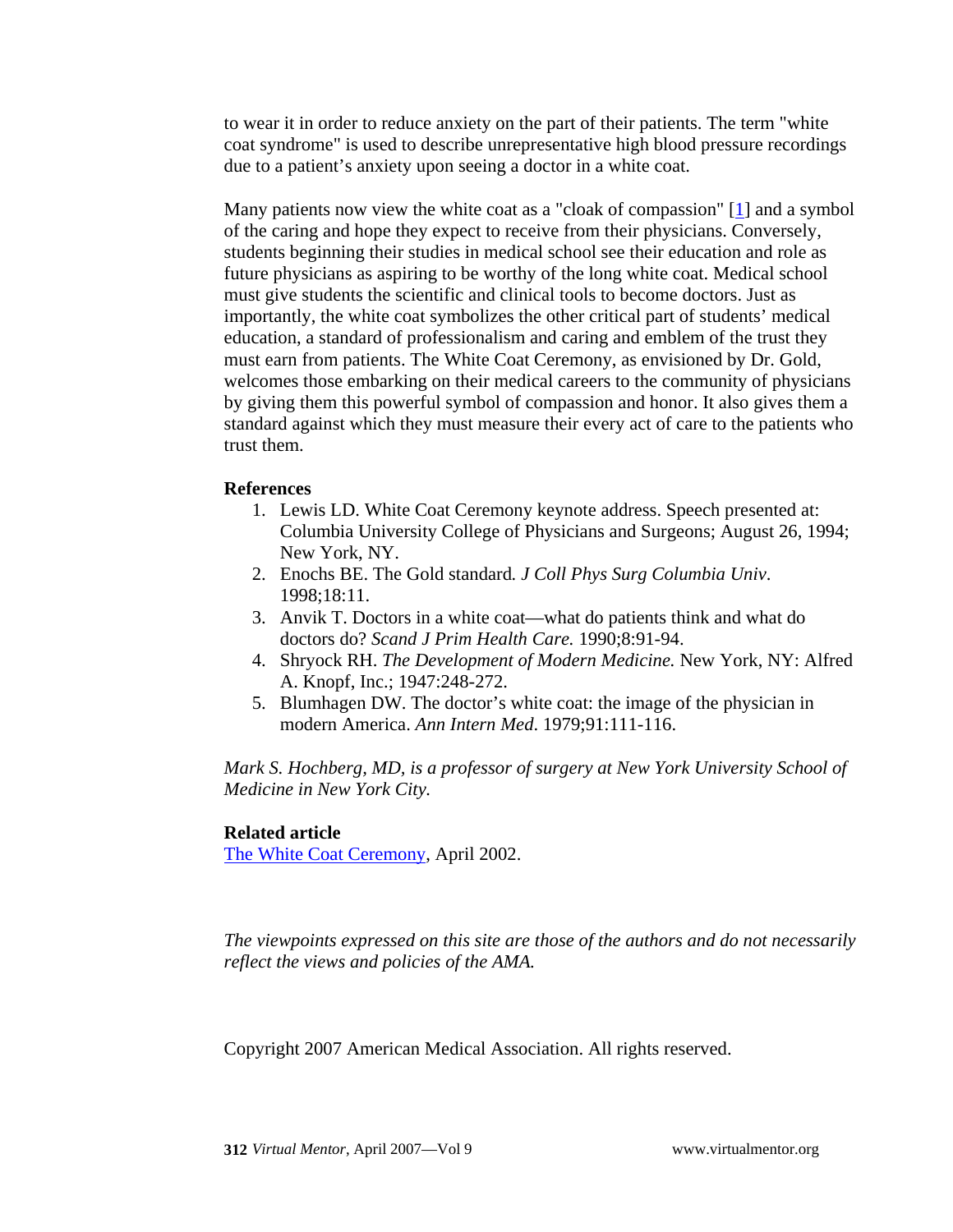

Figure 1 "The Gross Clinic," by Thomas Eakins (1875) Courtesy of the Philadelphia Museum of Art and Pennsylvania Academy of the Fine Arts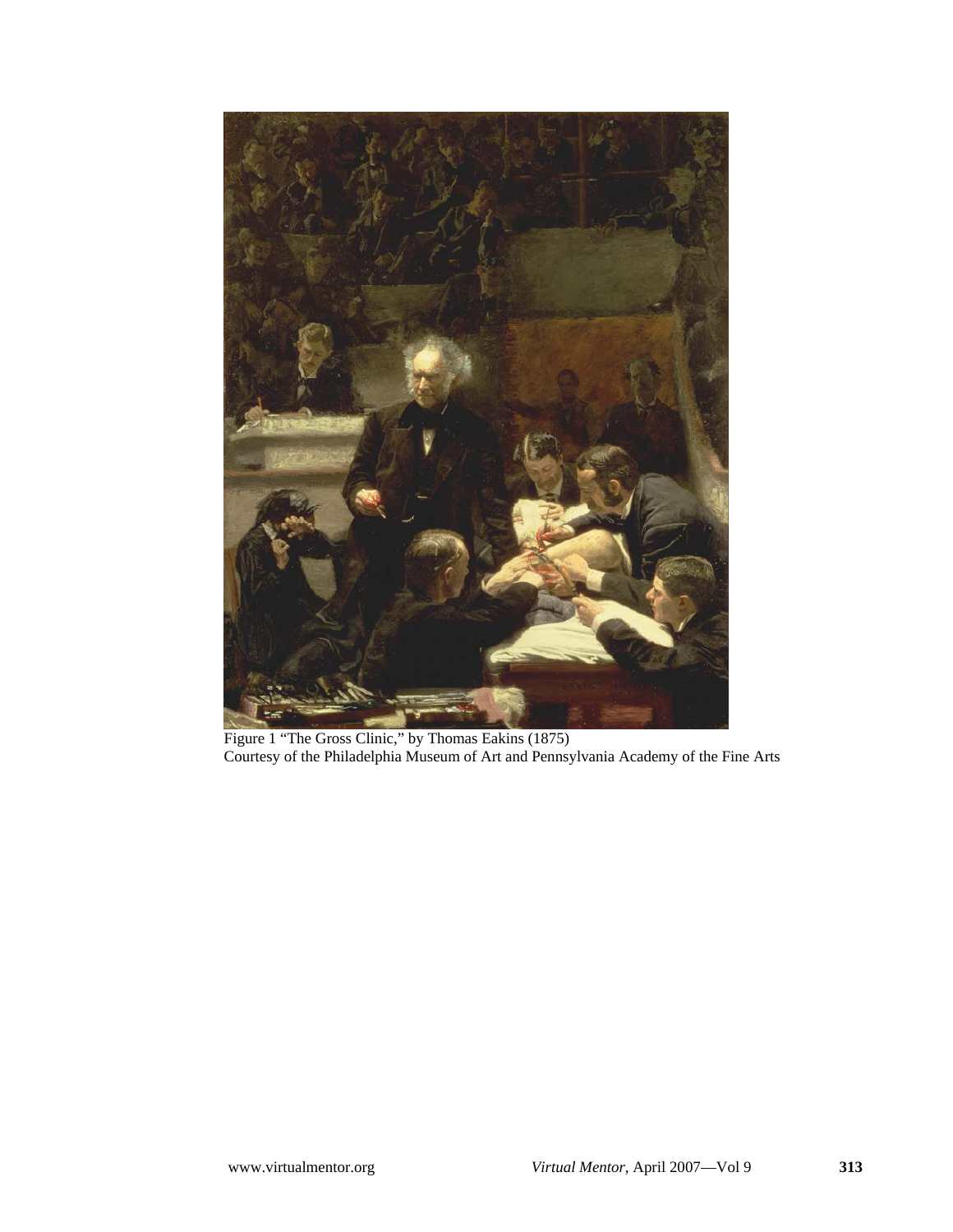

Figure 2 "The Agnew Clinic" by Thomas Eakins (1889) Courtesy of the University of Pennsylvania Art Collection

*The viewpoints expressed on this site are those of the authors and do not necessarily reflect the views and policies of the AMA.*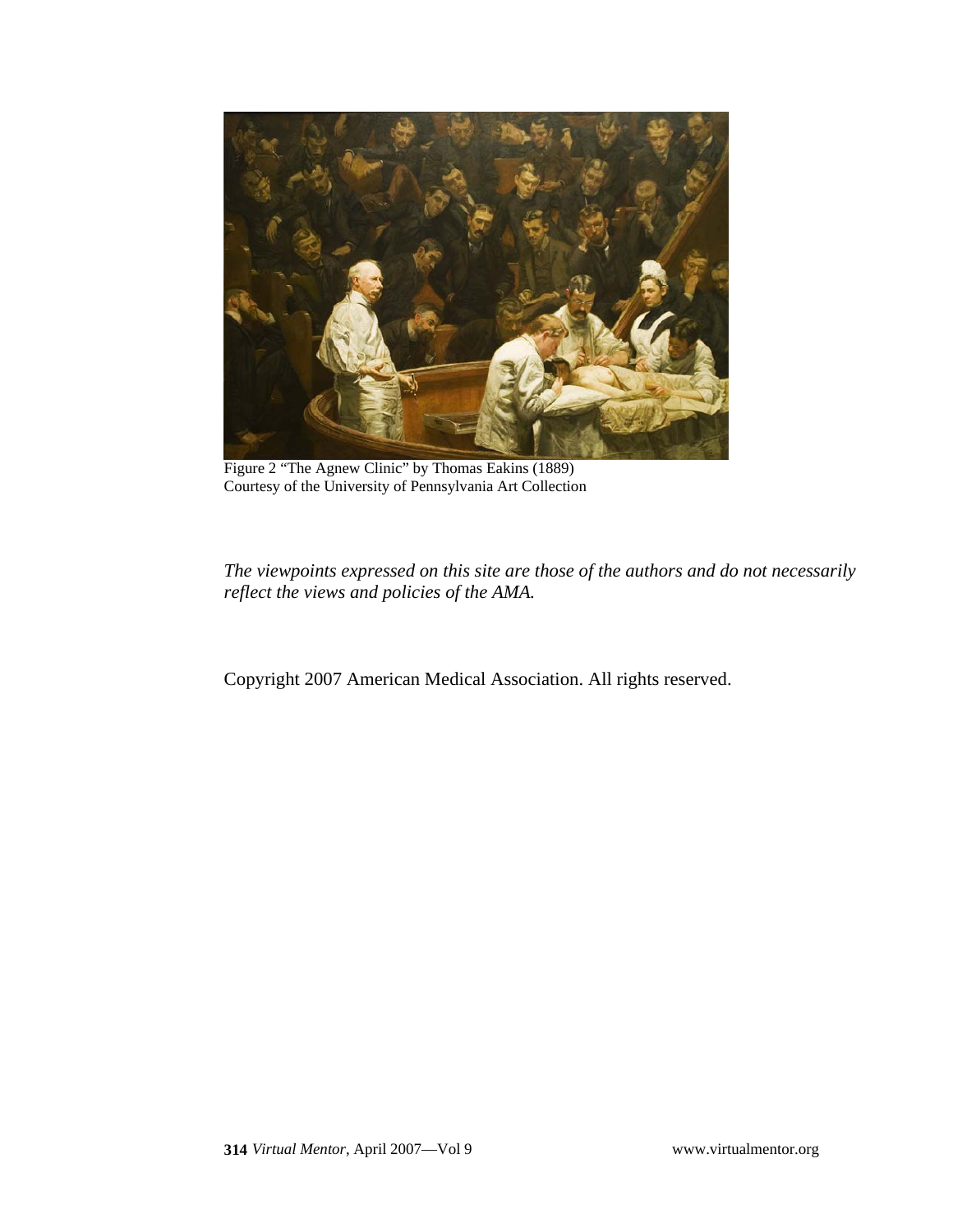**Virtual Mentor**<br>American Medical Association Journal of Ethics April 2007, Volume 9, Number 4: 315-321.

# **Op-ed**

**Is "no-fault" the cure for the medical liability crisis?**

Responses by David E. Seubert, MD, JD, and by Laurie T. Cohen, JD, and Jason M. LaFlam, JD

# **Response 1**

by David E. Seubert, MD, JD

Patients who suffer an adverse health care outcome often assume that, but for the negligence of their treating physician, their condition would be different. Such patients then often engage a plaintiff attorney and begin a long journey down the tort pathway to seek compensation. This process is adversarial and has many inconsistencies. Many patients are seeking compensation for outcomes that clearly were out of the hands of the treating physicians and health care team. Nonetheless, clever lawyering skills can distort the picture and, when the case is presented to a lay jury, a windfall award can be granted. But who really wins here? If the patient gains an award, it is usually years after the adverse event, and the award is reduced by a large percentage that covers the attorney's fees and expenditures associated with the trial.

The greater theme that must emerge is the effect of this adversarial process on society. The current process promotes the legal profession's view of physicians as "conspirators of silence." This conception was born from the fact that physicians served with civil notice of a pending medical malpractice case against them are informed by their attorneys to keep their mouths shut and not to discuss the case with anyone. This often isolates the physician and leads to responses such as depression and anger  $[1, 2]$ . But what if the physician could speak at the time of the event and offer insight and interpretation of what happened, prior to being deposed or appearing in court years later? Clearly this more forthright and contemporaneous approach offers many benefits for society.

A no-fault system of compensation for medical injury similar to the workers' compensation and automobile insurance models may be the answer to the medical malpractice crisis omnipresent in the United States today. Allowing physicians to come forward when an error occurs and join forces with their patient(s) and the hospital system could improve the entire network of health care. The current conspiracy of silence carries great risks for society. Suppose the error that has harmed a patient lies in a faulty system and has potential to do much more damage? Silence and lack of investigation of the problem can have greatly deleterious consequences.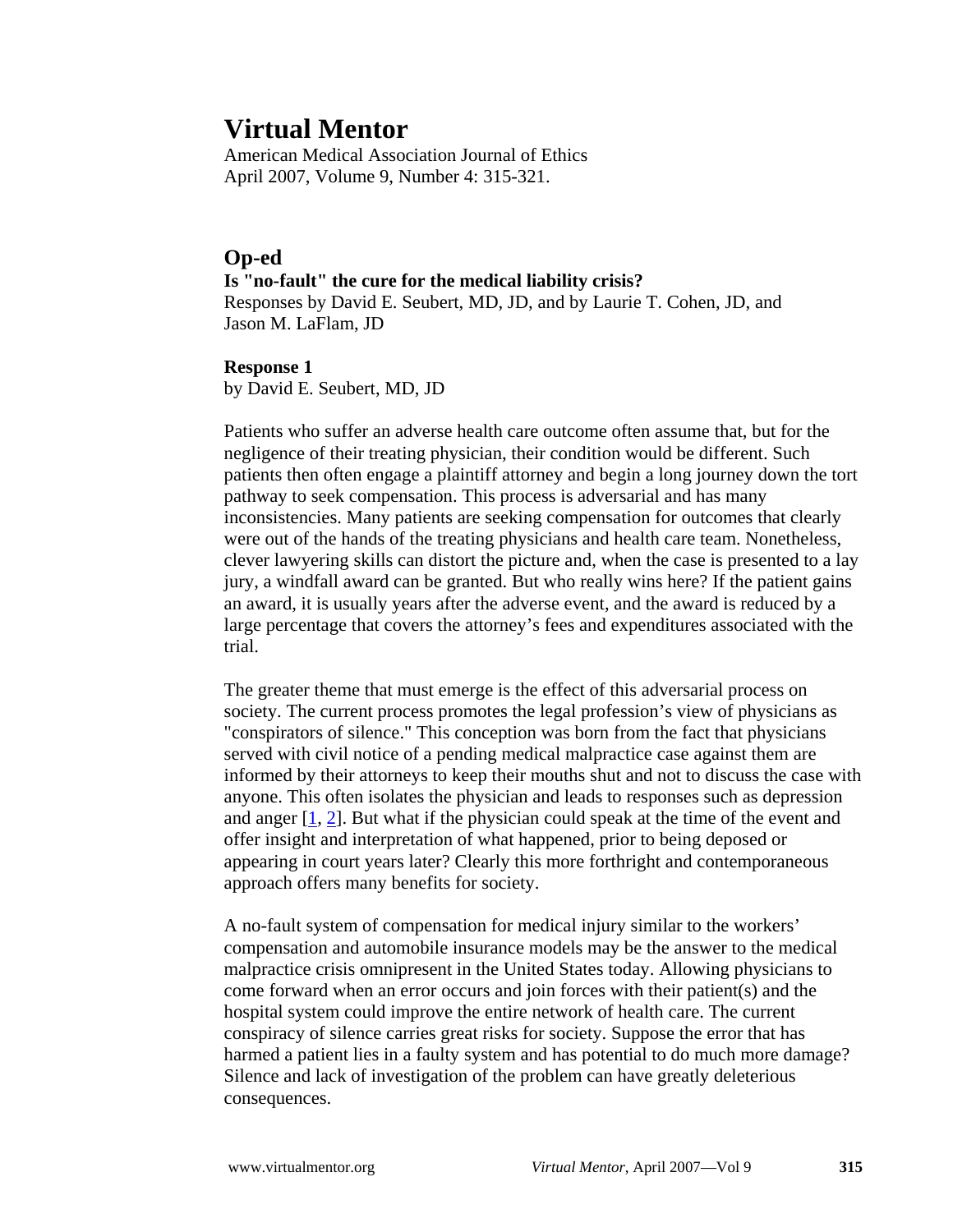A no-fault system encourages health care professionals to identify the system malfunction and take a proactive approach to fixing it. At the same time, where a patient has suffered harm, the no-fault system must assure appropriate compensation. Such an approach accomplishes two goals: first the patient is compensated for the injury, and, secondly, society's health care is upgraded and enhanced by fixing an error in the system. Such an error may in fact be a physician with a deficit. The nofault process can identify this deficit and allow for physician retraining and rehabilitation.

The Swedish health care system has a 29-year-old progressive approach that is quite simple. This system encourages the networking of the patients and their treating physicians to cooperate in filing an adjudication claim to a panel for review. The panel then asks three questions, the first of which is: Was the injury the result of the treatment rendered [3, 4]? The process only proceeds if the answer to this question is "yes." The next two questions ask whether the treatment in question was medically justified and whether the outcome was unavoidable. If the answer to either of these questions is "yes," the patient is not eligible for compensation but does have the right to appeal the decision. If the answer to both questions is "no," the process continues. This collaboration between patient and physician must surely be healthier and more beneficial for society than our current adversarial approach with torts.

Several important questions spring to mind. What will be the impetus for such a change if it has not already occurred? Will the medical malpractice crisis have to get worse? Will more physicians have to stop practicing their specialty and more patients go without needed physicians? We will have to convince both physicians and attorneys that the no-fault system is the better model. Many physicians will fear the conversion since it is so ingrained in us that admitting a mistake equals liability. Attorneys will argue that this system in a sense partially abolishes the patient's right to a "day in court" in the civil arena. Finally, who will pay for this? Currently, medical malpractice premiums cover awards from settlements and jury decisions. A no-fault system would require a much different framework, with either the government or a physician-hospital model or a combination of the two responsible for compensation.

Critics of a no-fault system argue that it would be much more expensive for society. But Studdert et al. [3] did not find this to be the case when comparing the current malpractice systems in Utah and Colorado to a proposed no-fault system. While this model did show a slightly increased cost over the malpractice model, the no-fault model was more effective at getting the compensation into the proverbial "right hands." Clearly, it is much more beneficial for the patient and for society to have the compensation given mostly to the patient rather than to have a large percentage drift to the plaintiff attorney.

Finally, how do we teach our medical students and residents to accept the no-fault approach? Or even more fundamentally, are we equipped and prepared to do this at present? There is no doubt that our trainees would buy into this approach. Students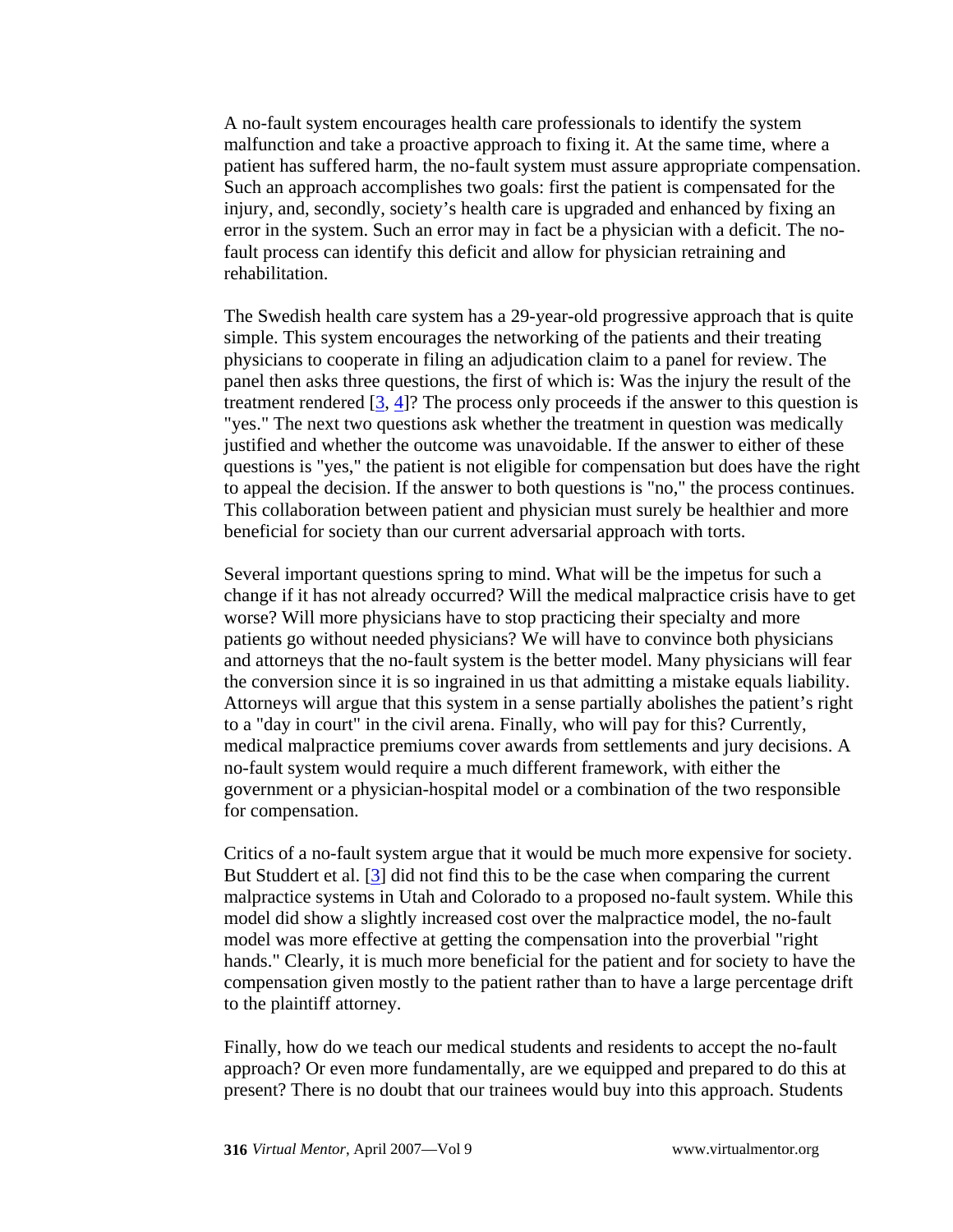and residents are bombarded with stories of malpractice horrors. Many residents become victims to malpractice claims during the process of their training. But are we as teachers and mentors ready to abandon the current system as a profession and demand change? This is clearly the first step in the teaching process for our students and residents. We have a duty to our trainees to fix the system by adopting a no-fault approach that is progressive, nonadversarial, open and honest, and always in the interest of quality improvement. If we could instill this idea in our trainees, our health care system would be better, safer and stronger for our entire society.

### **References**

- 1. Committee on Professional Liability. ACOG committee opinion. Coping with the stress of malpractice litigation. No. 150. December 1994. American College of Obstetricians and Gynecologists. *Int J Gynaecol Obstet.* 1995;49:83-84.
- 2. Chauhan SP, Chauhan VB, Cowan BD, Hendrix NW, Magann EF, Morrison JC. Professional liability claims and Central Association of Obstetricians and Gynecologist members: myth versus reality. *Am J Obstet Gynecol.* 2005;192:1820-1828.
- 3. Studdert DM, Thomas EJ, Zbar BIW, et al. Can the United States afford a "no fault" system of compensation for medical injury? *Law Contemp Probl.* 1997;60:1-34.
- 4. Studdert DM, Brennan TA. No-fault compensation for medical injuries: the prospect for error prevention. *JAMA.* 2001;286:217-223.

*David E. Seubert, MD, JD, is director of the Division of Maternal Fetal Medicine at New York University School of Medicine in New York City. He is also director of the medical student clerkship program in the Department of Obstetrics and Gynecology. Dr. Seubert's interests include undergraduate medical education and outcome studies using databases.*

### **Response 2**

by Laurie T. Cohen, JD, and Jason M. LaFlam, JD

The present medical liability system, while not flawless, is efficient at adjudicating and paying those claims that have merit and at identifying and rejecting those that do not [1]. Even so, many pundits claim that the medical liability system in the United States is hopelessly broken and should be replaced by a no-fault system similar to that of Sweden or New Zealand. Central to these claims is the belief that the current system, unlike a no-fault system, dissuades physicians from being open and honest with patients and other professionals about medical errors, thereby hampering efforts to reduce errors and improve the quality of medical care. Adopting a no-fault system, however, would present many new challenges and may exacerbate some of the problems that advocates claim it would fix. Furthermore, enhancing the identification and disclosure of real or potential errors can be accomplished without replacing the current adjudicatory system.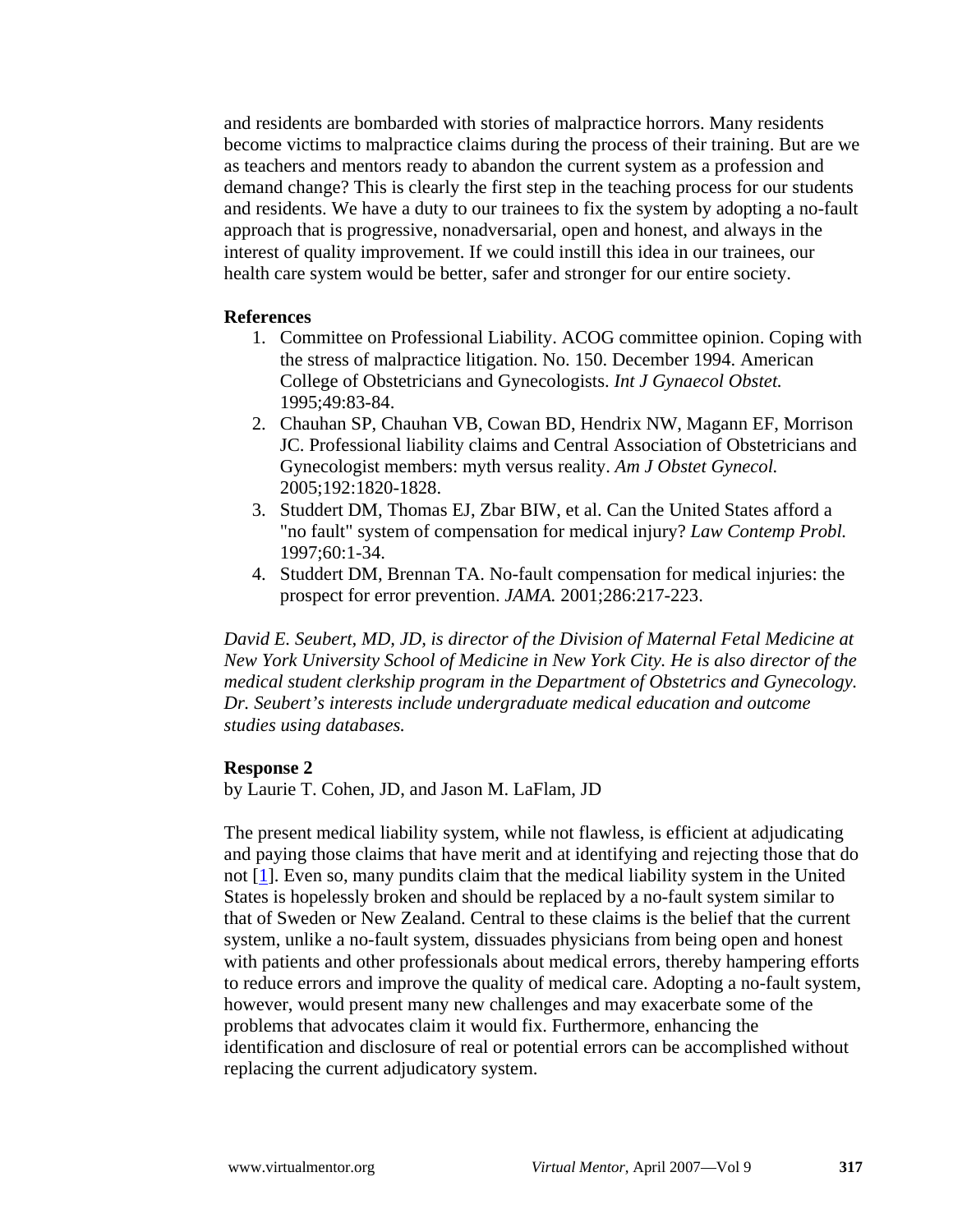The concept of a no-fault liability system, as opposed to the current negligence-based system, is not a new one. Workers' compensation systems have replaced the tortbased claims system for employer negligence in the workplace throughout the United States, and automobile insurance with no-fault clauses operates in several states. Moreover, Florida and Virginia have both instituted limited no-fault systems to address claims for birth-related neurological impairments in newborns. While such systems come with promises of simplification and cost containment, seldom has this been the overall result.

In New York, for example, the workers' compensation system, like the current medical liability system, is a source of continual debate about the cost of insurance premiums and the overall adequacy of the benefits paid to injured individuals. Nationally, workers' compensation payments by employers are estimated to have risen from \$2 billion in 1960 to nearly \$35 billion in 1985 and to \$62 billion in 1992 [2]. At the urging of employers, benefits have been reduced and other actions have been taken to contain costs. As a result, the workers' compensation payments by employers nationally were estimated to be \$63.9 billion in 2001 [3]. But this slower rate of increase has not lasted; high payments have employers once again clamoring for relief, and programs are once again re-examining worker benefits [4].

### **Additional costs under no-fault: the international experience**

Costs will probably rise under a no-fault medical liability system if the New Zealand and Sweden experiences are valid measures. Both countries are often cited as examples to emulate. Yet both have implemented a series of changes throughout the lifetime of their no-fault systems in the quest for cost containment [5]. The basis for the additional costs associated with these programs is the inherent increase in eligibility for benefits that occurs when the negligence system's requirement to prove fault is eliminated. Therefore, to contain costs, these countries have found themselves restricting eligibility and benefit levels [6]. Moreover, in a study applying a Swedish model to the states of Utah and Colorado, it was estimated that use of the Swedish approach would lead to higher direct costs than the negligence approach [7]. The total cost would be higher even though the study presumed that the program would be a secondary payer, meaning private insurance and government programs would first pick up the tab for medical care under the system.

In addition to the potential rise in costs associated with increased eligibility under a no-fault medical liability system, real limitations may be placed on a wronged individual's current rights. While a no-fault system expects to compensate more individuals, there is a real question as to whether such compensation would be commensurate with the injury actually suffered. As exemplified by current workers' compensation programs, government cost-containment goals frequently cause limitations on compensation levels. Furthermore, no-fault programs often place limitations on recoveries for noneconomic damages such as pain and suffering. Switching to a no-fault system, therefore, may risk providing compensation to individuals who are considered "injured" despite receiving an appropriate level of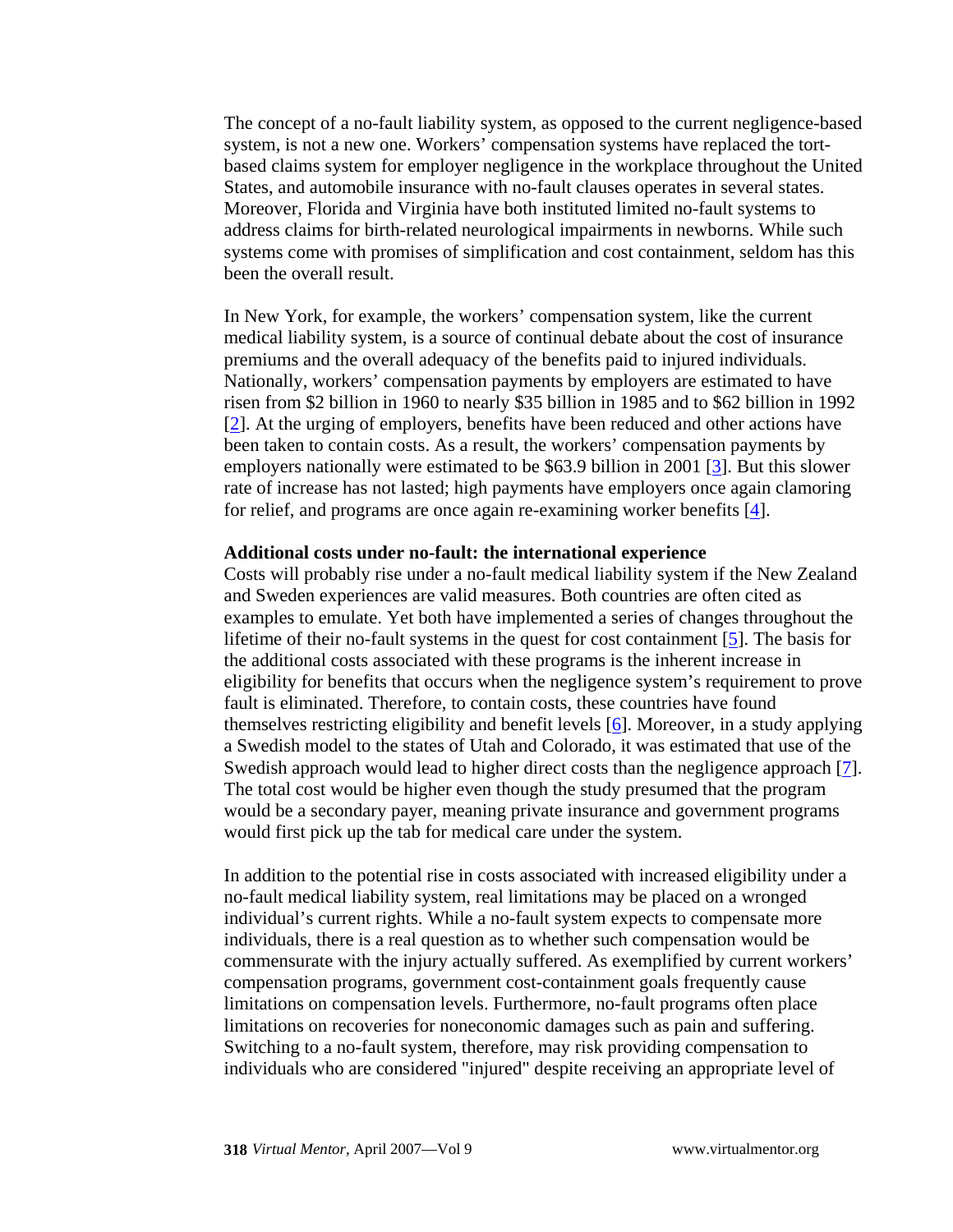care, while those individuals severely injured through the negligent actions of their physicians are undercompensated.

The present medical liability system is meant not only to compensate individuals for the wrong committed against them, but to help deter future wrongful acts by the responsible party  $[8]$ . In contrast, a no-fault medical liability system is inherently centered on compensating eligible individuals and is not necessarily concerned with acting as a deterrent or with imposing a penalty on a responsible party. Failure to place fault on the responsible individuals may have implications for the quality of medical care. Many proponents of a no-fault system argue that the deterrence factor has been mitigated because payments are made by medical malpractice insurers and not by the negligent physicians themselves, but this arrangement does not eliminate the nonmonetary costs of medical malpractice litigation. "[A] malpractice suit challenges the professional performance, reputation, and identity of a doctor or nurse or other health care provider" [9], not to mention the tremendous impact on that professional's time. For these reasons, physicians are motivated by the current system to act with due care.

One of the best examples of the current system's ability to prompt change may be seen in the experience of the specialty of anesthesiology. As a result of the medical malpractice insurance crisis facing anesthesiologists in the United States during the 1980s, the profession adopted uniform practices and procedures that greatly diminished medical errors and subsequently reduced the insurance premiums anesthesiologists pay [10].

There are certainly actions which could be taken to improve the current system. One approach that has shown positive results involves efforts to encourage physicians to acknowledge their mistakes and apologize to patients and families. In Colorado, for example, certain statements made by a health professional to the patient or the patient's family or representative concerning medical errors are inadmissible as evidence of liability in civil actions or arbitration proceedings [11]. Anecdotal evidence from Colorado and several health systems have shown that the so-called "I'm sorry" approach results in fewer lawsuits and reduced costs when resolving claims.

The extent of the impact of these communication efforts will depend largely on the actions of medical professionals. If they choose to incorporate disclosure of medical errors into their routine practice, the overall health care delivery system, including their individual patients, may benefit immensely. It is often a professional's failure to be forthright about errors and medical outcomes that prompts a civil action [12]. While not precisely determinable, the decrease in civil actions attributable to a simple apology has been estimated to be in the range of 10 to 30 percent [13]. Forthright reporting of errors also increases the potential that corrective measures will be taken to rectify the cause of the error, thus decreasing the potential for repeat errors. Finally, to the extent that compensation is still required after apology, the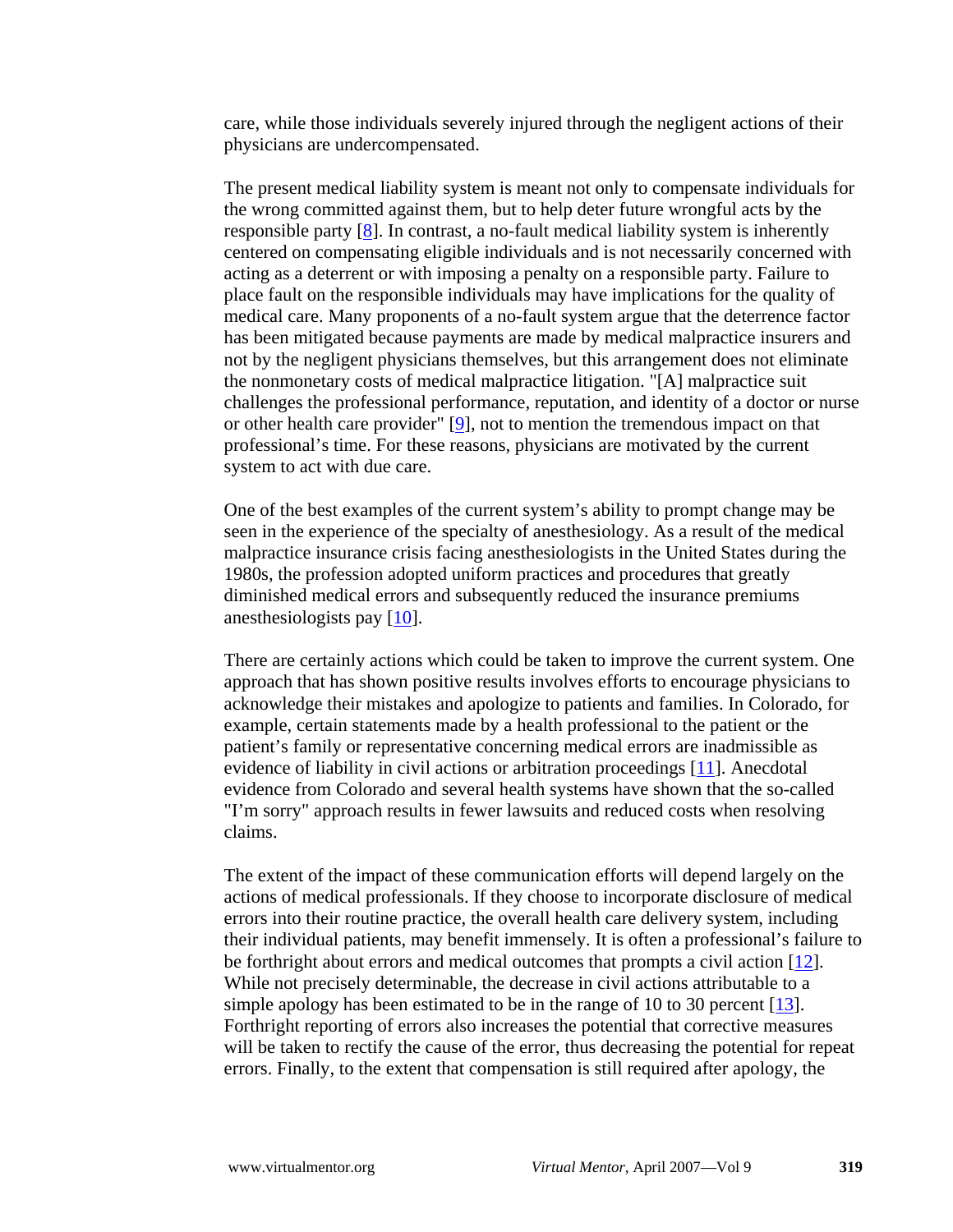process should be less adversarial, decreasing the administrative costs to the medical liability system.

In conclusion, while the present system is not flawless, a no-fault medical liability system is not the right answer. Such a system may promise cost containment and compensation to a larger group of individuals, but it inevitably fails to deliver those savings, or it does so at the expense of those suffering from the negligent conduct. Reforms to the existing system, such as fostering increased communication of errors, limiting the use of juries for determinations of fault but not for determination of damages or using neutral medical experts, may prove more advantageous to both patients and physicians.

# **Notes and references**

- 1. Studdert DM, Mello MM, Gawande AA, et al. Claims, errors, and compensation payments in medical malpractice litigation. *N Engl J Med.* 2006;354:2024-2033. See also Weiler PC. The case for no-fault medical liability. *MD Law Rev.* 1993;52:101-143.
- 2. Miller NP. No-fault tort law as a "strategic assumption": Throwing out the baby with the bathwater. *Univ Detroit Mercy Law Rev.* 2004;82:47-58.
- 3. Lin AC. Beyond tort: compensating victims of environmental toxic injury. *South Calif Law Rev.* 2005;78:1439-1528.
- 4. Lin AC, 1506, 1507.
- 5. Studdert DM, Thomas EJ, Zbar BIW, et al. Medical malpractice: external influences and controls: can the United States afford a "no-fault" system of compensation for medical injury. *Law Contemp Prob.* 1997;60:1-34. Article compares the medical liability systems in New Zealand, Sweden and the United States and applies the Swedish system to Utah and Colorado.
- 6. Studdert DM, Thomas EJ, Zbar BIW, et al, 10-15; see also Hitzhusen M, Crisis and reform: Is New Zealand's no-fault compensation system a reasonable alternative to the medical malpractice crisis in the United States? *Ariz. J. Int Comp Law.* 2005;22:657-661.
- 7. Studdert DM, Thomas EJ, Zbar BIW, et al, 29.
- 8. Kupeli MA, Tort Law—No fault compensation: an unrealistic elixer to the medical malpractice ailment. *Suffolk Transnatl Law Rev.* 1996;19:561; See also Bovbjerg RR, Sloan FA. No-fault for medical injury: theory and evidence. *Univ Cincinnati Law Rev.* 1998;67:53-123.
- 9. Weiler PC, 910.
- 10. Abraham KS, Weiler PC. Enterprise medical liability and the evolution of the American health care system, *Harv Law Rev.* 1994;108:381-436.
- 11. Colo Rev Stat sec. 13-25-135 (2006).
- 12. Cohen J. Toward candor after medical error: the first apology law. *Harvard Health Policy Rev.* 2004;5:22.

*Laurie T. Cohen, JD, is a partner with the Health Law Group at Wilson, Elser, Moskowitz, Edelman & Dicker LLP, in its Albany, New York, office. She was the governmental relations counsel to the Medical Society of the State of New York for*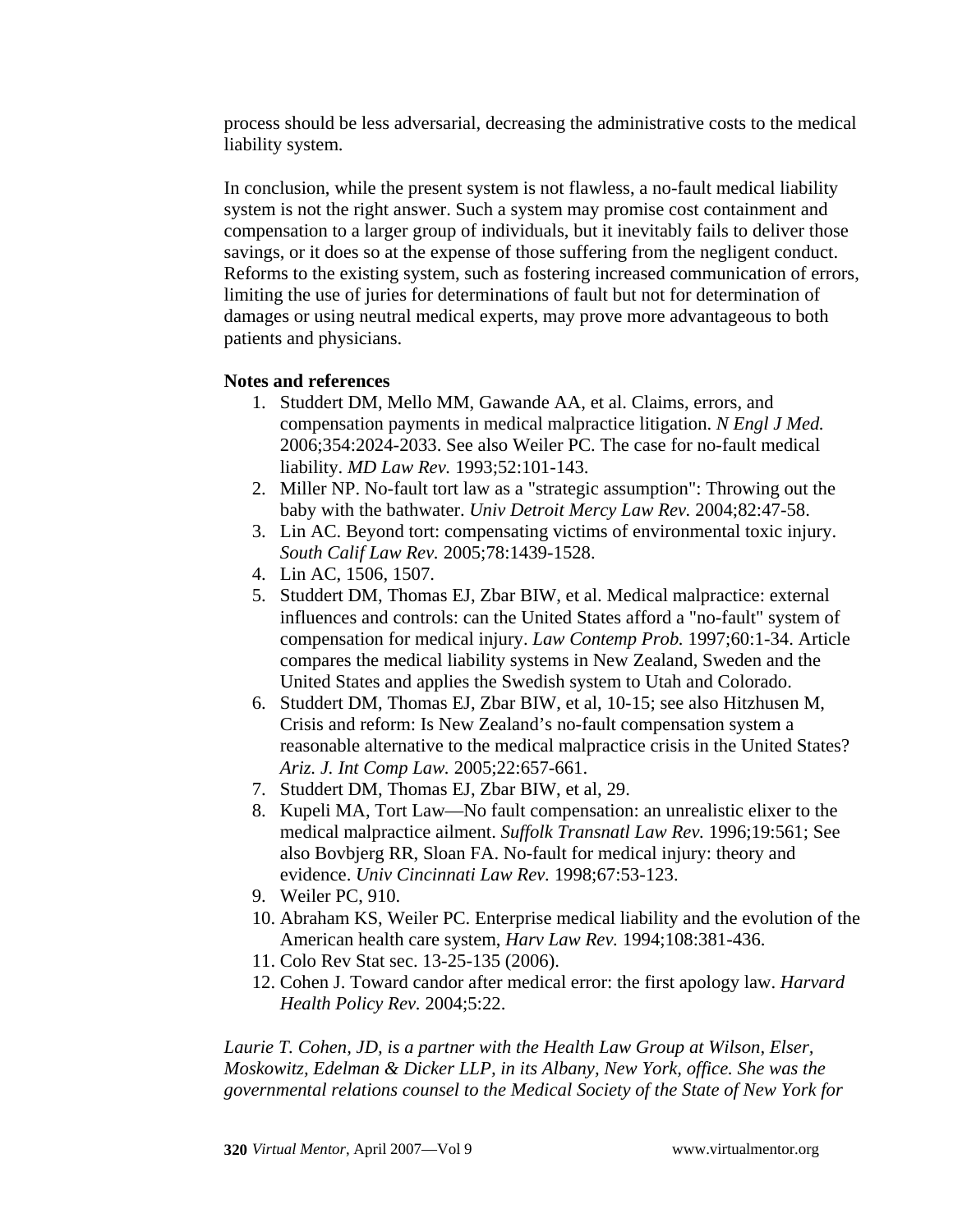*more than 10 years. Ms. Cohen regularly counsels health care professionals on a broad array of health care issues.*

*Jason M. LaFlam, JD, is an associate with the Health Law Group at Wilson, Elser, Moskowitz, Edelman & Dicker LLP, in its Albany, New York, office.*

### **Related articles**

["I'm sorry" laws and medical liability](http://www.ama-assn.org/ama/pub/category/17405.html), April 2007

[The malpractice crisis,](http://www.ama-assn.org/ama/pub/category/14861.html) April 2005

*The viewpoints expressed on this site are those of the authors and do not necessarily reflect the views and policies of the AMA.*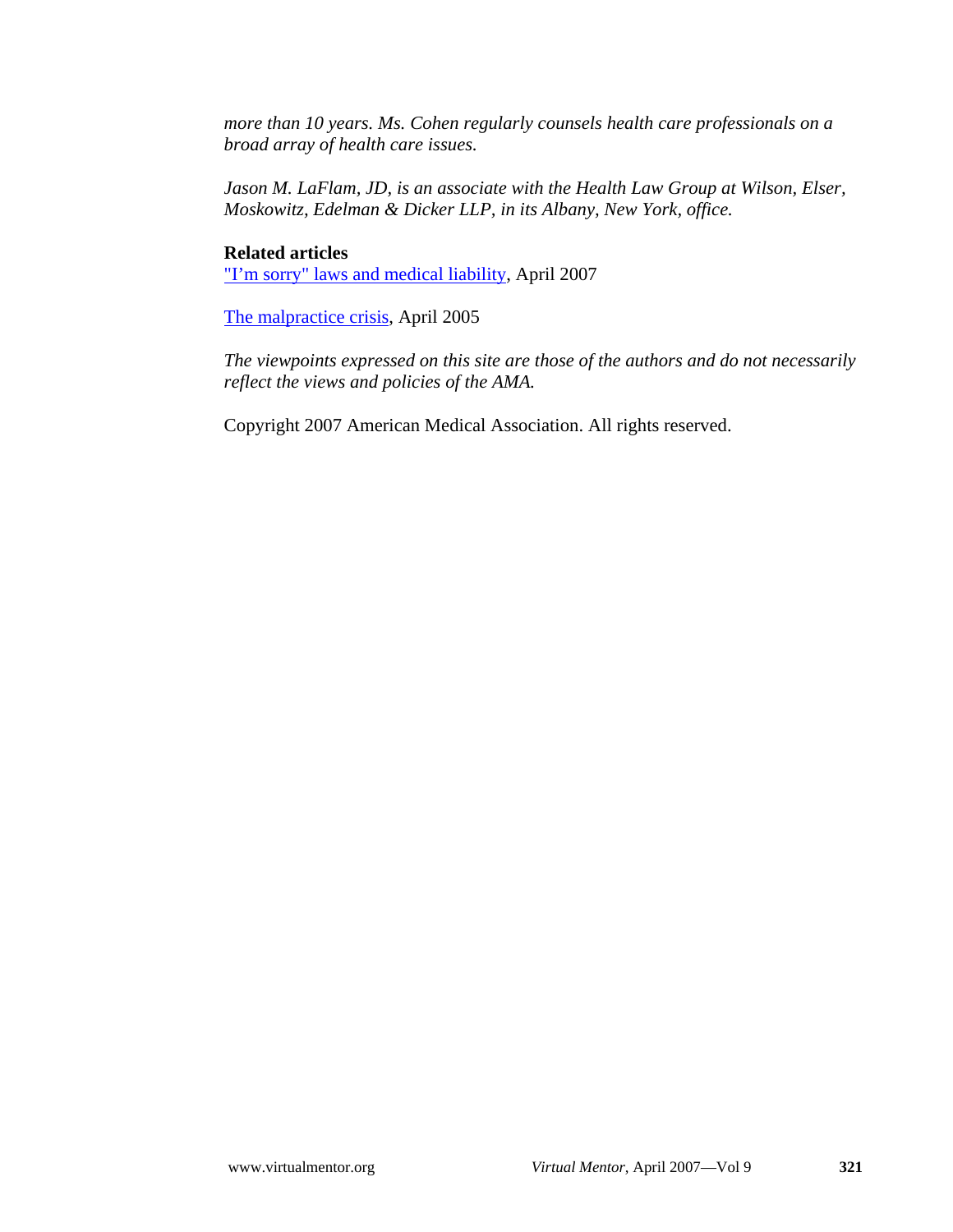**Virtual Mentor**<br>American Medical Association Journal of Ethics April 2007, Volume 9, Number 4: 322-326.

# **Suggested readings and resources April 2007**

Abraham KS, Weiler PC. Enterprise medical liability and the evolution of the American health care system, *Harv Law Rev.* 1994;108:381-436.

Accreditation Council for Graduate Medical Education. ACGME outcome project. *Professionalism: Assessment Approaches*. Available at: http://www.acgme.org/outcome/assess/profIndex.asp. Accessed February 4, 2007.

Accreditation Council for Graduate Medical Education. *Core Competencies*. Available at: http://www.acgme.org/outcome/comp/compFull.asp. Accessed March 14, 2007.

American Medical Association. Opinion 8.12 Patient information. *Code of Medical Ethics*. American Medical Association; 2006. Available at: http://www.amaassn.org/ama/pub/category/8497.html. Accessed February 19, 2007.

Anvik T. Doctors in a white coat—what do patients think and what do doctors do? *Scand J Prim Health Care.* 1990;8:91-94.

Aon Risk Management Consulting. States with apology laws. Available at: http://www.sorryworks.net/files/states\_with\_apology\_laws.ppt. Accessed February 19, 2007.

Arnold L. Preface: Case studies of medical education research groups. *Acad Med*. 2004;79:966-968.

Association of American Medical Colleges. AAMC GEA project themes. Available at: http://www.aamc.org/members/gea/themes.htm. Accessed February 4, 2007.

Blumhagen DW. The doctor's white coat: the image of the physician in modern America. *Ann Intern Med*. 1979;91:111-116.

Bovbjerg RR, Sloan FA. No-fault for medical injury: theory and evidence. *Univ Cincinnati Law Rev.* 1998;67:53-123.

Brody JE. The importance of knowing what the doctor is talking about. *New York Times*. January 30, 2007: F7. Available at: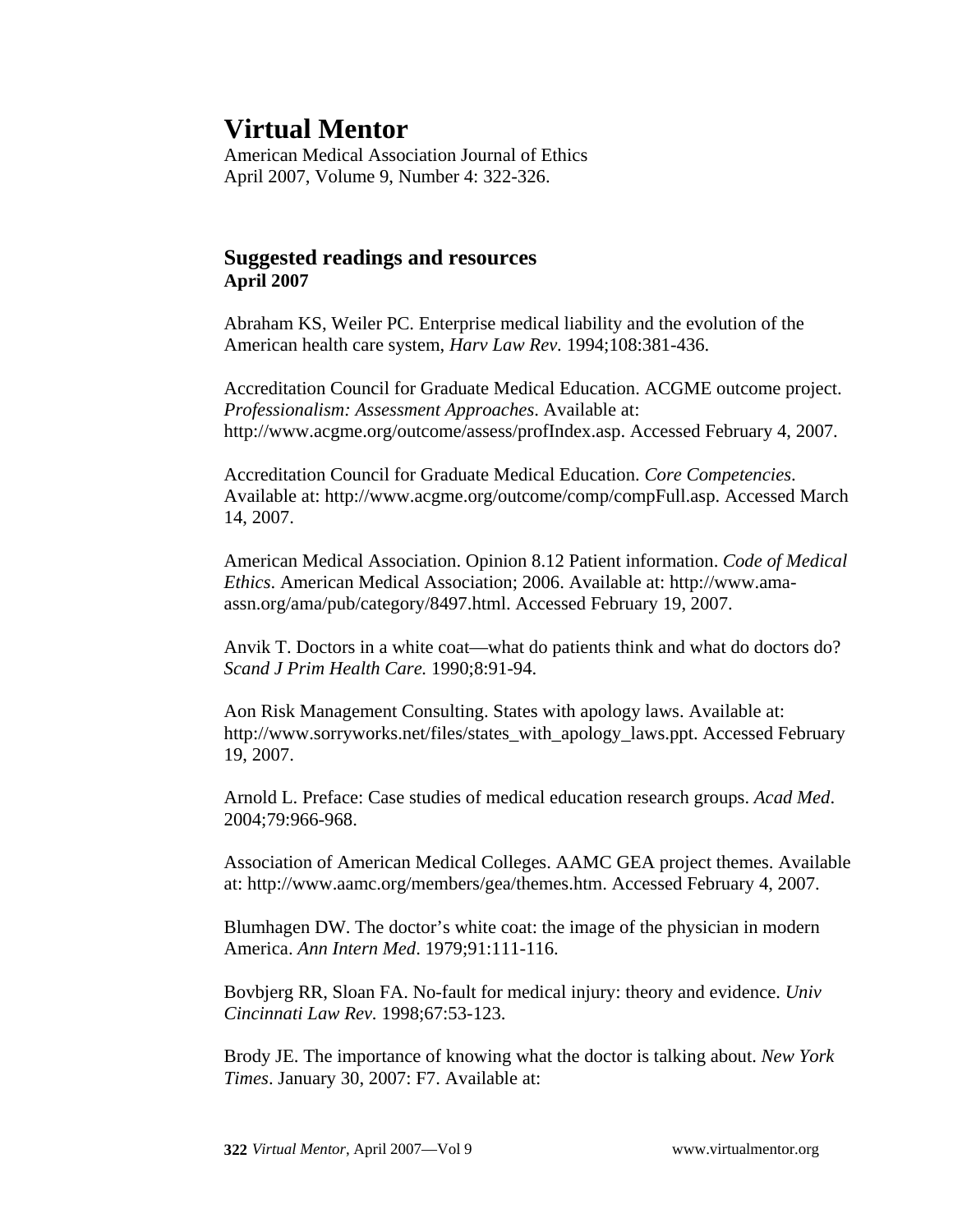http://www.nytimes.com/2007/01/30/health/30brody.html?ex=1175227200&en=7b8 3357c013dc86b&ei=5070. Accessed March 28, 2007.

Carney PA, Nierenberg DW, Pipas CF, Brooks WB, Stukel TA, Keller AM. Educational epidemiology: applying population-based design and analytic approaches to study medical education. *JAMA*. 2004;292:1044-1050.

Charytan D, Goldfarb DS. Indications for hospitalization of patients with hyperkalemia. *Arch Intern Med.* 2000;160:1605-1611.

Chen FM, Bauchner H, Burstin H. A call for outcomes research in medical education. *Acad Med*. 2004;79:955-960.

Cohen JR. Advising clients to apologize. *South Calif Law Rev*. 1999;72:1009-1069. Available at: http://www-rcf.usc.edu/~usclrev/pdf/072402.pdf. Accessed March 19, 2007.

Cohen JR. Toward candor after medical error: the first apology law. *Harvard Health Policy Rev*. 2004;51:21-24.

Colo Rev Stat sec. 13-25-135 (2006).

Communications of Sympathy. Texas Civil Practice & Remedies Code sec 18.061(a)(1). Available at: http://tlo2.tlc.state.tx.us/statutes/cp.toc.htm. Accessed: February 19, 2007.

Duty to notify patients. Florida Statute sec 395.1051 (2004). Available at: http://www.leg.state.fl.us/statutes/index.cfm?App\_mode=Display\_Statute&URL=Ch 0395/ch0395.htm. Accessed: February 19, 2007.

Enochs BE. The Gold standard*. J Coll Phys Surg Columbia Univ*. 1998;18:11.

Epstein R. Assessment in medical education. *N Engl J Med*. 2007;356:387-396.

Epstein RM, Hundert EM. Defining and assessing professional competence. *JAMA.* 2002;287:226-235.

Evaluation of humanistic qualities in the internist. *Ann Intern Med*. 1983;99:720-724.

Evidence of admissions—civil proceedings—unanticipated outcomes—medical care. Colo Rev Stat sec13-25-135 (2003). Available at: http://www.state.co.us/gov\_dir/leg\_dir/olls/colorado\_revised\_statutes.htm. Accessed February 19, 2007.

FallacyFiles. Commutation of conditionals. Available at: http://www.fallacyfiles.org/commcond.html. Accessed February 25, 2007.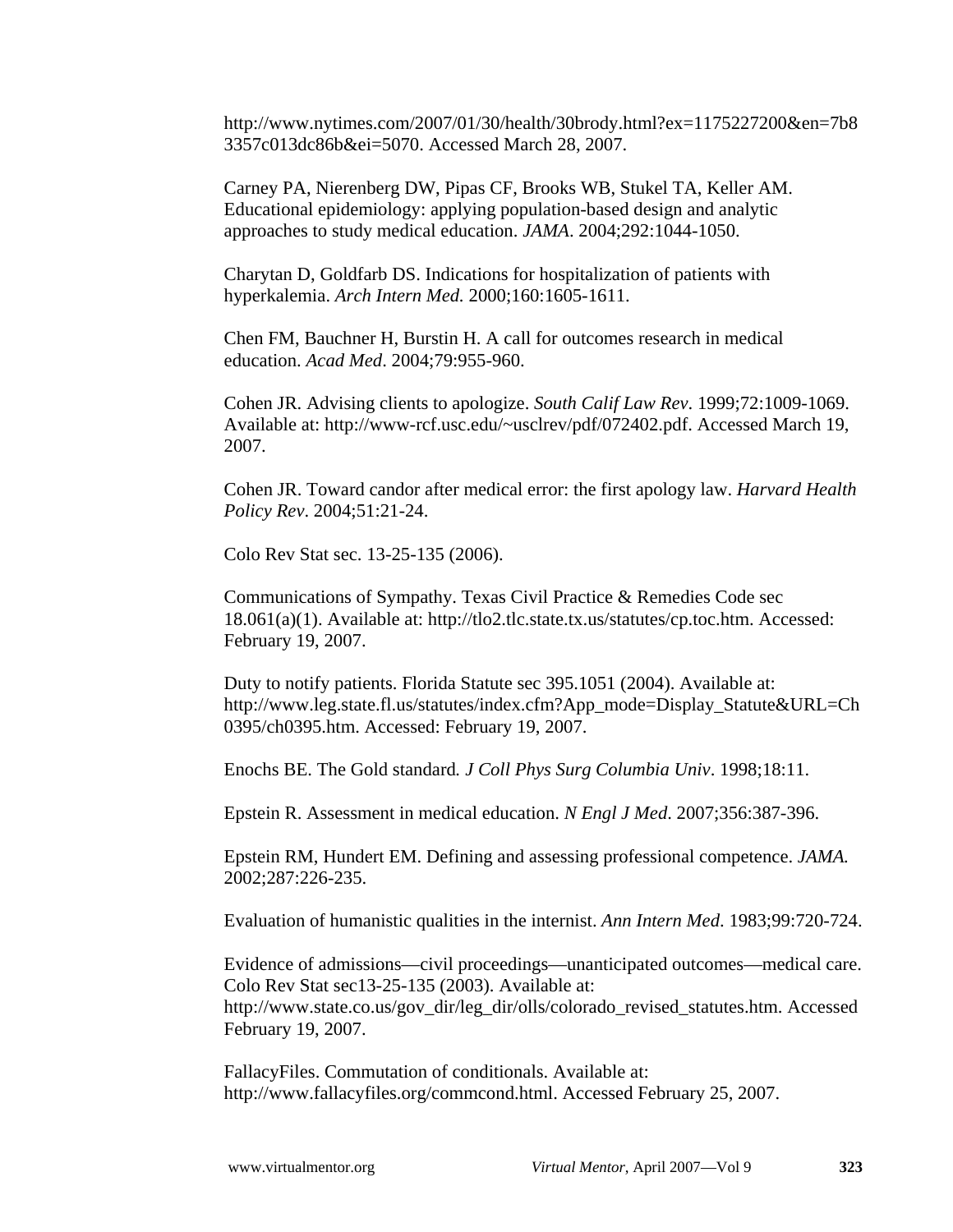Federal Rules of Evidence 801(d)(2).

Field MJ, Stanton BA, Giebisch GH. Differential acute effects of aldosterone, dexamethasone, and hyperkalemia on distal tubular potassium secretion in the rat kidney. *J Clin Invest.* 1984;74:1792-1802.

Fincher RE, Simpson DE, Mennin SP. Scholarship in teaching: an imperative for the 21st century. *Acad Med*. 2000;75:887-894.

Gallagher TH, Waterman AD, Ebers AG, Fraser VJ, Levinson W. Patients' and physicians' attitudes regarding the disclosure of medical errors. *JAMA*. 2003;289:1001-1007.

Geier P. Emerging med-mal strategy: 'I'm sorry.' *Natl Law Journal*. July 24, 2006. Available at: http://www.law.com/jsp/article.jsp?id=1153472732197. Accessed February 20, 2007.

Gennari JF, Segal AS. Hyperkalemia: An adaptive response in chronic renal insufficiency. *Kidney Int.* 2002;62:1-9.

Get better care from your doctor. *Consumer Reports*. 2007;72(2):32-36.

Ginsburg S, Regher G, Hatala R, et al. Context, conflict, and resolution: a new conceptual framework for evaluating professionalism. *Acad Med.* 2000;75:S6.

Hitzhusen M, Crisis and reform: Is New Zealand's no-fault compensation system a reasonable alternative to the medical malpractice crisis in the United States? *Ariz. J. Int Comp Law.* 2005;22:657-661.

Howe A. Professional development in undergraduate medical curricula—the key to the door of a new culture? *Med Educ.* 2002;36:353-359.

Iglehart JK. Medicare and graduate medical education. *N Engl J Med*. 1998;338:402- 407.

Iglehart JK. Support for academic medical centers—revisiting the 1997 balanced budget act. *N Engl J Med*. 1999;341:299-304.

Jamshidi HR, Cook DA. Some thoughts on medical education in the twenty-first century. *Med Teach*. 2003;25:229-238.

Kupeli MA. Tort Law—No fault compensation: an unrealistic elixer to the medical malpractice ailment. *Suffolk Transnatl Law Rev.* 1996;19:561-572.

Lamb RM, Studdert DM, Bohmer RMJ, Berwick DM, Brennan TA. Hospital disclosure practices: results of a national survey. *Health Aff*. 2003;22:73-83.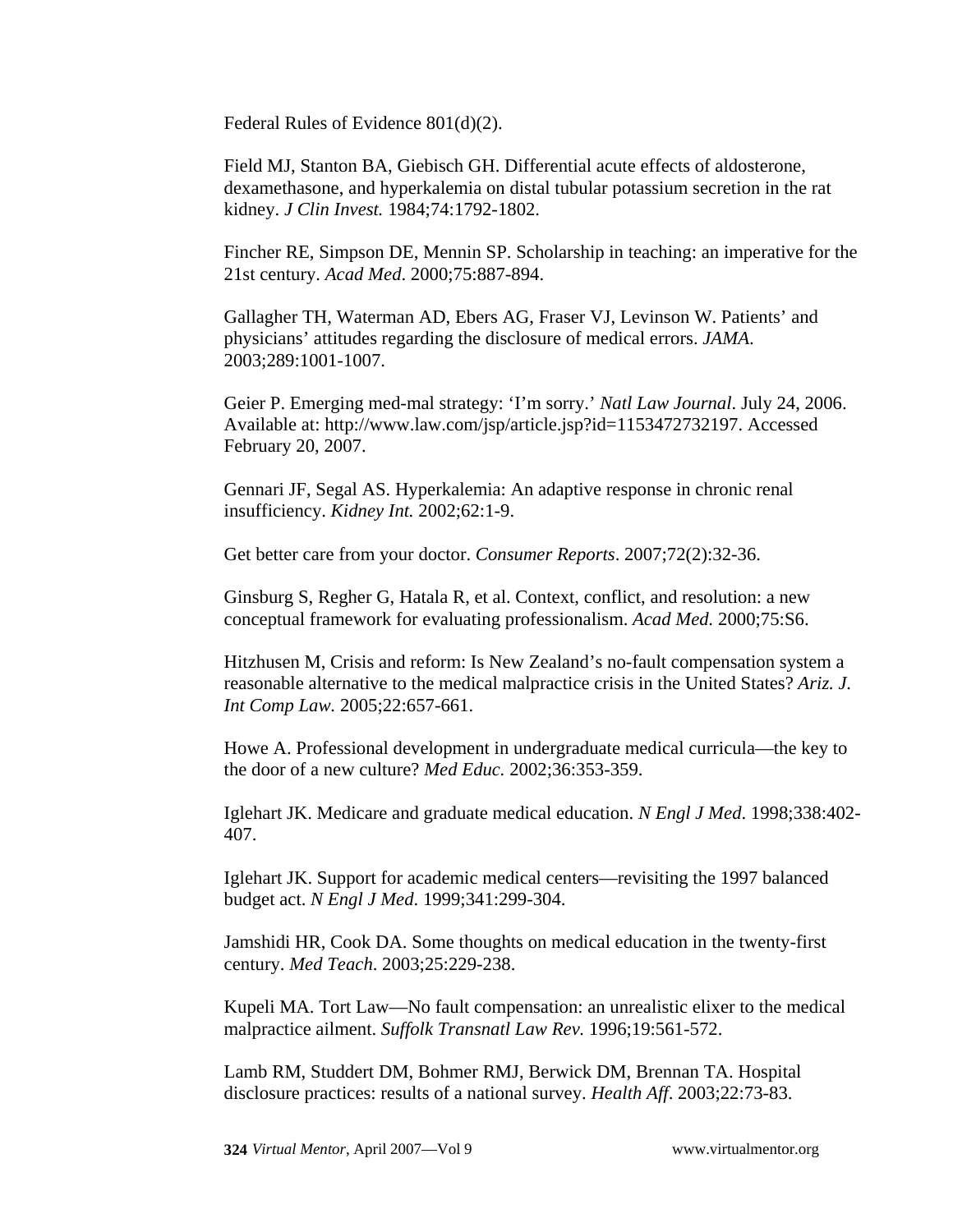Lewis LD. White Coat Ceremony keynote address. Speech presented at: Columbia University College of Physicians and Surgeons; August 26, 1994; New York, NY.

Levinsky NG. Management of emergencies, VI. Hyperkalemia. *N Engl J Med.* 1966;274:1076-1077.

Lin AC. Beyond tort: compensating victims of environmental toxic injury. *South Calif Law Rev.* 2005;78:1439-1528.

Miller NP. No-fault tort law as a "strategic assumption": Throwing out the baby with the bathwater. *Univ Detroit Mercy Law Rev.* 2004;82:47-58.

National Library of Medicine. *PubMed*. Available at: http://www.pubmed.com. Accessed February 4, 2007.

O'Reilly KB. Harvard adopts a disclosure and apology policy: for physicians who have erred, "sorry" isn't always an easy thing to say. *AMNews*; June 12, 2006. Available at: http://www.ama-assn.org/amednews/2006/06/12/prse0612.htm. Accessed February 20, 2007.

Palmer BF. Managing hyperkalemia caused by inhibitors of the renin-angiotensinaldosterone system. *N Engl J Med.* 2004;351:585-592.

Papadakis MA, Hodgson CS, Teharani A, Kohatsu ND. Unprofessional behavior in medical school is associated with subsequent disciplinary action by a state medical board. *Acad Med.* 2004;79:244-249.

Papadakis MA, Teherani A, Banach MA, et al. Disciplinary action by medical boards and prior behavior in medical school. *N Engl J Med.* 2005;353:2673-2682, e22.

Putnam RD. *Bowling Alone: The Collapse and Revival of American Community*. New York, NY: Simon & Schuster; 2000.

Schambelan M, Sebastian A, Biglieri EG. Prevalence, pathogenesis, and functional significance of aldosterone deficiency in hyperkalemic patients with chronic renal insufficiency. *Kidney Int.* 1980;17:89-101.

Shea JA, Arnold L, Mann KV. A RIME perspective on the quality and relevance of current and future medical education research. *Acad Med*. 2004;79:931-938.

Shryock RH. *The Development of Modern Medicine.* New York, NY: Alfred A. Knopf, Inc.; 1947:248-272.

Stern DT, Papadakis MA. The developing physician—becoming a professional. *N Engl J Med.* 2006;355:1794-1799.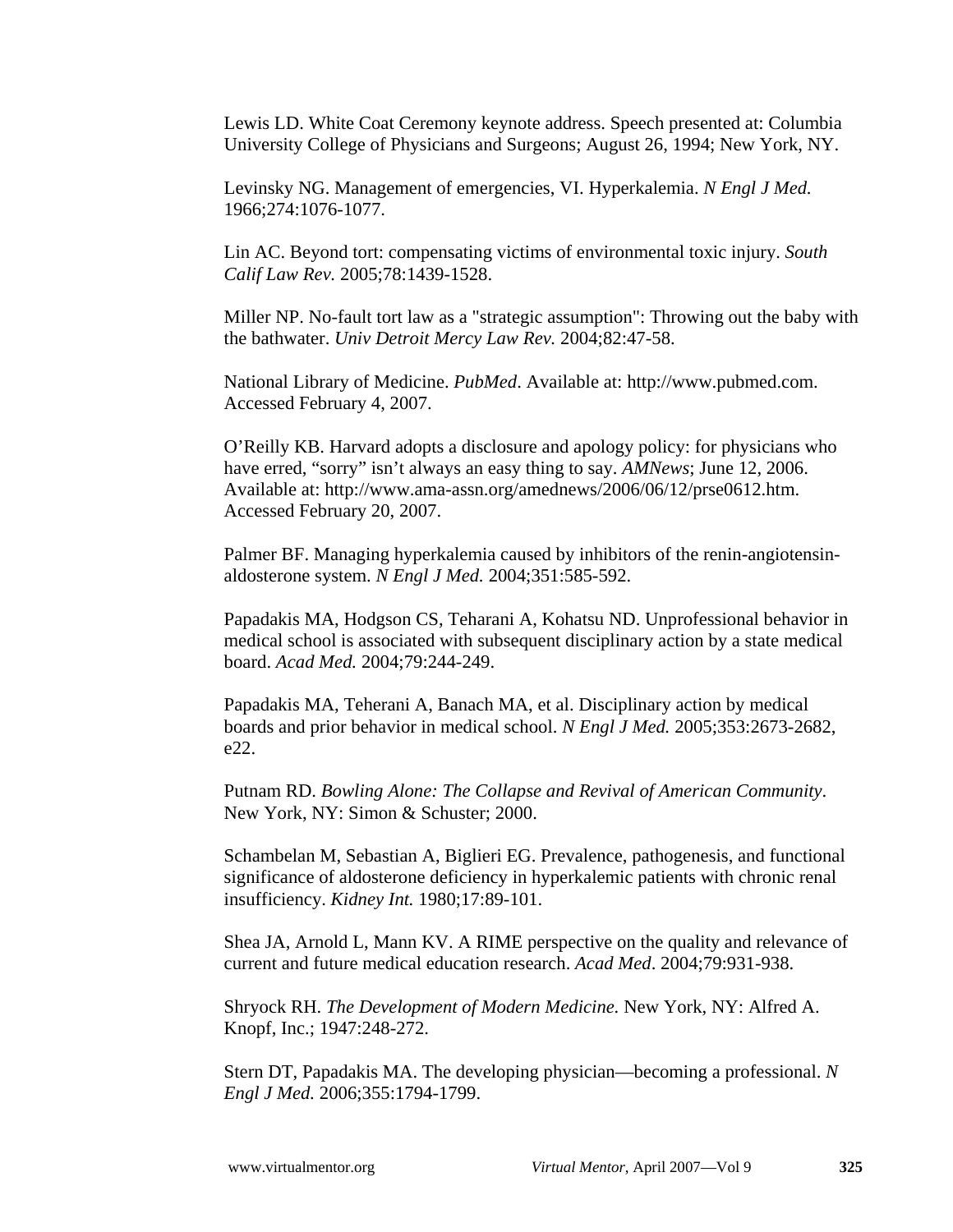Studdert DM, Mello MM, Gawande AA, et al. Claims, errors, and compensation payments in medical malpractice litigation. *N Engl J Med.* 2006;354:2024-2033.

Studdert DM, Thomas EJ, Zbar BIW, et al. Medical malpractice: external influences and controls: can the United States afford a "no-fault" system of compensation for medical injury. *Law Contemp Prob.* 1997;60:1-34.

Swartz WJ. Using gross anatomy to teach and assess professionalism in the first year of medical school. *Clin Anat.* 2006;19:437-441.

Walling RJ, Ackerman SS. Having to say you're sorry: A more efficient medical malpractice insurance model. *Contingencies*. 2006;18:46-49. Available at: http://www.contingencies.org/novdec06/trade.pdf. Accessed March 19, 2007.

Washington HA. *Medical Apartheid: The Dark History of Medical Experimentation on Black Americans from Colonial Times to the Present.* New York, NY: Doubleday; 2006.

Weiler PC. The case for no-fault medical liability. *MD Law Rev.* 1993;52:101-143.

Wojcieszak D. The Sorry Works! Coalition: doctors, insurers, lawyers, hospital administrators, patients, and researchers joining together to provide a "middle ground" solution to the medical malpractice crisis. Available at: http://www.sorryworks.net/WhatIs.phtml. Accessed February 19, 2007.

World Health Organization. Preamble to the Constitution of the World Health Organization as adopted by the International Health Conference. June 19-22, 1946; New York. Enacted on April 7, 1948. Available at: http://www.who.int/gb/bd/PDF/BDenglish/Constitution.pdf. Accessed March 20, 2007.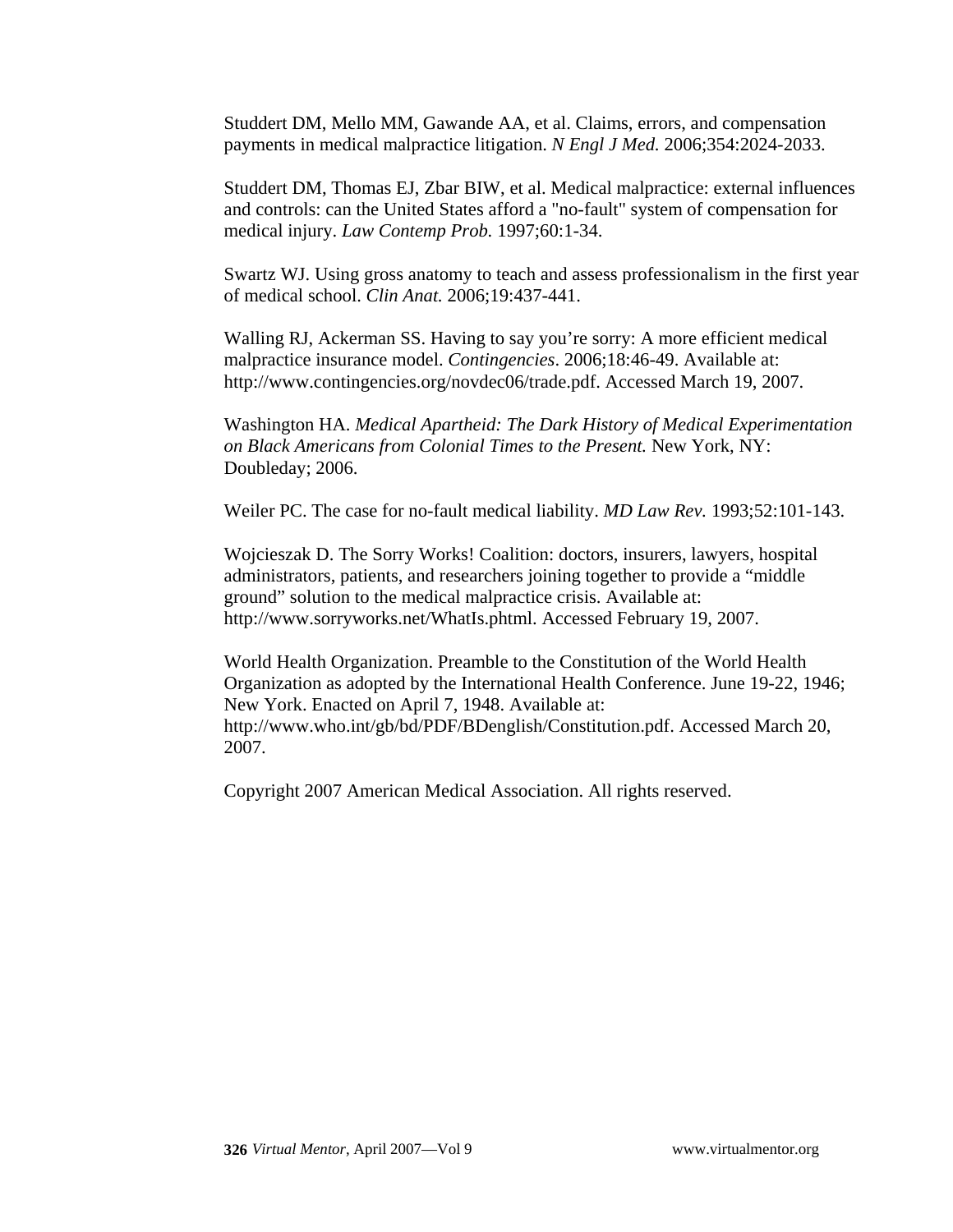**Virtual Mentor**<br>American Medical Association Journal of Ethics April 2007, Volume 9, Number 4: 327-329.

# **Contributors**

**Felice Aull, PhD, MA,** is an associate professor at New York University School of Medicine, where she teaches medical humanities electives and edits The Literature, Arts, and Medicine Database, a Web resource that she founded in 1993. Her research interests include borderland and exile states and narratives, illness narratives, and the work of physician writers.

**Amar D. Bansal** is a second-year medical student at New York University (NYU) School of Medicine. He graduated with a degree in bioengineering from the University of Pennsylvania in 2005, where he was involved in tissue engineering research of intervertebral disc cells. Mr. Bansal conducted electrophysiology research on retinal pigment epithelial cells at the National Eye Institute in 2006. He is interested in improving health care access for those in medically underserved communities and is president of the Patient Advocacy Group at NYU.

**Flauren Fagadau Bender, JD,** is an associate at Stewart Stimmel LLP, a health care law firm in Dallas. Her practice focuses on operational, regulatory and transactional issues. She received her JD in 2005 from the University of Texas School of Law in Austin.

**Jaclyn H. Bonder, MD,** graduated from New York University (NYU) School of Medicine in 2005 and is a resident in physical medicine and rehabilitation at NYU Medical Center in New York City.

**Laurie T. Cohen, JD,** is a partner with the Health Law Group at Wilson, Elser, Moskowitz, Edelman & Dicker LLP, in its Albany, New York, office. She was the governmental relations counsel to the Medical Society of the State of New York for more than 10 years. Ms. Cohen regularly counsels health care professionals on a broad array of health care issues.

**Autumn Lynn Edenfield** is a fourth-year medical student at New York University (NYU) in New York City. She will begin a residency in obstetrics and gynecology at NYU in July 2007.

**David S. Goldfarb, MD,** is the clinical chief of nephrology at New York University (NYU) Medical Center, chief of the Nephrology Section at New York Harbor Veterans Affairs Medical Center, and a professor of medicine and physiology at NYU School of Medicine, all in New York City.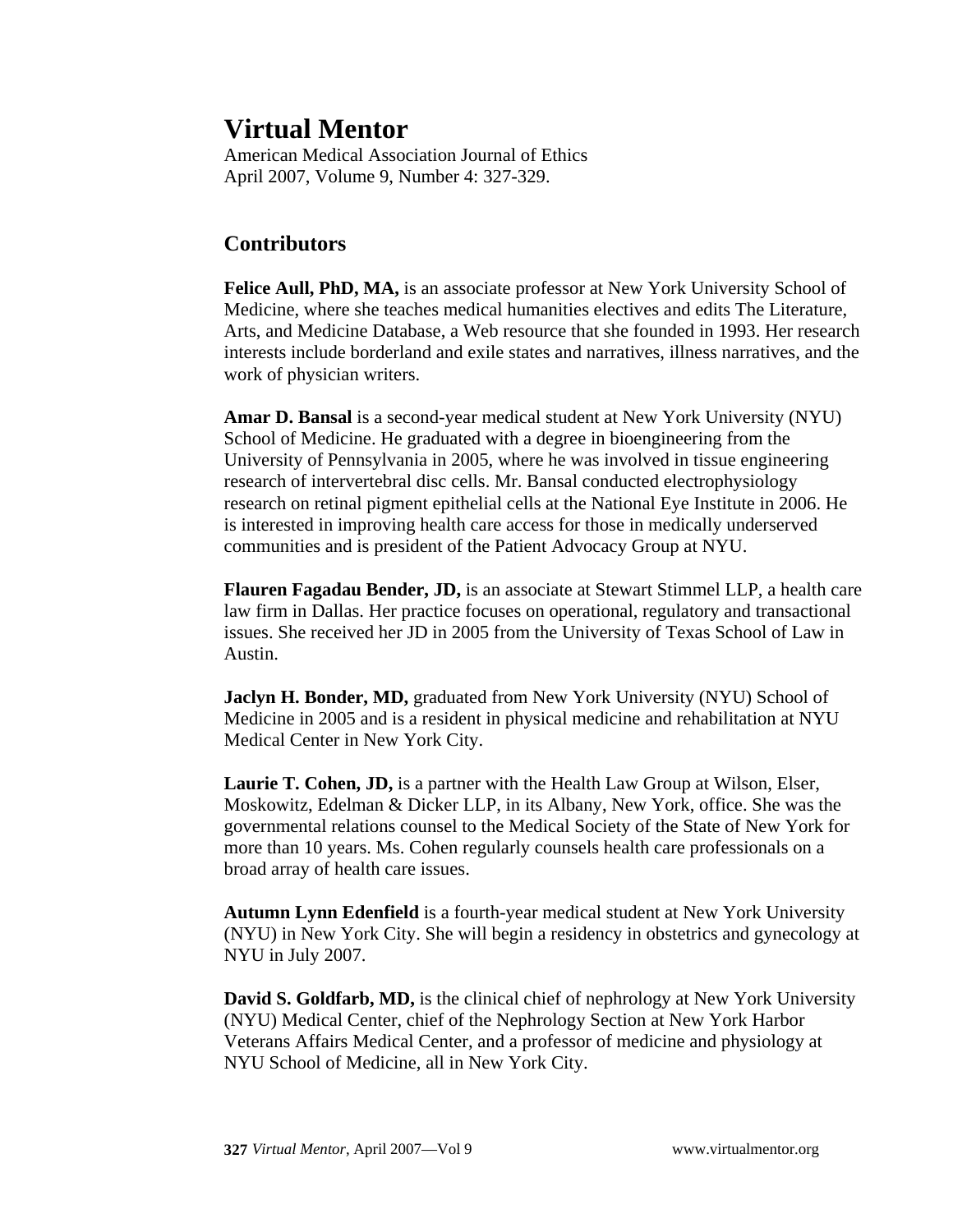**Frederic W. Hafferty, PhD,** is a professor of behavioral sciences at the University of Minnesota Medical School in Minneapolis. He is the author of two books and is currently working on two more. The first (with Brian Castellani) is on the sociology of complexity, and the second is on the hidden curriculum in medical education. He is the associate editor of the *Journal of Health and Social Behavior* and sits on the Association of American Medical Colleges' Council of Academic Societies.

**Mark S. Hochberg, MD,** is a professor of surgery at New York University School of Medicine in New York City.

**Mary Ann Hopkins, MD,** is a laparoscopic surgeon at New York University School of Medicine in New York City. She is an assistant professor of surgery, the director of surgical education and curriculum design, and the associate clerkship director for surgery. She has developed self-contained, Web-based surgery teaching modules called WISE-MD, which emphasize professionalism, communication skills and critical decision making.

**Adina Kalet, MD, MPH,** is an associate professor of medicine at New York University School of Medicine in New York City. She serves as a medical education advisor to the Department of Surgery and as faculty adviser for the Professional Development Committee, a student-led professionalism initiative. Dr. Kalet conducts medical education research on ensuring that competent physicians are prepared to serve as primary care physicians for medically underserved communities. She has published on communication skills, clinical reasoning, computer-based learning and professionalism. And she loves to teach.

**Jason M. LaFlam, JD,** is an associate with the Health Law Group at Wilson, Elser, Moskowitz, Edelman & Dicker LLP, in its Albany, New York, office.

**Thomas LeBlanc, MD, MA,** is a 2006 graduate of the Duke University School of Medicine in Durham, North Carolina. While at Duke he also earned a master's degree in philosophy, focusing on topics in medical ethics. Dr. LeBlanc recently began his internship in internal medicine at Duke University and has career interests in palliative care, oncology, medical ethics, medical education and literature in medicine.

**Deirdre Masterton, MD,** graduated from New York University School of Medicine in New York City, and is a third-year obstetrics and gynecology resident at Women & Infants Hospital in Providence, Rhode Island.

**David E. Seubert, MD, JD,** is director of the Division of Maternal Fetal Medicine at New York University School of Medicine in New York City. He is also director of the medical student clerkship program in the Department of Obstetrics and Gynecology. Dr. Seubert's interests include undergraduate medical education and outcome studies using databases.